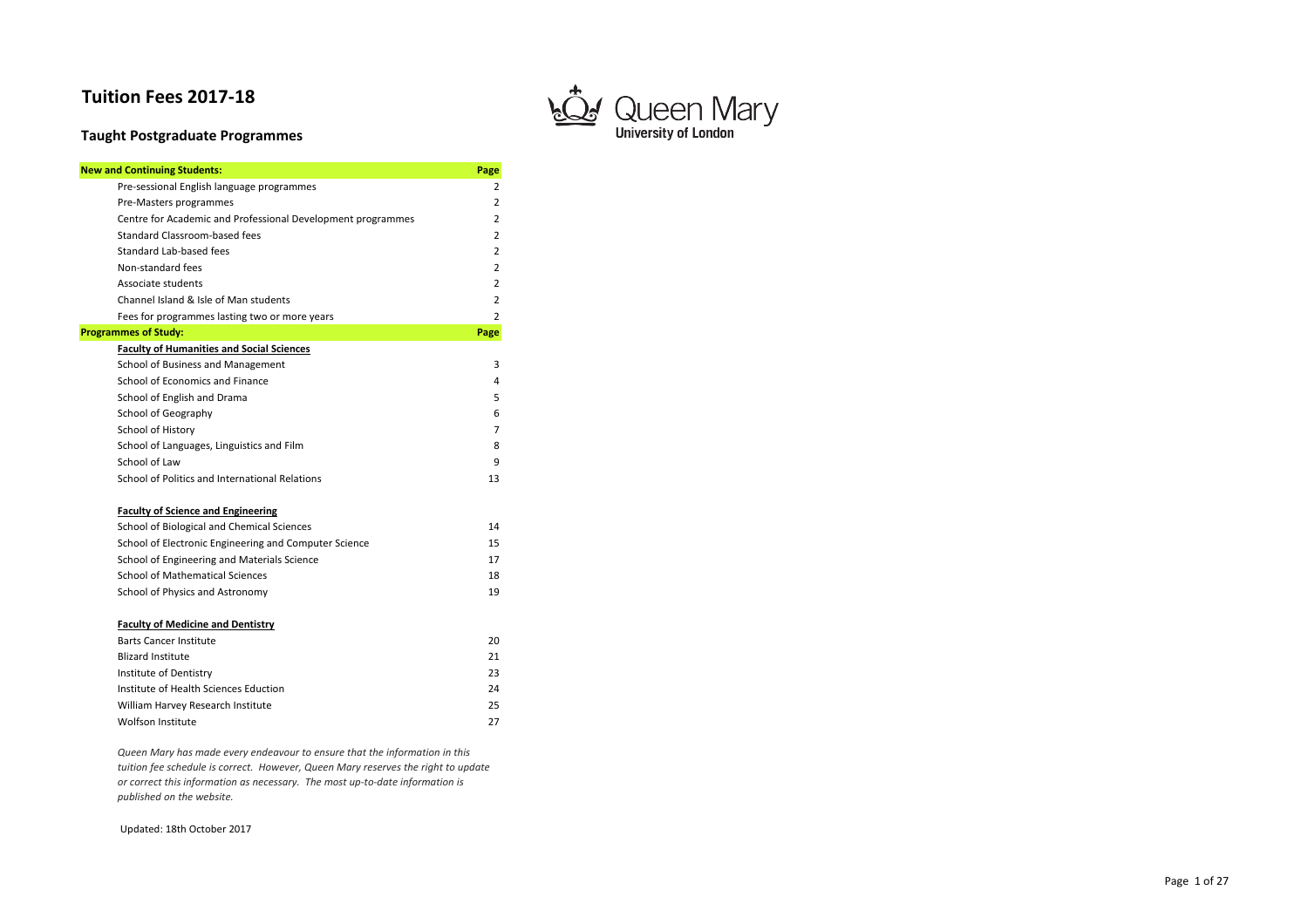# **Taught Postgraduate Students:**

| Course code                                       | Award       | <b>Title</b>                                                                                                                                                                                                                                                                                                                                                                                                                                                                              |                   | <b>New</b>                 |         | Continuing      |
|---------------------------------------------------|-------------|-------------------------------------------------------------------------------------------------------------------------------------------------------------------------------------------------------------------------------------------------------------------------------------------------------------------------------------------------------------------------------------------------------------------------------------------------------------------------------------------|-------------------|----------------------------|---------|-----------------|
|                                                   |             | <b>Pre-sessional English language programmes:</b>                                                                                                                                                                                                                                                                                                                                                                                                                                         | Home/EU           | <b>Overseas</b>            | Home/EU | <b>Overseas</b> |
| <b>Y2E3</b>                                       |             | Course A: 13 weeks (15 June to 13 September 2017)                                                                                                                                                                                                                                                                                                                                                                                                                                         | £4,750            | £4,750                     |         |                 |
| $\overline{YZ}$ E2                                | Not credit  | Course B: 9 weeks (13 July to 13 September 2017))                                                                                                                                                                                                                                                                                                                                                                                                                                         | £3,300            | £3,300                     |         |                 |
| <b>Y2E1</b>                                       | bearing     | Course C: 5 weeks (10 August to 13 September 2017)                                                                                                                                                                                                                                                                                                                                                                                                                                        | £2,150            | £2,150                     |         |                 |
| <b>Y2E5</b>                                       |             | Foundation Pre-Sessional Programme: 9 weeks (13 July to 13 September 2017)                                                                                                                                                                                                                                                                                                                                                                                                                | £3,300            | £3,300                     |         |                 |
| <b>Pre-Masters programmes:</b>                    |             |                                                                                                                                                                                                                                                                                                                                                                                                                                                                                           | Home/EU           | <b>Overseas</b>            | Home/EU | <b>Overseas</b> |
| Y2QF                                              | GradDip     | Pre-Masters FT Graduate Diploma Economics and Finance (September start)                                                                                                                                                                                                                                                                                                                                                                                                                   | £13,650           | £13,650                    |         |                 |
| Y <sub>2QG</sub>                                  | GradDip     | Pre-Masters FT Graduate Diploma Economics and Finance (January start)                                                                                                                                                                                                                                                                                                                                                                                                                     | £13,650           | £13,650                    |         |                 |
| Y2QA                                              | GradDip     | Pre-Masters FT Graduate Diploma Humanities and Social Sciences (September start)                                                                                                                                                                                                                                                                                                                                                                                                          | £13,650           | £13,650                    |         |                 |
| Y <sub>2</sub> QC                                 | GradDip     | Pre-Masters FT Graduate Diploma Humanities and Social Sciences (January start)                                                                                                                                                                                                                                                                                                                                                                                                            | £13,650           | £13,650                    |         |                 |
|                                                   |             | <b>Centre for Academic and Professional Development:</b>                                                                                                                                                                                                                                                                                                                                                                                                                                  | Home/EU           | <b>Overseas</b>            | Home/EU | <b>Overseas</b> |
| N6F4                                              | PgCert      | Academic Practice (1 year PT) (distance learning)                                                                                                                                                                                                                                                                                                                                                                                                                                         | £1,750            | £3,500                     |         |                 |
| <b>N6F1</b>                                       | PgCert      | Academic Practice (2 years PT) (distance learning)                                                                                                                                                                                                                                                                                                                                                                                                                                        | £950              | £1,750                     | £930    | £1,750          |
| N6F5                                              | PgCert      | Learning and Teaching (2 years PT) (distance learning) (September start)                                                                                                                                                                                                                                                                                                                                                                                                                  | £950              | £1,750                     | £930    | £1,750          |
| N6F3                                              | <b>CILT</b> | Certificate in Learning and Teaching (1 year PT) (distance learning)                                                                                                                                                                                                                                                                                                                                                                                                                      | £950              | £1,750                     |         |                 |
| <b>N6G5</b>                                       |             | Academic Practice (4 modules PT) (distance learning)                                                                                                                                                                                                                                                                                                                                                                                                                                      | £1,750            | £3,500                     |         |                 |
| N6G3                                              | Credit      | Academic Practice (3 modules PT) (distance learning)                                                                                                                                                                                                                                                                                                                                                                                                                                      | £1,350            | £2,700                     |         |                 |
| <b>N6G2</b>                                       | awarded     | Academic Practice (2 modules PT) (distance learning)                                                                                                                                                                                                                                                                                                                                                                                                                                      | £950              | £1,750                     |         |                 |
| <b>N6G1</b>                                       |             | Academic Practice (1 module PT) (distance learning)                                                                                                                                                                                                                                                                                                                                                                                                                                       | £550              | £950                       |         |                 |
|                                                   |             | Taught postgraduate programmes with standard fees:                                                                                                                                                                                                                                                                                                                                                                                                                                        |                   |                            |         |                 |
| <b>Classroom-based</b>                            |             |                                                                                                                                                                                                                                                                                                                                                                                                                                                                                           | Home/EU           | <b>Overseas</b>            | Home/EU | <b>Overseas</b> |
|                                                   |             |                                                                                                                                                                                                                                                                                                                                                                                                                                                                                           |                   |                            |         |                 |
|                                                   |             | Masters (full-time or variable mode)                                                                                                                                                                                                                                                                                                                                                                                                                                                      | £8,200            | £14,850                    |         |                 |
|                                                   |             | Masters (part-time)                                                                                                                                                                                                                                                                                                                                                                                                                                                                       | £4,100            | £7,450                     | £4,090  | £7,410          |
|                                                   |             | See school/institute listings PgDip (full-time or variable mode)                                                                                                                                                                                                                                                                                                                                                                                                                          | £5,450            | £9,900                     |         |                 |
|                                                   |             | PgDip (part-time)                                                                                                                                                                                                                                                                                                                                                                                                                                                                         | £2,750            | £4,950                     | £2,730  | £4,940          |
| Lab-based                                         |             | PgCert (all modes)                                                                                                                                                                                                                                                                                                                                                                                                                                                                        | £2,750            | £4,950                     |         |                 |
|                                                   |             | Masters (full-time or variable mode)                                                                                                                                                                                                                                                                                                                                                                                                                                                      | Home/EU<br>£8,700 | <b>Overseas</b><br>£17,450 | Home/EU | <b>Overseas</b> |
|                                                   |             | Masters (part-time)                                                                                                                                                                                                                                                                                                                                                                                                                                                                       | £4,350            | £8,750                     | £4,350  | £8,720          |
| See school/institute listings                     |             | PgDip (full-time or variable mode)                                                                                                                                                                                                                                                                                                                                                                                                                                                        | £5,900            | £11,700                    |         |                 |
|                                                   |             | PgDip (part-time)                                                                                                                                                                                                                                                                                                                                                                                                                                                                         | £2,950            | £5,850                     | £2,930  | £5,840          |
|                                                   |             | PgCert (all modes)                                                                                                                                                                                                                                                                                                                                                                                                                                                                        | £2,950            | £5,850                     |         |                 |
|                                                   |             | Taught postgraduate programmes with non-standard fees:                                                                                                                                                                                                                                                                                                                                                                                                                                    |                   |                            |         |                 |
|                                                   |             |                                                                                                                                                                                                                                                                                                                                                                                                                                                                                           |                   |                            |         |                 |
|                                                   |             | Programmes which have non-standard fees are set out separately under each school/institute.                                                                                                                                                                                                                                                                                                                                                                                               |                   |                            |         |                 |
|                                                   |             | Associate students (not aiming for a Queen Mary degree):                                                                                                                                                                                                                                                                                                                                                                                                                                  | Home/EU           | <b>Overseas</b>            | Home/EU | <b>Overseas</b> |
| Y2ZE                                              | Credit      | Full year                                                                                                                                                                                                                                                                                                                                                                                                                                                                                 | £15,900           | £15,900                    |         |                 |
| Y2XE                                              | awarded     | Autumn semester only                                                                                                                                                                                                                                                                                                                                                                                                                                                                      | £7,950            | £7,950                     |         |                 |
| Y2YE                                              |             | Spring semester only                                                                                                                                                                                                                                                                                                                                                                                                                                                                      | £7,950            | £7,950                     |         |                 |
|                                                   |             | Specialist programmes in Law, Blizard Institute, William Harvey Institute and Wolfson                                                                                                                                                                                                                                                                                                                                                                                                     |                   | See school/institute       |         |                 |
|                                                   |             | Institute                                                                                                                                                                                                                                                                                                                                                                                                                                                                                 |                   | listings                   |         |                 |
| <b>Channel Island &amp; Isle of Man students:</b> |             |                                                                                                                                                                                                                                                                                                                                                                                                                                                                                           |                   |                            |         |                 |
| Home/EU rate of fees.                             |             | Students from the Channel Islands & Isle of Man who enrol on a taught postgraduate programme are charged the                                                                                                                                                                                                                                                                                                                                                                              |                   |                            |         |                 |
|                                                   |             | Fees for programmes lasting two or more years:                                                                                                                                                                                                                                                                                                                                                                                                                                            |                   |                            |         |                 |
|                                                   |             | Fees for most programmes lasting two or more years are charged annually. For part-time programmes, the fee for the<br>first year is usually half that of the corresponding full-time programme, rounded up. In the second or subsequent years,<br>the fee charged will be the same as that charged for the first year plus an annual inflationary uplift. The programme<br>listings for each school/institute specify whether fees are charged wholly up front or over two or more years. |                   |                            |         |                 |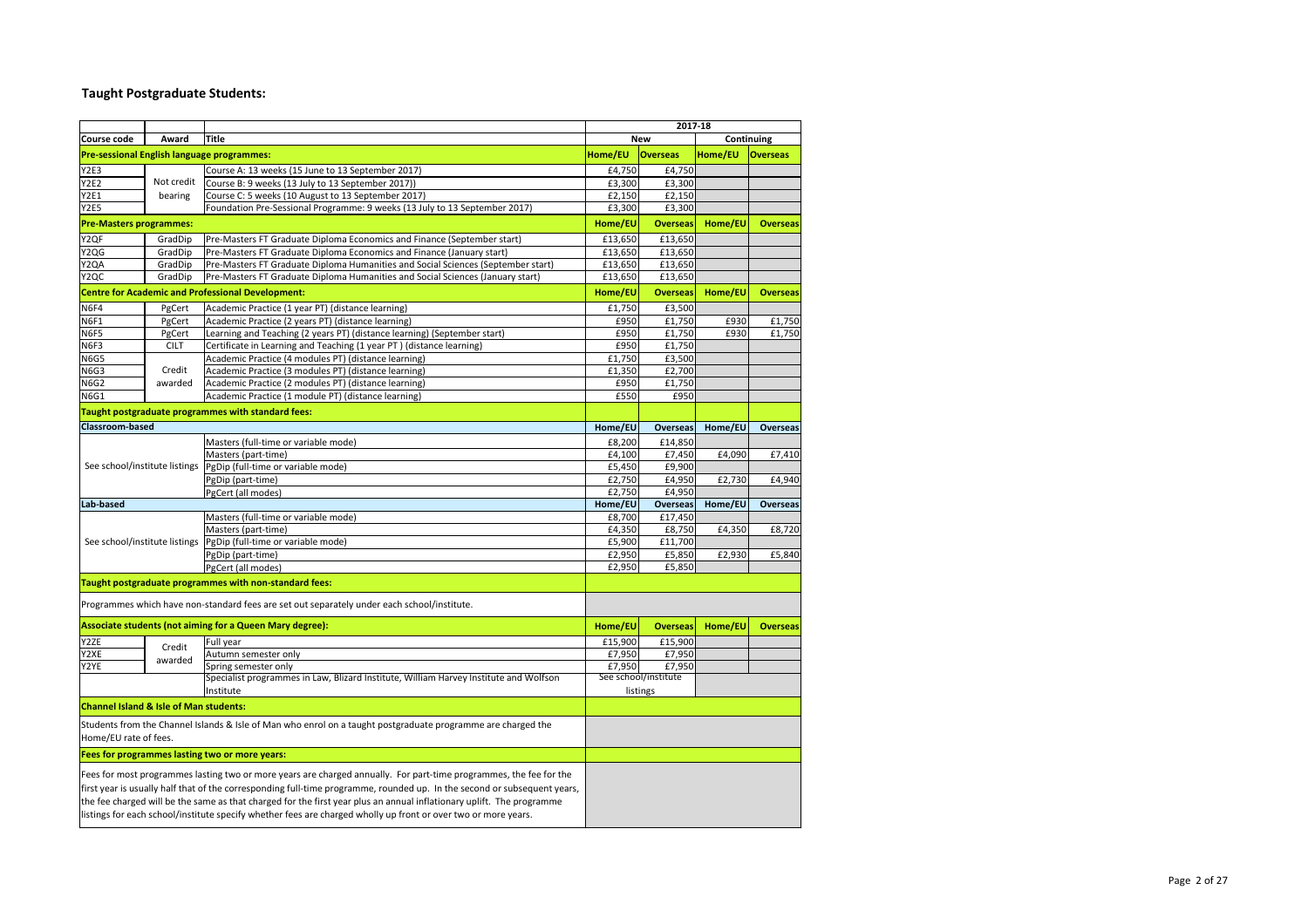#### **SCHOOL OF BUSINESS AND MANAGEMENT**

|                  |                                                 |         | 2017-18         |         |                 |                |                          |
|------------------|-------------------------------------------------|---------|-----------------|---------|-----------------|----------------|--------------------------|
|                  | All programmes have non-standard fees.          |         | <b>New</b>      |         | Continuing      | Length in      |                          |
| <b>Code</b>      | <b>Programme Name</b>                           | Home/EU | <b>Overseas</b> | Home/EU | <b>Overseas</b> | <b>Years</b>   | <b>Invoice</b>           |
| <b>N1S4</b>      | MSc FT Accounting and Finance                   | £17,000 | £20,550         |         |                 |                | Total at start of course |
| N1Q9             | <b>MSc FT Accounting and Management</b>         | £11,450 | £17,800         |         |                 | 1              | Total at start of course |
| <b>N1T1</b>      | <b>MSc FT Business Analytics</b>                | £17,000 | £20,550         |         |                 | 1              | Total at start of course |
| <b>N1T2</b>      | <b>MSc FT Business Analytics (Paris)</b>        | £17,000 | £20,550         |         |                 | $\mathbf{1}$   | Total at start of course |
| <b>N2Q4</b>      | MRes FT Innovation and Enterprise               | £11,450 | £17,800         |         |                 | $\mathbf{1}$   | Total at start of course |
| <b>N1Q8</b>      | <b>MSc FT International Business</b>            | £11,450 | £20,550         |         |                 | $\mathbf{1}$   | Total at start of course |
| <b>N2Q5</b>      | <b>MRes FT International Business</b>           | £11,450 | £17,800         |         |                 | 1              | Total at start of course |
| <b>N2Q3</b>      | MRes FT International Business and Politics     | £11,450 | £17,800         |         |                 | 1              | Total at start of course |
| N1Q6             | MSc FT International Financial Management       | £11,450 | £17,800         |         |                 | 1              | Total at start of course |
| <b>N2Q7</b>      | MRes FT International Financial Management      | £11,450 | £17,800         |         |                 | 1              | Total at start of course |
| <b>N1P4</b>      | MSc FT International Human Resource Management  | £11,450 | £20,550         |         |                 |                | Total at start of course |
| <b>N1P5</b>      | MSc PT International Human Resource Management  | £5,750  | £10,300         | £5,710  | £10,260         | $\overline{2}$ | Per annum over 2 years   |
| <b>N2Q6</b>      | MRes FT International Human Resource Management | £11,450 | £17,800         |         |                 | 1              | Total at start of course |
| <b>N1P1</b>      | MSc FT Management                               | £11,450 | £17,800         |         |                 | 1              | Total at start of course |
| <b>N1P2</b>      | <b>MSc PT Management</b>                        | £5,750  | £8,900          | £5,710  | £8,900          | $\overline{2}$ | Per annum over 2 years   |
| N1Q1             | MSc FT Management and Organisational Innovation | £11,450 | £17,800         |         |                 | 1              | Total at start of course |
| N1Q2             | <b>MSc FT Marketing</b>                         | £11,450 | £17,800         |         |                 | $\mathbf{1}$   | Total at start of course |
| M1PA             | <b>MPA FT Public Administration</b>             | £12,950 | £19,150         |         |                 | 1              | Total at start of course |
| M <sub>2PA</sub> | <b>MPA PT Public Administration</b>             | £6,500  | £9,600          | £6,460  | £9,570          | 2              | Per annum over 2 years   |
| M5PA             | PGDip FT Public Administration                  | £8,600  | £12,800         |         |                 | 1              | Total at start of course |
| M6PA             | PGDip PT Public Administration                  | £4,300  | £6,400          | £4,300  | £6,400          | $\overline{2}$ | Per annum over 2 years   |
| M3PA             | <b>PGCert FT Public Administration</b>          | £4,300  | £6,400          |         |                 | 1              | Total at start of course |
| M4PA             | <b>PGCert PT Public Administration</b>          | £4,300  | £6,400          |         |                 | 1              | Total at start of course |
| <b>N2Q2</b>      | <b>MRes FT Public Services</b>                  | £11,450 | £17,800         |         |                 | 1              | Total at start of course |
| <b>N2Q8</b>      | MRes FT Work and Organisation                   | £11,450 | £17,800         |         |                 | 1              | Total at start of course |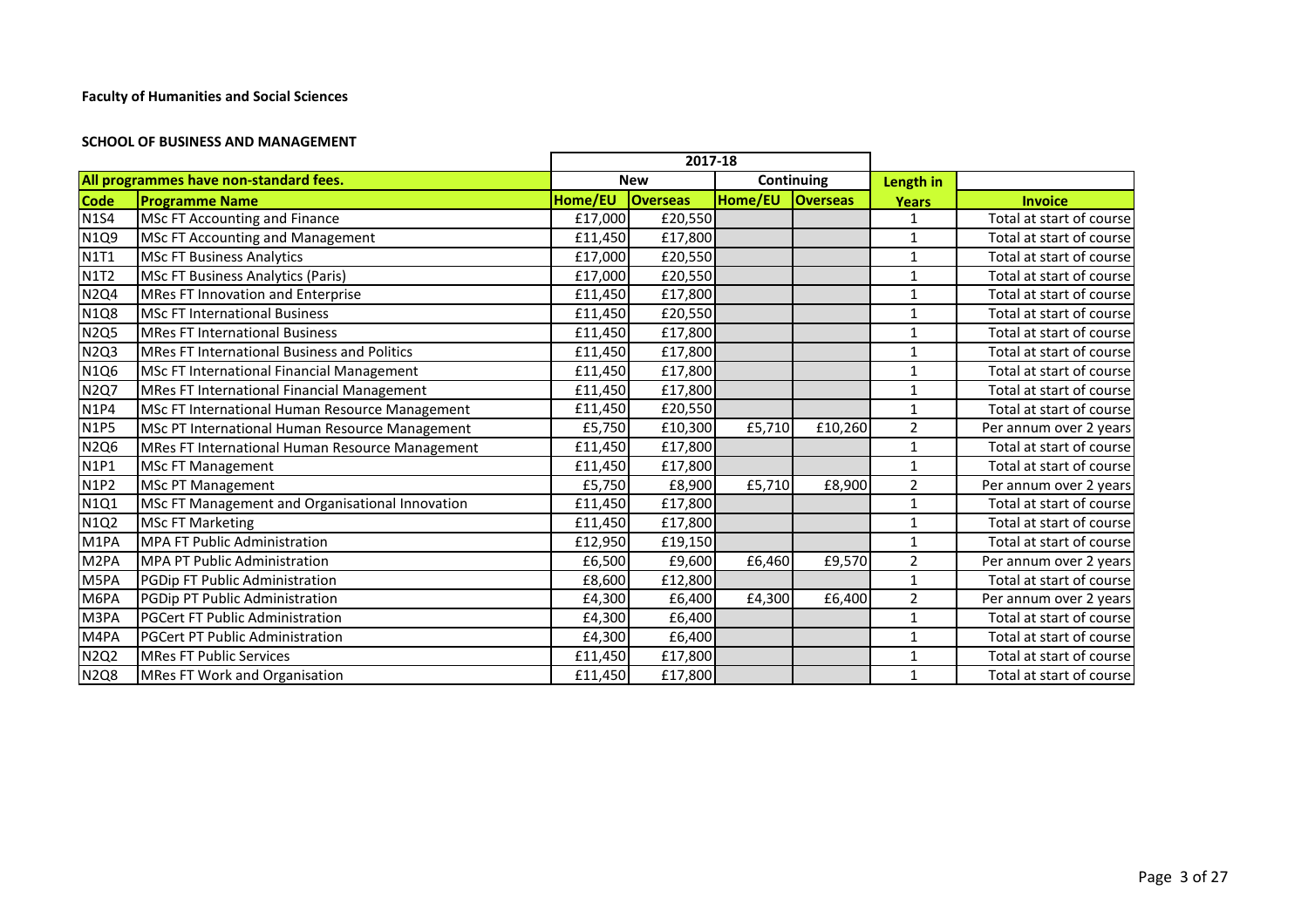#### **SCHOOL OF ECONOMICS AND FINANCE**

|                                        |                                                              |         |                 | 2017-18                    |                 |                |                          |
|----------------------------------------|--------------------------------------------------------------|---------|-----------------|----------------------------|-----------------|----------------|--------------------------|
|                                        | The following programmes have standard classroom-based fees: |         | <b>New</b>      | Continuing                 |                 | Length in      |                          |
| <b>Code</b>                            | <b>Programme Name</b>                                        | Home/EU | <b>Overseas</b> | Home/EU                    | <b>Overseas</b> | <b>Years</b>   | <b>Invoice</b>           |
| N2Q9                                   | MRes FT International Economic Law                           | £8,200  | £14,850         |                            |                 | $\mathbf{1}$   | Total at start of course |
| All programmes have non-standard fees. |                                                              |         | <b>New</b>      |                            | Continuing      | Length in      |                          |
| <b>Code</b>                            | <b>Programme Name</b>                                        | Home/EU | <b>Overseas</b> | Home/EU<br><b>Overseas</b> |                 | <b>Years</b>   | <b>Invoice</b>           |
| <b>L1S2</b>                            | <b>MSc FT Banking</b>                                        | £17,000 | £20,550         |                            |                 | 1              | Total at start of course |
| L1S3                                   | <b>MSc FT Banking and Finance</b>                            | £17,000 | £20,550         |                            |                 |                | Total at start of course |
| <b>L1S4</b>                            | MSc PT Banking and Finance                                   | £8,500  | £10,300         | £8,490                     | £10,260         | $\overline{2}$ | Per annum over 2 years   |
| L1U1                                   | <b>MSc FT Behavioural Finance</b>                            | £11,200 | £17,350         |                            |                 |                | Total at start of course |
| L1U3                                   | MSc FT Behavioural Finance (CFA Pathway)                     | £12,200 | £18,350         |                            |                 | 1              | Total at start of course |
| L1S6                                   | <b>MSc FT Business Finance</b>                               | £17,000 | £20,550         |                            |                 | $\mathbf{1}$   | Total at start of course |
| <b>L1S1</b>                            | <b>MSc FT Economics</b>                                      | £10,950 | £17,000         |                            |                 | $\mathbf{1}$   | Total at start of course |
| L <sub>1</sub> SQ                      | <b>MRes FT Economics</b>                                     | £10,950 | £17,000         |                            |                 | 1              | Total at start of course |
| L <sub>1</sub> ST                      | <b>MRes FT Economics and Econometrics</b>                    | £10,950 | £17,000         |                            |                 |                | Total at start of course |
| <b>L1T5</b>                            | <b>MSc FT Finance</b>                                        | £17,000 | £20,550         |                            |                 | $\mathbf{1}$   | Total at start of course |
| L1T6                                   | MSc FT Finance (CFA Pathway)                                 | £18,000 | £21,550         |                            |                 |                | Total at start of course |
| L1SR                                   | <b>IMRes FT Finance</b>                                      | £10,950 | £17,000         |                            |                 | $\mathbf{1}$   | Total at start of course |
| <b>L1S5</b>                            | <b>MSc FT Finance and Econometrics</b>                       | £10,950 | £17,000         |                            |                 |                | Total at start of course |
| L <sub>1</sub> SU                      | <b>MRes Finance and Econometrics</b>                         | £10,950 | £17,000         |                            |                 | $\mathbf{1}$   | Total at start of course |
| N321                                   | <b>MSc FT Investment Banking</b>                             | £17,000 | £20,550         |                            |                 | 1              | Total at start of course |
| N322                                   | MSc FT Investment Banking (CFA Pathway)                      | £18,000 | £21,550         |                            |                 | 1              | Total at start of course |
| L1T1                                   | <b>MSc FT Investment and Finance</b>                         | £17,000 | £20,550         |                            |                 |                | Total at start of course |
| <b>L1T2</b>                            | <b>MSc PT Investment and Finance</b>                         | £8,500  | £10,300         | £8,490                     | £10,260         | $\overline{2}$ | Per annum over 2 years   |
| <b>L1T8</b>                            | MSc FT Wealth Management                                     | £17,000 | £20,550         |                            |                 |                | Total at start of course |
| L1T9                                   | <b>MSc PT Wealth Management</b>                              | £8,500  | £10,300         | £8,490                     | £10,260         | $\overline{2}$ | Per annum over 2 years   |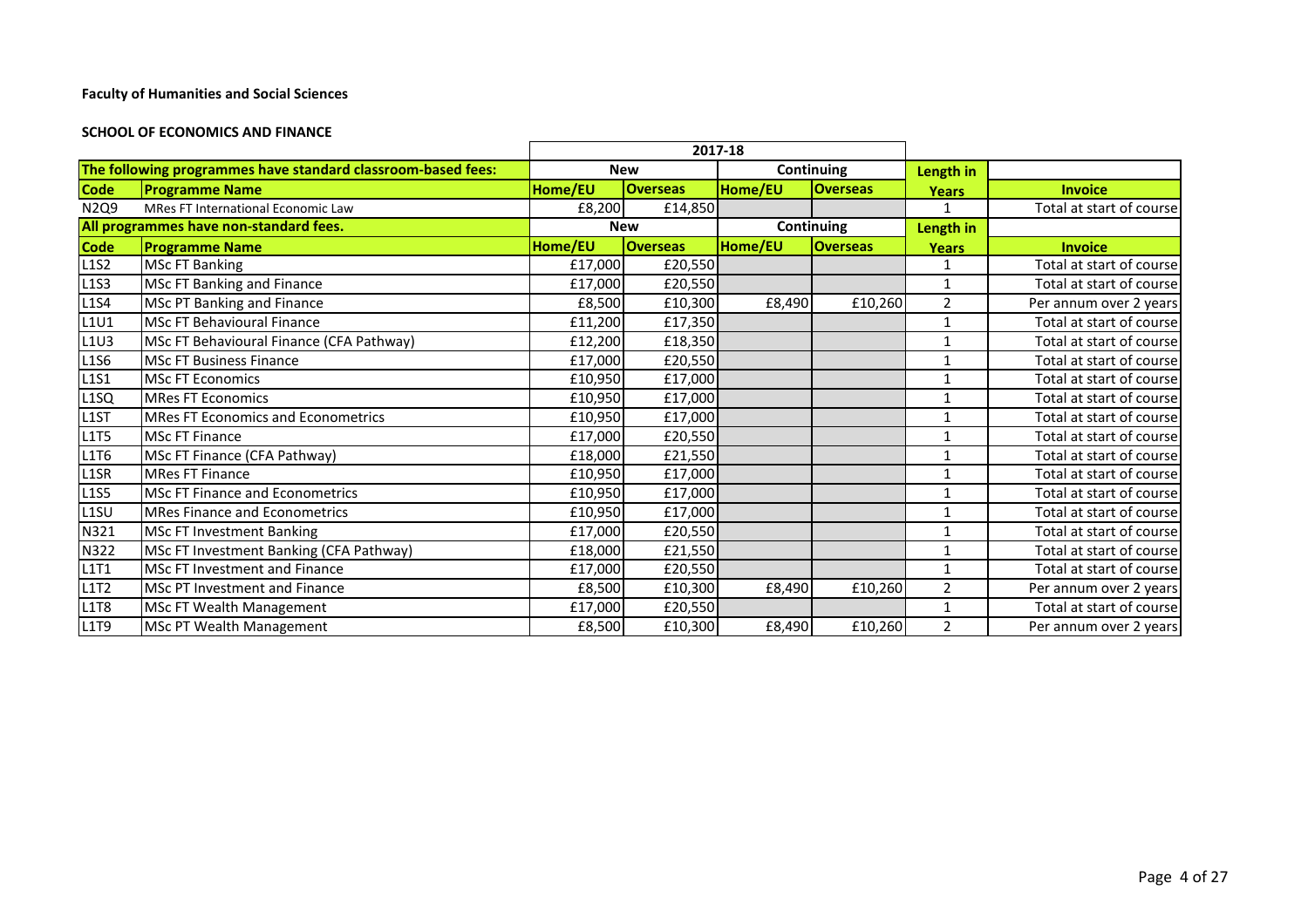#### **SCHOOL OF ENGLISH AND DRAMA**

|             |                                                                      |         |                 | 2017-18 |                 |                |                          |
|-------------|----------------------------------------------------------------------|---------|-----------------|---------|-----------------|----------------|--------------------------|
|             | The following programmes have non-standard fees:                     |         | <b>New</b>      |         | Continuing      | Length in      |                          |
| <b>Code</b> | <b>Programme Name</b>                                                | Home/EU | <b>Overseas</b> | Home/EU | <b>Overseas</b> | <b>Years</b>   | <b>Invoice</b>           |
| Q3V1        | MA FT Global Shakespeare (joint with Warwick University)             | £8,200  | £18,380         |         |                 | $\mathbf{1}$   | Total at start of course |
| Q3V2        | MA PT Global Shakespeare (joint with Warwick University)             | £4,100  | £9,190          | £4,090  | £9,000          | $\overline{2}$ | Per annum over 2 years   |
|             | The following programmes have standard classroom-based fees:         |         | <b>New</b>      |         | Continuing      | Length in      |                          |
| <b>Code</b> | <b>Programme Name</b>                                                | Home/EU | <b>Overseas</b> | Home/EU | <b>Overseas</b> | <b>Years</b>   | <b>Invoice</b>           |
| Q3SC        | MA FT English Studies: Contemporary Writing                          | £8,200  | £14,850         |         |                 | 1              | Total at start of course |
| Q3SD        | MA PT English Studies: Contemporary Writing                          | £4,100  | £7,450          | £4,090  | £7,410          | 2              | Per annum over 2 years   |
| Q3U3        | MA FT English Studies: Early Modern Studies 1300-1700                | £8,200  | £14,850         |         |                 | $\mathbf{1}$   | Total at start of course |
| Q3U4        | MA PT English Studies: Early Modern Studies 1300-1700                | £4,100  | £7,450          | £4,090  | £7,410          | 2              | Per annum over 2 years   |
| Q3U1        | MA FT English Studies: Eighteenth-Century Literature and Romanticism | £8,200  | £14,850         |         |                 | 1              | Total at start of course |
| Q3U2        | MA PT English Studies: Eighteenth-Century Literature and Romanticism | £4,100  | £7,450          | £4,090  | £7,410          | $\overline{2}$ | Per annum over 2 years   |
| Q3S9        | MA FT English Studies: English Literature                            | £8,200  | £14,850         |         |                 | $\mathbf{1}$   | Total at start of course |
| Q3S0        | MA PT English Studies: English Literature                            | £4,100  | £7,450          | £4,090  | £7,410          | $\overline{2}$ | Per annum over 2 years   |
| Q3SG        | MA FT English Studies: Postcolonial and Global Literatures           | £8,200  | £14,850         |         |                 | $\mathbf{1}$   | Total at start of course |
| Q3SH        | MA PT English Studies: Postcolonial and Global Literatures           | £4,100  | £7,450          | £4,090  | £7,410          | $\overline{2}$ | Per annum over 2 years   |
| Q3SA        | MA FT English Studies: Victorian Literature                          | £8,200  | £14,850         |         |                 | $\mathbf{1}$   | Total at start of course |
| Q3SB        | MA PT English Studies: Victorian Literature                          | £4,100  | £7,450          | £4,090  | £7,410          | $\overline{2}$ | Per annum over 2 years   |
| Q3S5        | MA FT English Studies: Writing in the Modern Age                     | £8,200  | £14,850         |         |                 | $\mathbf{1}$   | Total at start of course |
| Q3S6        | MA PT English Studies: Writing in the Modern Age                     | £4,100  | £7,450          | £4,090  | £7,410          | $\overline{2}$ | Per annum over 2 years   |
| Q3SE        | <b>MA FT Poetry</b>                                                  | £8,200  | £14,850         |         |                 | $\mathbf{1}$   | Total at start of course |
| Q3SF        | <b>MA PT Poetry</b>                                                  | £4,100  | £7,450          | £4,090  | £7,410          | $\overline{2}$ | Per annum over 2 years   |
| Q3T1        | MA FT Theatre and Performance                                        | £8,200  | £14,850         |         |                 | $\mathbf{1}$   | Total at start of course |
| Q3T2        | MA PT Theatre and Performance                                        | £4,100  | £7,450          | £4,090  | £7,410          | $\overline{2}$ | Per annum over 2 years   |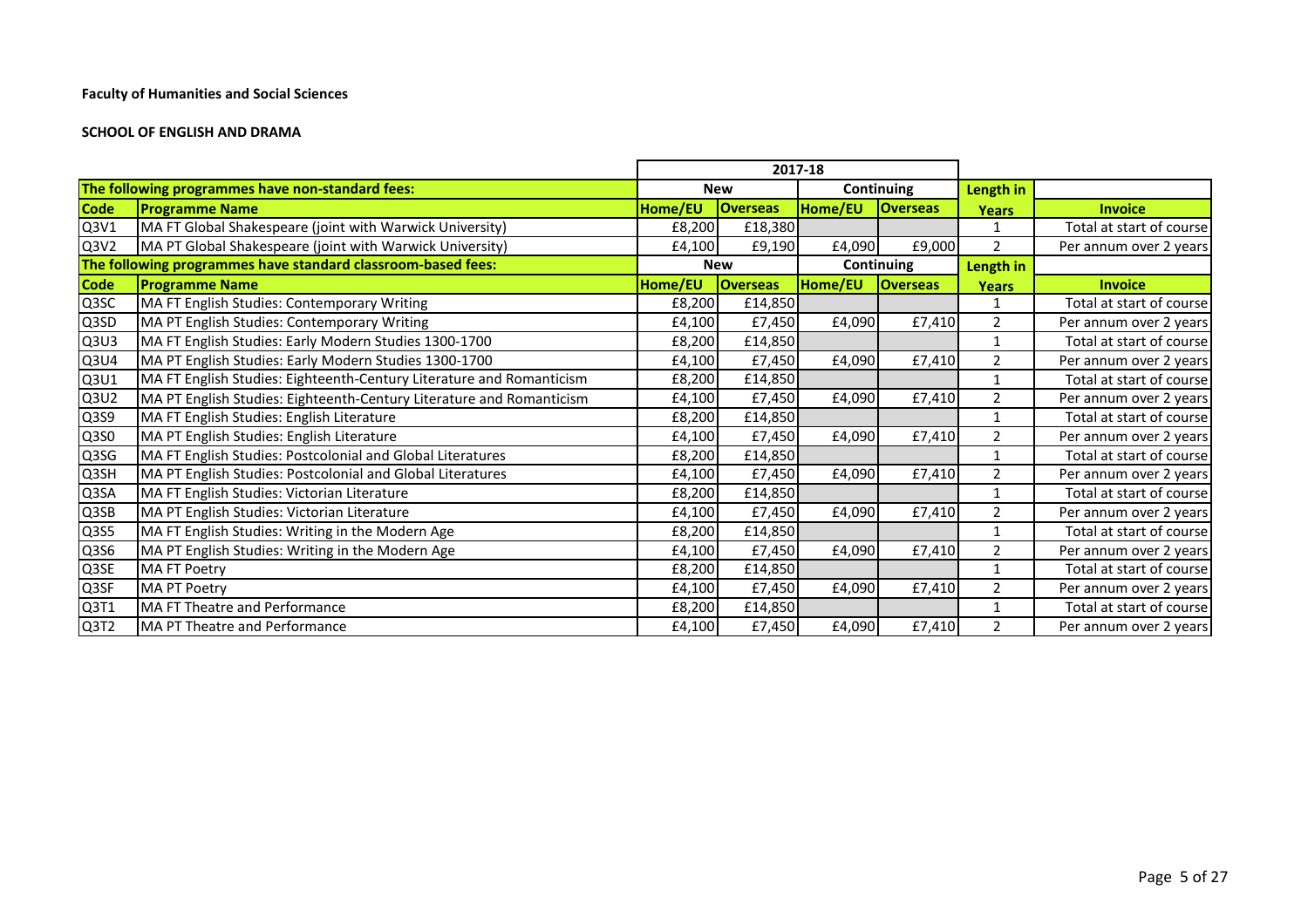#### **SCHOOL OF GEOGRAPHY**

|             |                                                                          | 2017-18             |                 |                            |                            |                |                          |
|-------------|--------------------------------------------------------------------------|---------------------|-----------------|----------------------------|----------------------------|----------------|--------------------------|
|             | The following programmes have standard classroom-based fees:             | <b>New Students</b> |                 |                            | <b>Continuing Students</b> | Length in      |                          |
| <b>Code</b> | <b>Programme Name</b>                                                    | Home/EU             | <b>Overseas</b> | Home/EU                    | <b>Overseas</b>            | <b>Years</b>   | <b>Invoice</b>           |
| L8S9        | MA FT Cities and Cultures                                                | £8,200              | £14,850         |                            |                            | $\mathbf{1}$   | Total at start of course |
| <b>L8S0</b> | MA PT Cities and Cultures                                                | £4,100              | £7,450          | £4,090                     | £7,410                     | $\overline{2}$ | Per annum over 2 years   |
| L7Q3        | <b>MRes FT Cities and Cultures</b>                                       | £8,200              | £14,850         |                            |                            | $\mathbf{1}$   | Total at start of course |
| L7Q4        | <b>MRes PT Cities and Cultures</b>                                       | £4,100              | £7,450          | £4,090                     | £7,410                     | $\overline{2}$ | Per annum over 2 years   |
| L5Q1        | <b>MA FT Community Organising</b>                                        | £8,200              | £14,850         |                            |                            | $\mathbf{1}$   | Total at start of course |
| L5Q2        | <b>MA PT Community Organising</b>                                        | £4,100              | £7,450          | £4,090                     | £7,410                     | $\overline{2}$ | Per annum over 2 years   |
| L5CP        | PGCert PT Community Organising                                           | £2,750              | £4,950          |                            |                            | $\mathbf{1}$   | Total at start of course |
| L752        | MA FT Development and Global Health                                      | £8,200              | £14,850         |                            |                            | $\mathbf{1}$   | Total at start of course |
| <b>L7S4</b> | MA PT Development and Global Health                                      | £4,100              | £7,450          | £4,090                     | £7,410                     | $\overline{2}$ | Per annum over 2 years   |
| <b>L8N1</b> | <b>MSc FT Development and International Business</b>                     | £8,200              | £14,850         |                            |                            | $\mathbf{1}$   | Total at start of course |
| <b>L8S7</b> | MA FT Geography                                                          | £8,200              | £14,850         |                            |                            | $\mathbf{1}$   | Total at start of course |
| <b>L8S8</b> | MA PT Geography                                                          | £4,100              | £7,450          | £4,090                     | £7,410                     | $\overline{2}$ | Per annum over 2 years   |
| L7Q1        | <b>MRes FT Geography</b>                                                 | £8,200              | £14,850         |                            |                            | $\mathbf{1}$   | Total at start of course |
| L7Q2        | <b>MRes PT Geography</b>                                                 | £4,100              | £7,450          | £4,090                     | £7,410                     | $\overline{2}$ | Per annum over 2 years   |
| <b>L8S1</b> | MSc FT Geography                                                         | £8,200              | £14,850         |                            |                            | $\mathbf{1}$   | Total at start of course |
| <b>L8S2</b> | MSc PT Geography                                                         | £4,100              | £7,450          | £4,090                     | £7,410                     | $\overline{2}$ | Per annum over 2 years   |
| L8Q5        | MA FT Global Development Futures                                         | £8,200              | £14,850         |                            |                            | $\mathbf{1}$   | Total at start of course |
| L8Q6        | MA PT Global Development Futures                                         | £4,100              | £7,450          | £4,090                     | £7,410                     | $\overline{2}$ | Per annum over 2 years   |
| L8Q3        | <b>MRes FT Global Development Futures</b>                                | £8,200              | £14,850         |                            |                            | $\mathbf{1}$   | Total at start of course |
| L8Q4        | <b>MRes PT Global Development Futures</b>                                | £4,100              | £7,450          | £4,090                     | £7,410                     | $\overline{2}$ | Per annum over 2 years   |
| L7S1        | MA FT Global Health Geographies                                          | £8,200              | £14,850         |                            |                            | $\mathbf{1}$   | Total at start of course |
| L7S3        | MA PT Global Health Geographies                                          | £4,100              | £7,450          | £4,090                     | £7,410                     | $\overline{2}$ | Per annum over 2 years   |
| <b>L7S5</b> | <b>MRes FT Global Health Geographies</b>                                 | £8,200              | £14,850         |                            |                            | $\mathbf{1}$   | Total at start of course |
| L8Q1        | MA FT London Studies                                                     | £8,200              | £14,850         |                            |                            | $\mathbf{1}$   | Total at start of course |
| L8Q2        | MA PT London Studies                                                     | £4,100              | £7,450          | £4,090                     | £7,410                     | $\overline{2}$ | Per annum over 2 years   |
| L8Q8        | PgCert PT Variable Mode London Studies                                   | £2,750              | £4,950          |                            |                            | $\overline{2}$ | Total at start of course |
| F8S1        | MSc FT Physical Geography by Research                                    | £8,200              | £14,850         |                            |                            | $\mathbf{1}$   | Total at start of course |
| <b>F8S2</b> | MSc PT Physical Geography by Research                                    | £4,100              | £7,450          | £4,090                     | £7,410                     | $\overline{2}$ | Per annum over 2 years   |
|             | The following programmes have non-standard fees:                         | <b>New Students</b> |                 | <b>Continuing Students</b> |                            | Length in      |                          |
| Code        | <b>Programme Name</b>                                                    | Home/EU             | <b>Overseas</b> | Home/EU                    | <b>Overseas</b>            | <b>Years</b>   | <b>Invoice</b>           |
| <b>F8S3</b> | MSc FT Environmental Science by Research                                 | £8,200              | £17,450         |                            |                            | 1              | Total at start of course |
| F8S4        | MSc PT Environmental Science by Research                                 | £4,100              | £8,750          | £4,090                     | £8,720                     | $\overline{2}$ | Per annum over 2 years   |
| F7S4        | MSc FT Integrated Management of Freshwater Environments                  | £8,200              | £17,450         |                            |                            | $\mathbf{1}$   | Total at start of course |
| <b>F7S5</b> | MSc PT Integrated Management of Freshwater Environments                  | £4,100              | £8,750          | £4,090                     | £8,720                     | $\overline{2}$ | Per annum over 2 years   |
| F7S6        | MSc Variable Mode Integrated Management of Freshwater Environments       | £8,200              | £17,450         |                            |                            | $\mathbf{3}$   | Total at start of course |
| <b>L8R2</b> | PgDip FT Integrated Management of Freshwater Environments                | £5,450              | £11,700         |                            |                            | $\mathbf{1}$   | Total at start of course |
| L8R3        | PgDip PT Integrated Management of Freshwater Environments                | £2,750              | £5,850          | £2,730                     | £5,840                     | $\overline{2}$ | Per annum over 2 years   |
| <b>L8R1</b> | PgCert PT Variable Mode Integrated Management of Freshwater Environments | £2,750              | £5,850          |                            |                            | $\mathbf{1}$   | Total at start of course |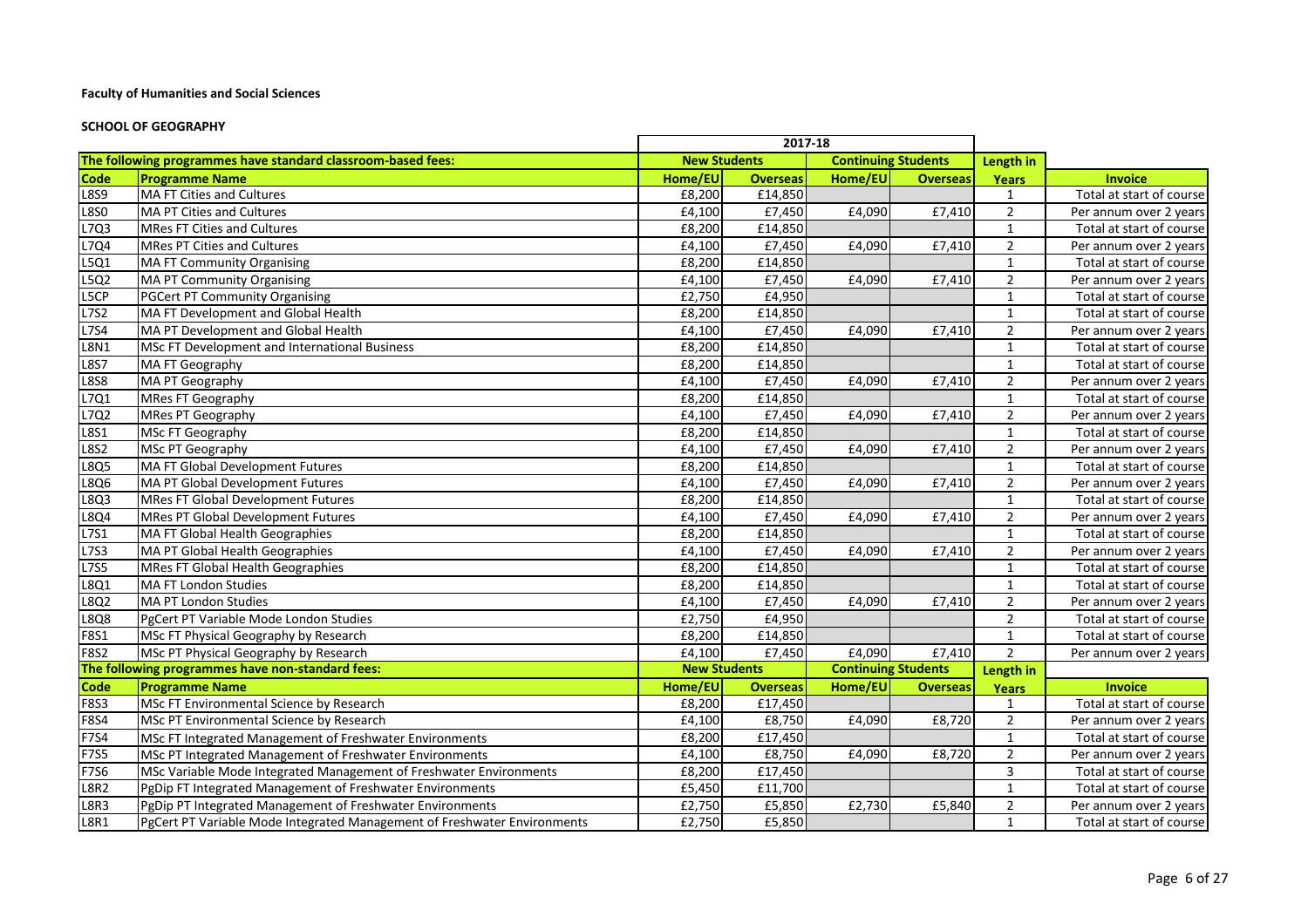#### **SCHOOL OF HISTORY**

|             |                                                              | 2017-18             |                 |                            |                 |               |                          |
|-------------|--------------------------------------------------------------|---------------------|-----------------|----------------------------|-----------------|---------------|--------------------------|
|             | The following programmes have non-standard fees:             | <b>New Students</b> |                 | <b>Continuing Students</b> |                 | Length in     |                          |
| <b>Code</b> | <b>Programme Name</b>                                        | Home/EU             | <b>Overseas</b> | Home/EU                    | <b>Overseas</b> | <b>Years</b>  | <b>Invoice</b>           |
| <b>V1U1</b> | MA FT Global and Imperial History                            | £8,200              | £17,500         |                            |                 |               | Total at start of course |
| <b>V1U2</b> | MA PT Global and Imperial History                            | £4,100              | £8,750          | £4,090                     | £8,740          | $\mathbf{2}$  | Per annum over 2 years   |
| V1Q3        | MA FT History of Political Thought and Intellectual History  | £9,840              | £20,540         |                            |                 |               | Total at start of course |
| V1Q4        | MA PT History of Political Thought and Intellectual History  | £4,970              | £10,430         | £4.640                     | £9,550          | $\mathcal{L}$ | Per annum over 2 years   |
|             | The following programmes have standard classroom-based fees: | <b>New Students</b> |                 | <b>Continuing Students</b> |                 | Length in     |                          |
| <b>Code</b> | <b>Programme Name</b>                                        | Home/EUI            | <b>Overseas</b> | Home/EU                    | <b>Overseas</b> | <b>Years</b>  | <b>Invoice</b>           |
| <b>V1Q7</b> | MA FT European Jewish History                                | £8,200              | £14,850         |                            |                 |               | Total at start of course |
| <b>V1Q8</b> | MA PT European Jewish History                                | £4,100              | £7,450          | £4,090                     | £7,410          |               | Per annum over 2 years   |
| <b>V1Q5</b> | <b>MA FT History</b>                                         | £8,200              | £14,850         |                            |                 |               | Total at start of course |
| V1Q6        | MA PT History                                                | £4,100              | £7,450          | £4,090                     | £7,410          |               | Per annum over 2 years   |
| <b>V1T9</b> | MA FT Modern and Contemporary British History                | £8,200              | £14,850         |                            |                 |               | Total at start of course |
| V1T0        | MA PT Modern and Contemporary British History                | £4,100              | £7,450          | £4,090                     | £7,410          |               | Per annum over 2 years   |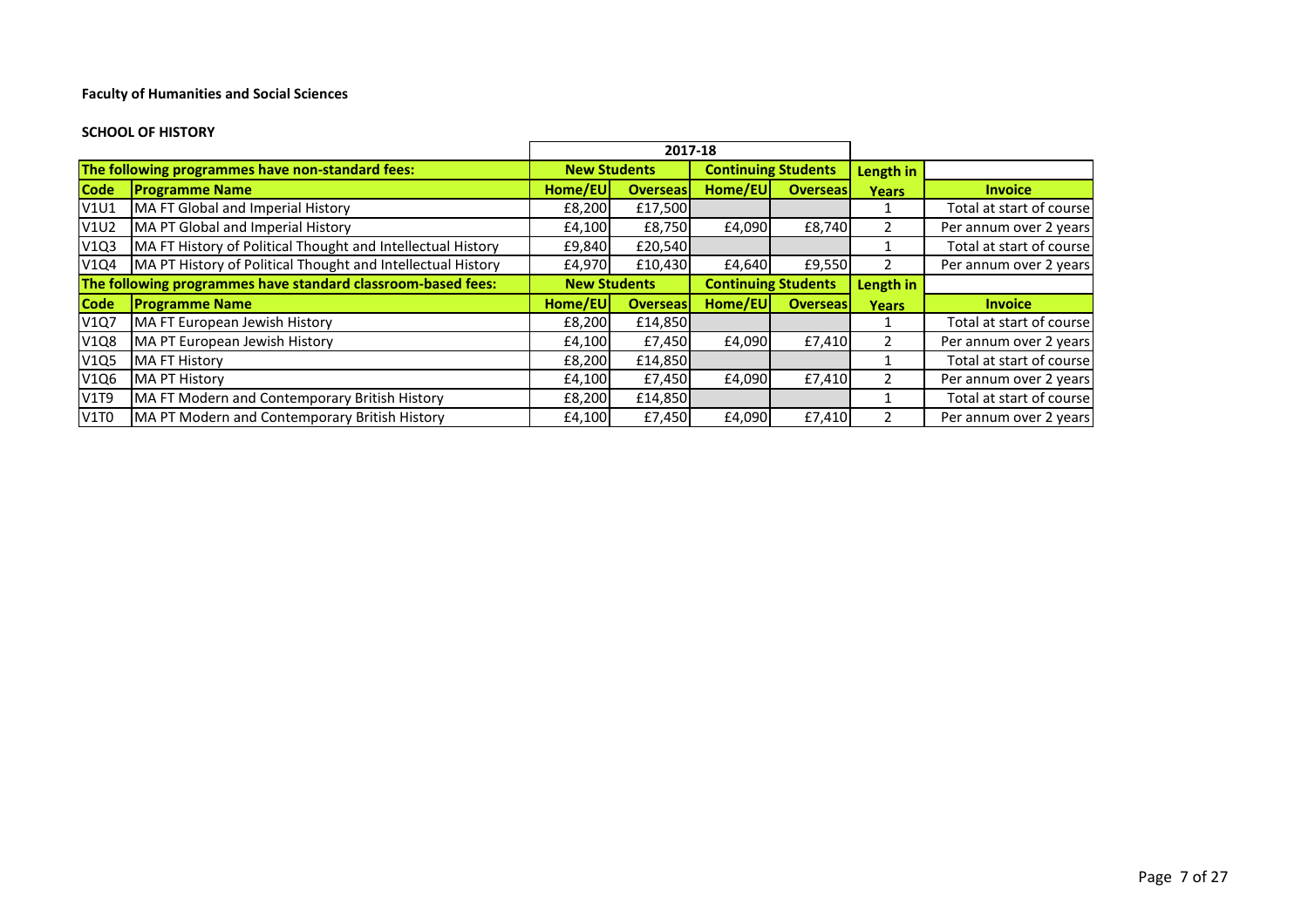## **SCHOOL OF LANGUAGES, LINGUISTICS AND FILM**

|                               |                                                                                                               |                     | 2017-18         |                            |                 |                |                          |
|-------------------------------|---------------------------------------------------------------------------------------------------------------|---------------------|-----------------|----------------------------|-----------------|----------------|--------------------------|
|                               | The following programmes have standard class-room based fees:                                                 | <b>New Students</b> |                 | <b>Continuing Students</b> |                 | Length in      |                          |
| <b>Code</b>                   | <b>Programme Name</b>                                                                                         | Home/EU             | <b>Overseas</b> | Home/EU                    | <b>Overseas</b> | <b>Years</b>   | <b>Invoice</b>           |
| <b>R2S1</b>                   | MA FT Anglo-German Cultural Relations                                                                         | £8,200              | £14,850         |                            |                 |                | Total at start of course |
| <b>R2S2</b>                   | MA PT Anglo-German Cultural Relations                                                                         | £4,100              | £7,450          | £4,090                     | £7,410          | $\mathcal{P}$  | Per annum over 2 years   |
| Q4S1                          | MA FT Applied Linguistics for English Language Teaching                                                       | £8,200              | £14,850         |                            |                 |                | Total at start of course |
| Q4S2                          | MA PT Applied Linguistics for English Language Teaching                                                       | £4,100              | £7,450          | £4,090                     | £7,410          |                | Per annum over 2 years   |
| Q4S3                          | PGDip FT Applied Linguistics for English Language Teaching                                                    | £5,450              | £9,900          |                            |                 |                | Total at start of course |
| Q4S4                          | PGDip PT Applied Linguistics for English Language Teaching                                                    | £2,750              | £4,950          | £2,730                     | £4,940          | $\mathcal{P}$  | Per annum over 2 years   |
| Q4S5                          | PGCert FT Applied Linguistics for English Language Teaching                                                   | £2,750              | £4,950          |                            |                 |                | Total at start of course |
| Q4S6                          | PGCert PT Applied Linguistics for English Language Teaching                                                   | £2,750              | £4,950          |                            |                 |                | Total at start of course |
| Q2S1                          | MA FT Comparative Literature                                                                                  | £8,200              | £14,850         |                            |                 |                | Total at start of course |
| Q <sub>2</sub> S <sub>2</sub> | MA PT Comparative Literature                                                                                  | £4,100              | £7,450          | £4,090                     | £7,410          | $\mathfrak{p}$ | Per annum over 2 years   |
| P3Q1                          | <b>MA FT Documentary Practice</b>                                                                             | £8,200              | £14,850         |                            |                 |                | Total at start of course |
| P3Q2                          | <b>MA PT Documentary Practice</b>                                                                             | £4,100              | £7,450          | £3,690                     | £7,410          | $\mathcal{P}$  | Per annum over 2 years   |
| <b>R4S5</b>                   | MA FT Film Studies                                                                                            | £8,200              | £14,850         |                            |                 |                | Total at start of course |
| <b>R4S6</b>                   | <b>MA PT Film Studies</b>                                                                                     | £4,100              | £7,450          | £4,090                     | £7,410          | $\overline{2}$ | Per annum over 2 years   |
| Q1S1                          | <b>MA FT Linguistics</b>                                                                                      | £8,200              | £14,850         |                            |                 |                | Total at start of course |
| Q1S2                          | <b>MA PT Linguistics</b>                                                                                      | £4,100              | £7,450          | £4,090                     | £7,410          | 2              | Per annum over 2 years   |
| Q1T1                          | <b>MRes FT Linguistics</b>                                                                                    | £8,200              | £14,850         |                            |                 |                | Total at start of course |
| Notes:                        |                                                                                                               |                     |                 |                            |                 |                |                          |
| 1                             | Home/EU students in the 2nd year of the part-time MA in Documentary Practice are charged a non-standard rate. |                     |                 |                            |                 |                |                          |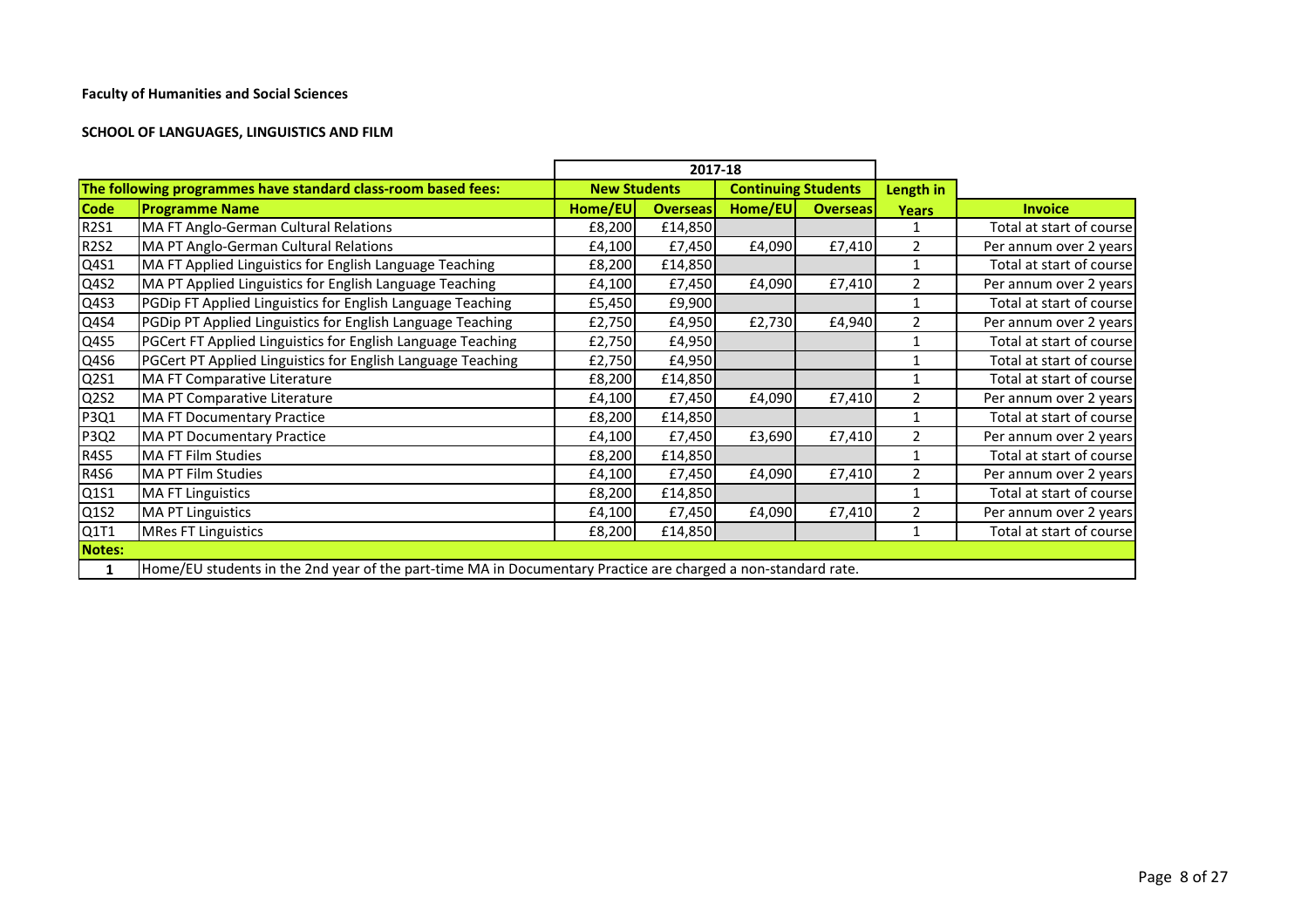#### **SCHOOL OF LAW**

|                   | The following programmes have standard classroom-based fees: | <b>New Students</b> |                 | <b>Continuing Students</b> |                            | Length in      |                          |
|-------------------|--------------------------------------------------------------|---------------------|-----------------|----------------------------|----------------------------|----------------|--------------------------|
| <b>Code</b>       | <b>Programme Name</b>                                        | Home/EU             | <b>Overseas</b> | Home/EU                    | <b>Overseas</b>            | <b>Years</b>   | <b>Invoice</b>           |
| <b>MR11</b>       | <b>MRes Criminal Justice</b>                                 | £8,200              | £14,850         |                            |                            | $\mathbf{1}$   | Total at start of course |
| <b>MR12</b>       | <b>MRes Human Rights Law</b>                                 | £8,200              | £14,850         |                            |                            | $\mathbf{1}$   | Total at start of course |
| <b>MR14</b>       | <b>MRes Immigration Law</b>                                  | £8,200              | £14,850         |                            |                            | $\mathbf{1}$   | Total at start of course |
| N <sub>2Q9</sub>  | MRes FT International Economic Law                           | £8,200              | £14,850         |                            |                            | $\mathbf{1}$   | Total at start of course |
| <b>MR13</b>       | <b>MRes Public International Law</b>                         | £8,200              | £14,850         |                            |                            | $\mathbf{1}$   | Total at start of course |
| M3Q1              | MA FT Law by Research                                        | £8,200              | £14,850         |                            |                            | $\mathbf{1}$   | Total at start of course |
| M3Q2              | MA PT Law by Research                                        | £4,100              | £7,450          | £4,090                     | £7,410                     | $\overline{2}$ | Per annum over 2 years   |
| M2L1              | PgDip FT Language and the Law                                | £5,450              | £9,900          |                            |                            | $\mathbf{1}$   | Total at start of course |
| M2L2              | PgDip PT Language and the Law                                | £2,750              | £4,950          | £2,730                     | £4,940                     | $\overline{2}$ | Per annum over 2 years   |
| M <sub>2</sub> SH | PgDip FT Law and Economics                                   | £5,450              | £9,900          |                            |                            | $\mathbf{1}$   | Total at start of course |
| M3SF              | PgDip FT Law and Finance                                     | £5,450              | £9,900          |                            |                            | $\mathbf{1}$   | Total at start of course |
| M <sub>2</sub> SG | <b>PGCert PT Law and Economics</b>                           | £2,750              | £4,950          |                            |                            | $\mathbf{1}$   | Total at start of course |
| M3SE              | PG Cert PT Law and Finance                                   | £2,750              | £4,950          |                            |                            | $\mathbf{1}$   | Total at start of course |
|                   | The following programmes have non-standard fees:             | <b>New Students</b> |                 |                            | <b>Continuing Students</b> | Length in      |                          |
| Code              | <b>Programme Name</b>                                        | Home/EU             | <b>Overseas</b> | Home/EU                    | <b>Overseas</b>            | <b>Years</b>   | <b>Invoice</b>           |
| M2Q1              | <b>LLM FT Laws</b>                                           | £13,400             | £19,500         |                            |                            | 1              | Total at start of course |
| M19A              | LLM FT Art, Business and Law                                 | £13,400             | £19,500         |                            |                            | $\mathbf{1}$   | Total at start of course |
| M <sub>1QB</sub>  | LLM FT Banking and Finance Law                               | £13,400             | £19,500         |                            |                            | $\mathbf{1}$   | Total at start of course |
| M <sub>1QE</sub>  | LLM FT Commercial and Corporate Law                          | £13,400             | £19,500         |                            |                            | $\mathbf{1}$   | Total at start of course |
| M1QD              | LLM FT Comparative and International Dispute Resolution      | £13,400             | £19,500         |                            |                            | $\mathbf{1}$   | Total at start of course |
| M1QF              | LLM FT Competition Law                                       | £13,400             | £19,500         |                            |                            | $\mathbf 1$    | Total at start of course |
| M1QC              | LLM FT Computer and Communications Law                       | £13,400             | £19,500         |                            |                            | $\mathbf{1}$   | Total at start of course |
| M3QF              | <b>LLM FT Criminal Justice</b>                               | £13,400             | £19,500         |                            |                            | $\mathbf{1}$   | Total at start of course |
| M1QG              | LLM FT Economic Regulation                                   | £13,400             | £19,500         |                            |                            | $\mathbf{1}$   | Total at start of course |
| M <sub>1Q</sub>   | LLM FT Energy and Natural Resources Law                      | £13,400             | £19,500         |                            |                            | $\mathbf{1}$   | Total at start of course |
| M1QH              | LLM FT Environmental Law                                     | £13,400             | £19,500         |                            |                            | $\mathbf{1}$   | Total at start of course |
| M1QJ              | LLM FT European Law                                          | £13,400             | £19,500         |                            |                            | $\mathbf{1}$   | Total at start of course |
| M1QK              | LLM FT Human Rights Law                                      | £13,400             | £19,500         |                            |                            | $\mathbf{1}$   | Total at start of course |
| M <sub>1QV</sub>  | LLM FT Immigration Law                                       | £13,400             | £19,500         |                            |                            | $\mathbf{1}$   | Total at start of course |
| M1QN              | LLM FT Insurance Law                                         | £13,400             | £19,500         |                            |                            | $\mathbf{1}$   | Total at start of course |
| M1Q0              | LLM FT Intellectual Property Law                             | £13,400             | £19,500         |                            |                            | $\mathbf{1}$   | Total at start of course |
| M <sub>1QL</sub>  | <b>LLM FT International Business Law</b>                     | £13,400             | £19,500         |                            |                            | $\mathbf{1}$   | Total at start of course |
| M3QA              | LLM FT International Economic Law                            | £13,400             | £19,500         |                            |                            | $\mathbf{1}$   | Total at start of course |
| M1QM              | LLM FT International Shipping Law                            | £13,400             | £19,500         |                            |                            | $\mathbf{1}$   | Total at start of course |
| M2Q9              | LLM FT Law and Development                                   | £13,400             | £19,500         |                            |                            | $\mathbf{1}$   | Total at start of course |
| M2Q3              | LLM FT Law and Economics                                     | £13,400             | £19,500         |                            |                            | $\mathbf{1}$   | Total at start of course |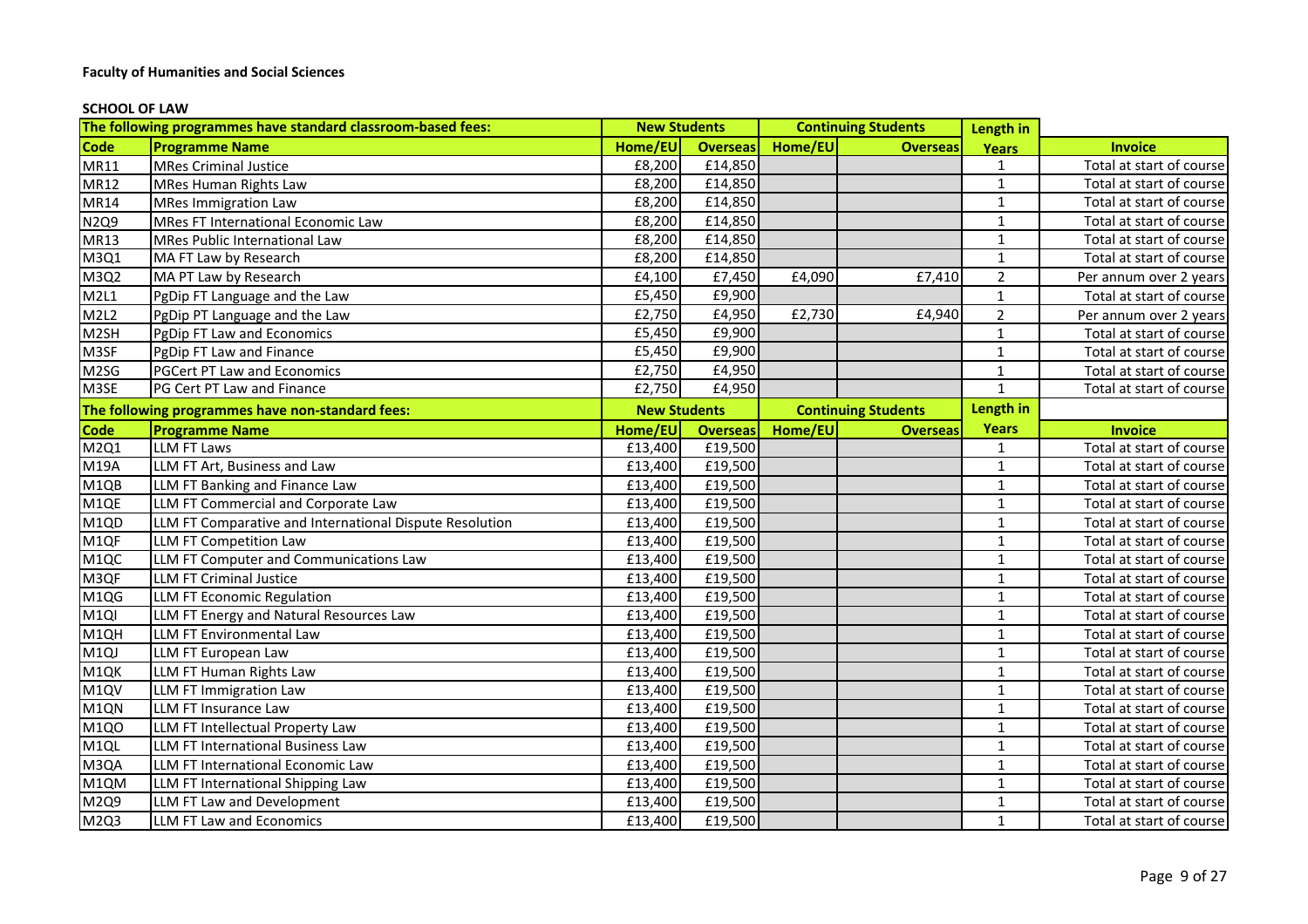|                              | The following programmes have non-standard fees (con't): | <b>New Students</b> |                 |                      | <b>Continuing Students</b> | Length in      |                          |
|------------------------------|----------------------------------------------------------|---------------------|-----------------|----------------------|----------------------------|----------------|--------------------------|
| <b>Code</b>                  | <b>Programme Name</b>                                    | Home/EU             | <b>Overseas</b> | Home/EU              | <b>Overseas</b>            | <b>Years</b>   | <b>Invoice</b>           |
| M1QW                         | LLM FT Legal Theory                                      | £13,400             | £19,500         |                      |                            | $\mathbf{1}$   | Total at start of course |
| M1QR                         | LLM FT Media Law                                         | £13,400             | £19,500         |                      |                            | $\mathbf{1}$   | Total at start of course |
| M1QQ                         | LLM FT Medical Law                                       | £13,400             | £19,500         |                      |                            | $\mathbf 1$    | Total at start of course |
| M1QS                         | LLM FT Public International Law                          | £13,400             | £19,500         |                      |                            | $\mathbf{1}$   | Total at start of course |
| M1QT                         | LLM FT Public Law                                        | £13,400             | £19,500         |                      |                            | $\mathbf{1}$   | Total at start of course |
| M906                         | LLM FT Regulation and Compliance (London)                | £13,400             | £19,500         |                      |                            | $\mathbf{1}$   | Total at start of course |
| M956                         | LLM FT Regulation and Compliance (London-Paris)          | £13,400             | £19,500         |                      |                            | $\mathbf{1}$   | Total at start of course |
| M1QU                         | LLM FT Tax Law                                           | £13,400             | £19,500         |                      |                            | $\mathbf{1}$   | Total at start of course |
| M <sub>2Q</sub> A            | <b>LLM PT Laws</b>                                       | £6,700              | £9,750          | £6,690               | £9,750                     | $\overline{2}$ | Per annum over 2 years   |
| <b>MV47</b>                  | <b>LLM Flexible Study</b>                                | £6,700              | £9,750          | £6,690               | £9,750                     | $2 - 4$        | Per annum over 2 years   |
| M19B                         | LLM PT Art, Business and Law                             | £6,700              | £9,750          | £6,690               | £9,750                     | $\overline{2}$ | Per annum over 2 years   |
| M <sub>2QB</sub>             | LLM PT Banking and Finance Law                           | £6,700              | £9,750          | £6,690               | £9,750                     | $\overline{2}$ | Per annum over 2 years   |
| M <sub>2QE</sub>             | LLM PT Commercial and Corporate Law                      | £6,700              | £9,750          | £6,690               | £9,750                     | 2 <sup>1</sup> | Per annum over 2 years   |
| M <sub>2QD</sub>             | LLM PT Comparative and International Dispute Resolution  | £6,700              | £9,750          | £6,690               | £9,750                     | 2 <sup>1</sup> | Per annum over 2 years   |
| M <sub>2QF</sub>             | <b>LLM PT Competition Law</b>                            | £6,700              | £9,750          | £6,690               | £9,750                     | $\overline{2}$ | Per annum over 2 years   |
| M <sub>2QC</sub>             | LLM PT Computer and Communications Law                   | £6,700              | £9,750          | £6,690               | £9,750                     | $\overline{2}$ | Per annum over 2 years   |
| M4QF                         | <b>LLM PT Criminal Justice</b>                           | £6,700              | £9,750          | £6,690               | £9,750                     | 2 <sup>1</sup> | Per annum over 2 years   |
| M <sub>2QG</sub>             | LLM PT Economic Regulation                               | £6,700              | £9,750          | £6,690               | £9,750                     | 2 <sup>1</sup> | Per annum over 2 years   |
| M <sub>2QI</sub>             | LLM PT Energy and Natural Resources Law                  | £6,700              | £9,750          | £6,690               | £9,750                     | $\overline{2}$ | Per annum over 2 years   |
| M <sub>2QH</sub>             | LLM PT Environmental Law                                 | £6,700              | £9,750          | £6,690               | £9,750                     | $\overline{2}$ | Per annum over 2 years   |
| M <sub>2Q</sub> J            | LLM PT European Law                                      | £6,700              | £9,750          | £6,690               | £9,750                     | 2 <sup>1</sup> | Per annum over 2 years   |
| M <sub>2QK</sub>             | LLM PT Human Rights Law                                  | £6,700              | £9,750          | £6,690               | £9,750                     | $\overline{2}$ | Per annum over 2 years   |
| M <sub>2</sub> QV            | LLM PT Immigration Law                                   | £6,700              | £9,750          | £6,690               | £9,750                     | $\overline{2}$ | Per annum over 2 years   |
| M <sub>2QN</sub>             | LLM PT Insurance Law                                     | £6,700              | £9,750          | $\overline{f}$ 6,690 | £9,750                     | $\overline{2}$ | Per annum over 2 years   |
| M <sub>2QO</sub>             | LLM PT Intellectual Property Law                         | £6,700              | £9,750          | £6,690               | £9,750                     | $2^{\circ}$    | Per annum over 2 years   |
| M <sub>2QL</sub>             | LLM PT International Business Law                        | £6,700              | £9,750          | £6,690               | £9,750                     | $\overline{2}$ | Per annum over 2 years   |
| M4QA                         | LLM PT International Economic Law                        | £6,700              | £9,750          | £6,690               | £9,750                     | 2 <sup>1</sup> | Per annum over 2 years   |
| M2QM                         | LLM PT International Shipping Law                        | £6,700              | £9,750          | £6,690               | £9,750                     | $2^{\circ}$    | Per annum over 2 years   |
| <b>M2Q8</b>                  | LLM PT Law and Development                               | £6,700              | £9,750          | £6,690               | £9,750                     | $\overline{2}$ | Per annum over 2 years   |
| M2Q4                         | LLM PT Law and Economics                                 | £6,700              | £9,750          | £6,690               | £9,750                     | $\overline{2}$ | Per annum over 2 years   |
| M2QW                         | LLM PT Legal Theory                                      | £6,700              | £9,750          | £6,690               | £9,750                     | $\overline{2}$ | Per annum over 2 years   |
| M <sub>2QR</sub>             | LLM PT Media Law                                         | £6,700              | £9,750          | £6,690               | £9,750                     | $\overline{2}$ | Per annum over 2 years   |
| M <sub>2QQ</sub>             | LLM PT Medical Law                                       | £6,700              | £9,750          | £6,690               | £9,750                     | 2 <sup>1</sup> | Per annum over 2 years   |
| M <sub>2QS</sub>             | LLM PT Public International Law                          | £6,700              | £9,750          | £6,690               | £9,750                     | $\overline{2}$ | Per annum over 2 years   |
| M <sub>2</sub> QT            | LLM PT Public Law                                        | £6,700              | £9,750          | £6,690               | £9,750                     | $\overline{2}$ | Per annum over 2 years   |
| M955                         | LLM Variable Mode Regulation and Compliance              | £6,700              | £9,750          | £6,690               | £9,750                     | $2 - 4$        | Per annum over 2 years   |
| M <sub>2QU</sub>             | LLM PT Tax Law                                           | £6,700              | £9,750          | £6,690               | £9,750                     | 2 <sup>1</sup> | Per annum over 2 years   |
| M <sub>2D</sub> <sub>2</sub> | PGDip PT Laws - all specialisms                          | £4,500              | £6,550          | £4,480               | £6,530                     | $2^{\circ}$    | Per annum over 2 years   |
| <b>MV48</b>                  | PGDip Flexible Study                                     | £4,500              | £6,550          | £4,480               | £6,530                     | $2 - 4$        | Per annum over 2 years   |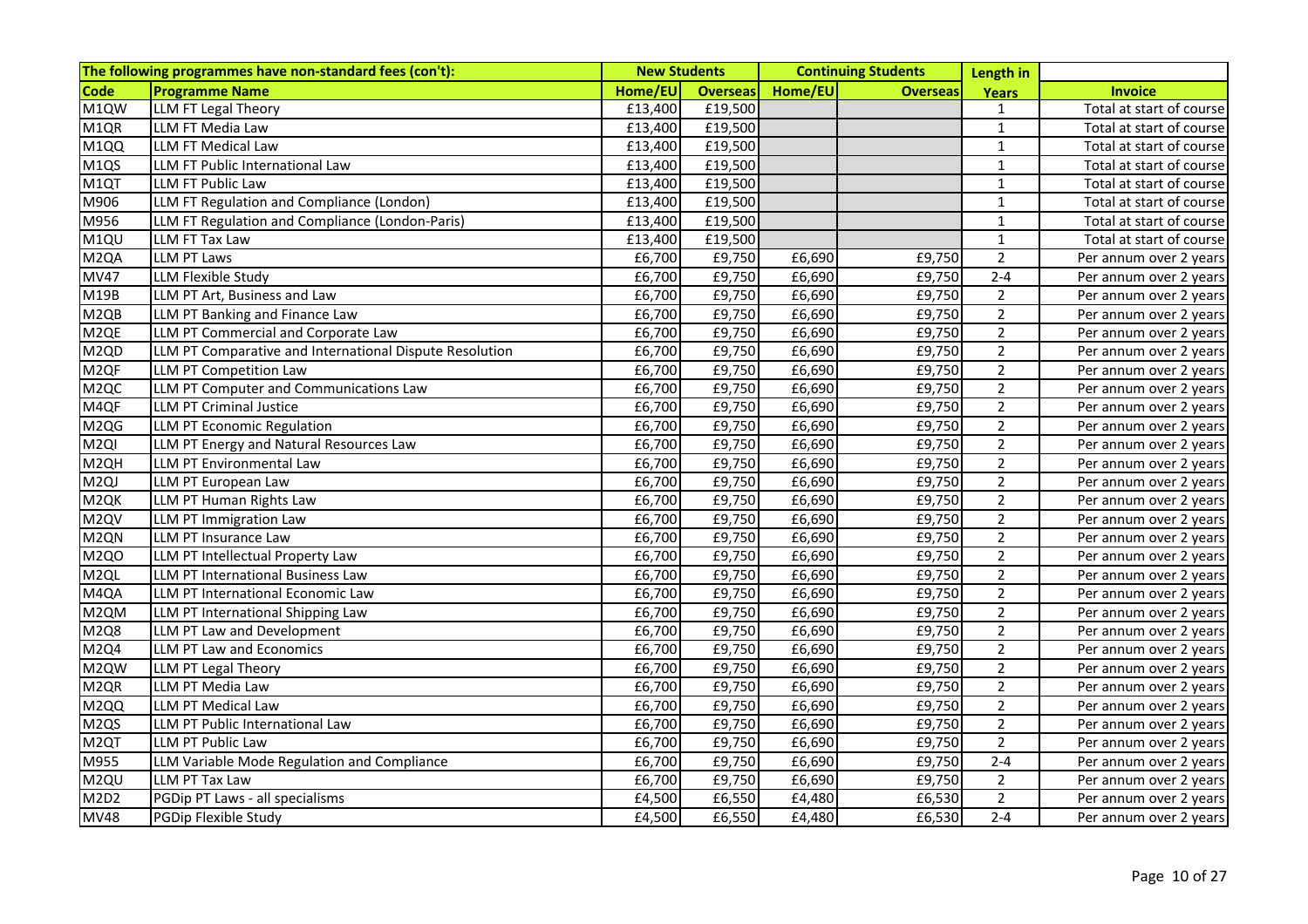|                   | The following programmes have non-standard fees (con't):         | <b>New Students</b> |                 | <b>Continuing Students</b> |                 | Length in      |                          |
|-------------------|------------------------------------------------------------------|---------------------|-----------------|----------------------------|-----------------|----------------|--------------------------|
| Code              | <b>Programme Name</b>                                            | Home/EU             | <b>Overseas</b> | Home/EU                    | <b>Overseas</b> | Years          | <b>Invoice</b>           |
| M2Q5              | LLM FT Laws (Paris)                                              | £11,300             | £19,500         |                            |                 | $\mathbf{1}$   | Total at start of course |
| M <sub>3</sub> QC | LLM FT Banking and Finance Law (Paris)                           | £11,300             | £19,500         |                            |                 | $\mathbf{1}$   | Total at start of course |
| M3QG              | LLM FT Energy and Natural Resources Law (Paris)                  | £11,300             | £19,500         |                            |                 | $\mathbf{1}$   | Total at start of course |
| M3QB              | LLM FT Intellectual Property Law (Paris)                         | £11,300             | £19,500         |                            |                 | $\mathbf{1}$   | Total at start of course |
| M3QE              | LLM FT International Business Law (Paris)                        | £11,300             | £19,500         |                            |                 | $\mathbf 1$    | Total at start of course |
| M3QD              | LLM FT International Dispute Resolution and Economic Law (Paris) | £11,300             | £19,500         |                            |                 | 1              | Total at start of course |
| M2Q6              | LLM PT Laws (Paris)                                              | £5,650              | £9,750          | £5,630                     | £9,750          | $\overline{2}$ | Per annum over 2 years   |
| M4QC              | LLM PT Banking and Finance Law (Paris)                           | £5,650              | £9,750          | £5,630                     | £9,750          | $\overline{2}$ | Per annum over 2 years   |
| M4QG              | LLM PT Energy and Natural Resources Law (Paris)                  | £5,650              | £9,750          | £5,630                     | £9,750          | $\overline{2}$ | Per annum over 2 years   |
| M4QB              | LLM PT Intellectual Property Law (Paris)                         | £5,650              | £9,750          | £5,630                     | £9,750          | $\overline{2}$ | Per annum over 2 years   |
| M4QE              | LLM PT International Business Law (Paris)                        | £5,650              | £9,750          | £5,630                     | £9,750          | $\overline{2}$ | Per annum over 2 years   |
| M4QD              | LLM PT International Dispute Resolution and Economic Law (Paris) | £5,650              | £9,750          | £5,630                     | £9,750          | $2^{\circ}$    | Per annum over 2 years   |
| M3Q7              | LLM PT DL International Dispute Resolution (April intake)        | £10,000             | £10,000         |                            |                 | $\mathbf{1}$   | Total at start of course |
| M1QZ              | Sorbonne Law School - QMUL Double LLM                            | € 30,000            | € 30,000        |                            |                 | 18 months      | Total at start of course |
| M2Q0              | LLM FT International Shipping Law (Piraeus, Greece)              | £11,300             | £19,500         |                            |                 | $\mathbf{1}$   | Total at start of course |
| M <sub>2R0</sub>  | LLM PT International Shipping Law (Piraeus, Greece)              | £5,650              | £9,750          | £5,630                     | £9,750          | $\overline{2}$ | Per annum over 2 years   |
| M2S1              | LLM FT in Commercial Law: Singapore/London                       | £28,000             | £28,000         |                            |                 | $\mathbf{1}$   | Total at start of course |
| M3S3              | LLM DL Variable Mode Computer and Communications Law             | £12,350             | £12,350         |                            |                 | 6              | Total at start of course |
| M3DL              | PGDip DL Variable Mode Computer and Communications Law           | £7,150              | £7,150          |                            |                 | 6              | Total at start of course |
| M3CC              | PGCert DL Variable Mode Computer and Communications Law          | £4,400              | £4,400          |                            |                 | $\overline{2}$ | Total at start of course |
| M3S7              | MSc FT Law and Finance                                           | £13,400             | £19,500         |                            |                 | $\mathbf 1$    | Total at start of course |
| M3S8              | MSc PT Law and Finance                                           | £6,700              | £9,750          | £6,690                     | £9,750          | $\overline{2}$ | Per annum over 2 years   |
| M3S6              | MSc FT Law and Finance (Banking and Financial Services)          | £13,400             | £19,500         |                            |                 | $\mathbf{1}$   | Total at start of course |
| M3S4              | MSc FT Law and Finance (Law and Corporate Finance)               | £13,400             | £19,500         |                            |                 | $\mathbf 1$    | Total at start of course |
| M3S5              | MSc FT Law and Finance (Law and Financial Regulation)            | £13,400             | £19,500         |                            |                 | $\mathbf 1$    | Total at start of course |
| M3S2              | MSc PT Law and Finance (Banking and Financial Services)          | £6,700              | £9,750          | £6,690                     | £9,750          | $\overline{2}$ | Per annum over 2 years   |
| M3S0              | MSc PT Law and Finance (Law and Corporate Finance)               | £6,700              | £9,750          | £6,690                     | £9,750          | $\overline{2}$ | Per annum over 2 years   |
| M3S1              | MSc PT Law and Finance (Law and Financial Regulation)            | £6,700              | £9,750          | £6,690                     | £9,750          | $\overline{2}$ | Per annum over 2 years   |
| <b>M3U4</b>       | MSc FT Management of Intellectual Property                       | £8,200              | £13,350         |                            |                 | $\mathbf 1$    | Total at start of course |
| M3U5              | MSc PT Management of Intellectual Property                       | £4,100              | £6,700          | £4,090                     | £6,660          | $\overline{2}$ | Per annum over 2 years   |
| M902              | MA FT Regulation and Compliance (London)                         | £13,400             | £19,500         |                            |                 | $\mathbf 1$    | Total at start of course |
| M903              | MA FT Regulation and Compliance (London-Paris)                   | £13,400             | £19,500         |                            |                 | $\mathbf 1$    | Total at start of course |
| M901              | MA FT Regulation and Compliance (Paris)                          | £13,400             | £19,500         |                            |                 | $\mathbf 1$    | Total at start of course |
| M904              | MA FT Regulation and Compliance (Paris-London)                   | £13,400             | £19,500         |                            |                 | $\mathbf 1$    | Total at start of course |
| M905              | MA PT Variable Mode Regulation and Compliance                    | £6,700              | £9,750          | £6,690                     | £9,750          | $2 - 4$        | Per annum over 2 years   |
| M2D3              | PGDip FT International Dispute Resolution (Arbitration)          | £7,500              | £9,600          |                            |                 | $\mathbf 1$    | Total at start of course |
| M <sub>2D4</sub>  | PGDip FT International Dispute Resolution (Mediation)            | £7,500              | £9,600          |                            |                 | $\mathbf 1$    | Total at start of course |
| M3EV              | PGDip FT International Finance Law                               | £6,400              | £9,600          |                            |                 | $\mathbf 1$    | Total at start of course |
| M3D7              | PGDip DL PT International Dispute Resolution (Arbitration)       | £7,150              | £7,150          |                            |                 | $\mathbf 1$    | Total at start of course |
| <b>M3D8</b>       | PGDip DL PT International Dispute Resolution (Mediation)         | £7,150              | £7,150          |                            |                 | $\mathbf{1}$   | Total at start of course |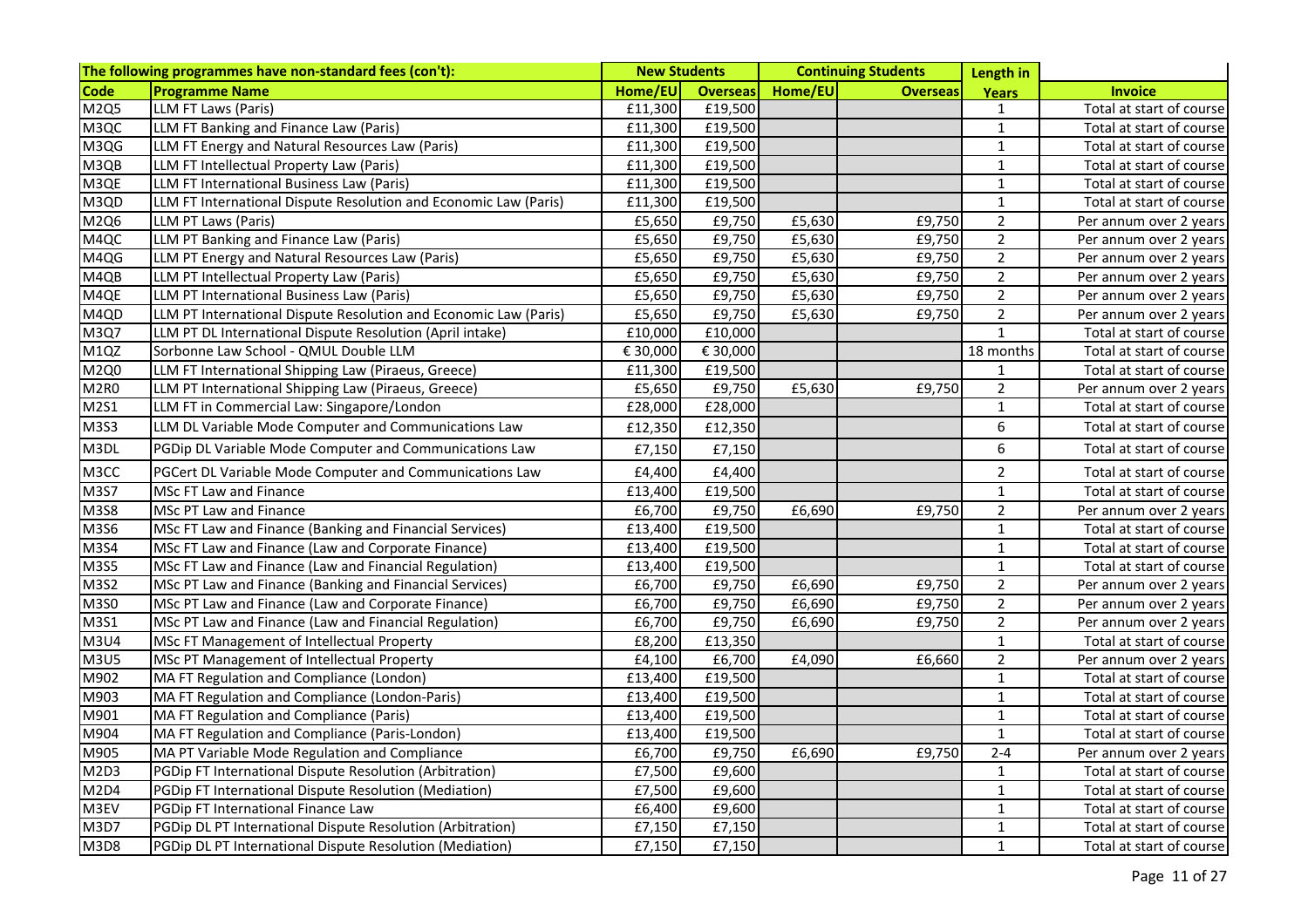|                   | The following programmes have non-standard fees (con't):                     | <b>New Students</b> |                                 |         | <b>Continuing Students</b> |              |                          |
|-------------------|------------------------------------------------------------------------------|---------------------|---------------------------------|---------|----------------------------|--------------|--------------------------|
| <b>Code</b>       | <b>Programme Name</b>                                                        | Home/EU             | <b>Overseas</b>                 | Home/EU | <b>Overseas</b>            | <b>Years</b> | <b>Invoice</b>           |
| M3D2              | PGDip PT DL International Dispute Resolution (April intake)                  | £6,700              | £6,700                          |         |                            | $\mathbf{2}$ | Total at start of course |
| M3EC              | PGCert FT Intellectual Property Law (Pathway A)                              | £6,250              | £6,250                          |         |                            |              | Total at start of course |
| M3EZ              | PGCert FT Intellectual Property Law (Pathway B)                              |                     | No fees if enrolled on M3U4 MSc |         |                            | 1            | Not applicable           |
| M3C2              | PGCert PT DL International Dispute Resolution (April intake)                 | £3,350              | £3,350                          |         |                            |              | Total at start of course |
| M3EN              | <b>PGCert FT International Finance Law</b>                                   | £4,300              | £6,400                          |         |                            | 1            | Total at start of course |
| M2C1              | PGCert PT Trade Marks Law and Practice                                       | £6,550              | £6,550                          |         |                            | 1            | Total at start of course |
|                   | <b>Fees for Associate (non-degree) students:</b>                             | <b>New Students</b> |                                 |         | <b>Continuing Students</b> | Length in    |                          |
| <b>Code</b>       | <b>Programme Name</b>                                                        | Home/EU             | <b>Overseas</b>                 | Home/EU | <b>Overseas</b>            | <b>Years</b> | <b>Invoice</b>           |
| M <sub>2</sub> CW | Trade Marks Law and Practice - Four Module Taught Postgraduate               | £6,400              | £6,400                          |         |                            |              | Total at start of course |
|                   | Associate                                                                    |                     |                                 |         |                            |              |                          |
| M <sub>2</sub> CX | Trade Marks Law and Practice - Three Module Taught Postgraduate<br>Associate | £4,900              | £4,900                          |         |                            |              | Total at start of course |
| M <sub>2</sub> CZ | Trade Marks Law and Practice - Two Module Taught Postgraduate<br>Associate   | £4,000              | £4,000                          |         |                            |              | Total at start of course |
| M <sub>2</sub> CY | Trade Marks Law and Practice - One Module Taught Postgraduate<br>Associate   | £2,050              | £2,050                          |         |                            |              | Total at start of course |
| M3LC              | UGA DL Pre Sessional Legal Systems (10 weeks)                                | £1,800              | £1,800                          |         |                            | 1            | Total at start of course |
| M3LE              | Computer and Communications Law DL Taught Postgraduate Associate             | £1,900              | £1,900                          |         |                            |              | Total at start of course |
| Y2TE/Y2TI         | Taught Postgraduate Associate Law Semester in London Programme               | £6,150              | £6,150                          |         |                            |              | Total at start of course |
| Y2DE              | Associate (Dresden Law)                                                      | £3,750              | £3,750                          |         |                            |              | Total at start of course |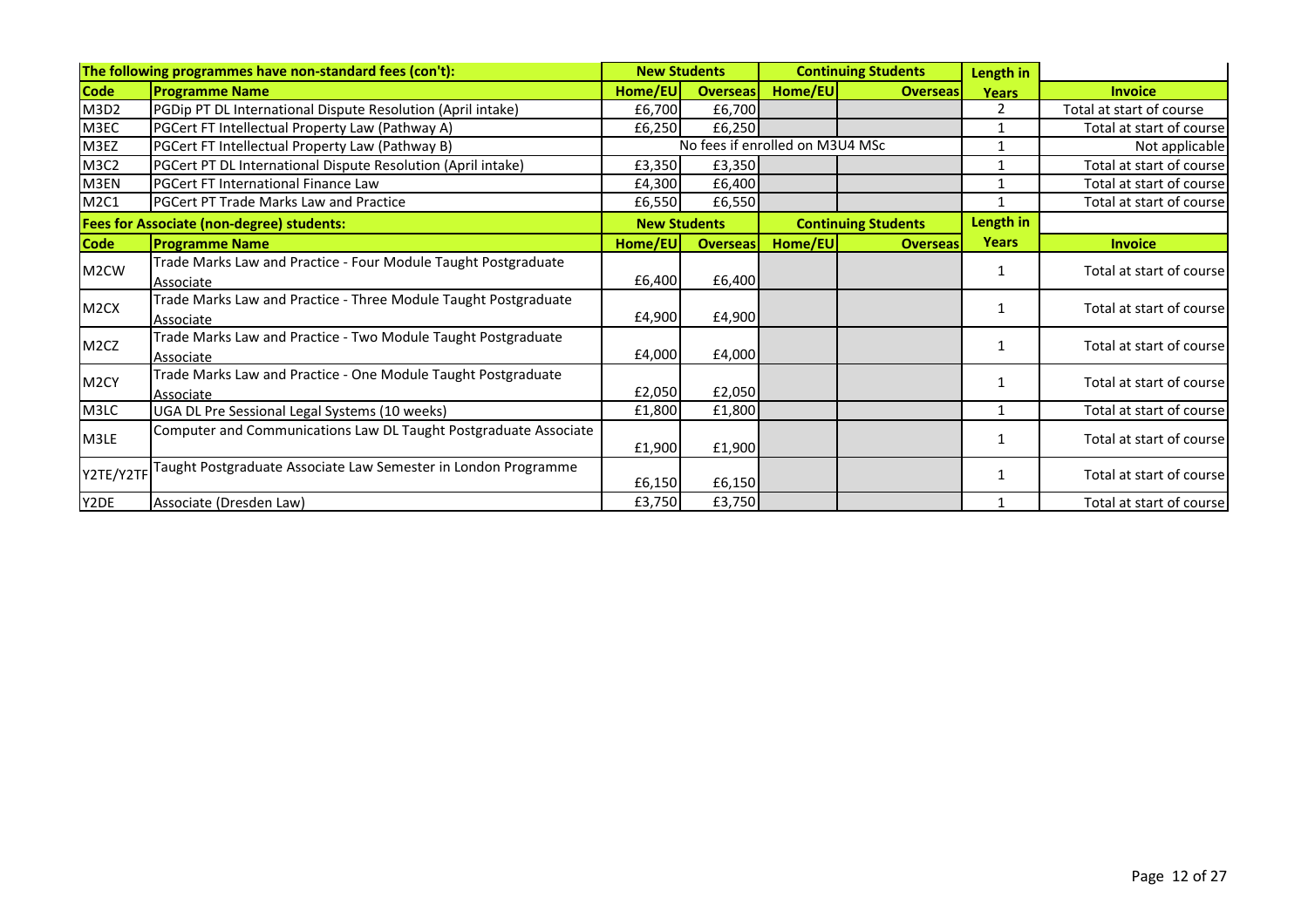#### **SCHOOL OF POLITICS AND INTERNATIONAL RELATIONS**

|                   |                                                              |                     | 2017-18         |                            |                 |                |                          |
|-------------------|--------------------------------------------------------------|---------------------|-----------------|----------------------------|-----------------|----------------|--------------------------|
|                   | The following programmes have non-standard fees:             | <b>New Students</b> |                 | <b>Continuing Students</b> |                 | Length in      |                          |
| <b>Code</b>       | <b>Programme Name</b>                                        | Home/EU             | <b>Overseas</b> | Home/EU                    | <b>Overseas</b> | Years          | <b>Invoice</b>           |
| M1UQ              | MSc DL PT European Public Policy                             |                     |                 | £4,090                     | £4,090          | 2              | Per annum over 2 years   |
| M <sub>2</sub> UQ | PGDip DL PT European Public Policy                           |                     |                 | £2,730                     | £2,730          | $\overline{2}$ | Per annum over 2 years   |
| <b>L2S3</b>       | <b>MA FT International Relations</b>                         | £8,750              | £16,400         |                            |                 | $\mathbf{1}$   | Total at start of course |
| <b>L2S4</b>       | MA PT International Relations                                | £4,400              | £8,200          | £4,370                     | £8,200          | $\overline{2}$ | Per annum over 2 years   |
| L2D3              | PGDip FT International Relations                             | £5,900              | £10,950         |                            |                 | $\mathbf{1}$   | Total at start of course |
| L2T4              | <b>MA DL PT International Relations</b>                      |                     |                 | £4,370                     | £4,370          | $\overline{2}$ | Per annum over 2 years   |
| L2T6              | PGDip DL PT International Relations                          |                     |                 | £2,930                     | £2,930          | $\overline{2}$ | Per annum over 2 years   |
| L2Q5              | <b>MA DL PT International Relations</b>                      | £5,000              | £5,000          | £5,000                     | £5,000          | $\overline{2}$ | Per annum over 2 years   |
| L2Q3              | PGDip DL PT International Relations                          | £3,325              | £3,325          | £3,325                     | £3,325          | $\overline{2}$ | Per annum over 2 years   |
| L2Q1              | PGCert DL PT International Relations                         | £3,350              | £3,350          |                            |                 | $\mathbf 1$    | Total at start of course |
| L2P1              | MA FT International Relations (Paris)                        | £10,950             | £10,950         |                            |                 | $\mathbf{1}$   | Total at start of course |
| L2P2              | PGDip FT International Relations (Paris)                     | £7,450              | E7,450          |                            |                 | $\mathbf{1}$   | Total at start of course |
| <b>L2P3</b>       | PGCert FT International Relations (Paris) 1 semester         | £3,750              | £3,750          |                            |                 | $\mathbf{1}$   | Total at start of course |
|                   | The following programmes have standard classroom-based fees: | <b>New Students</b> |                 | <b>Continuing Students</b> |                 | Length in      |                          |
| <b>Code</b>       | <b>Programme Name</b>                                        | Home/EU             | <b>Overseas</b> | Home/EU                    | <b>Overseas</b> | <b>Years</b>   | <b>Invoice</b>           |
| L2T1              | MA FT British Politics: Theory and Practice                  | £8,200              | £14,850         |                            |                 | 1              | Total at start of course |
| <b>L2S7</b>       | MA FT Critical Theory and Global Politics                    | £8,200              | £14,850         |                            |                 | $\mathbf{1}$   | Total at start of course |
| <b>L2S8</b>       | MA PT Critical Theory and Global Politics                    | £4,100              | £7,450          | £4,090                     | £7,410          | $\overline{2}$ | Per annum over 2 years   |
| <b>N1Q5</b>       | <b>MSc FT International Business and Politics</b>            | £8,200              | £14,850         |                            |                 | $\mathbf{1}$   | Total at start of course |
| N1Q7              | <b>MSc PT International Business and Politics</b>            | £4,100              | £7,450          | £4,090                     | £7,410          | $\overline{2}$ | Per annum over 2 years   |
| M1UR              | MSc FT International Public Policy                           | £8,200              | £14,850         |                            |                 | $\mathbf{1}$   | Total at start of course |
| M1US              | MSc PT International Public Policy                           | £4,100              | £7,450          | £4,090                     | £7,410          | $\overline{2}$ | Per annum over 2 years   |
| M1UL              | MSc DL PT International Public Policy                        |                     |                 | £4,090                     | £7,410          | $\overline{2}$ | Per annum over 2 years   |
| M1UN              | PGDip DL PT International Public Policy                      |                     |                 | £2,730                     | £4,940          | $\overline{2}$ | Per annum over 2 years   |
| <b>L2S5</b>       | <b>MRes FT International Relations</b>                       | £8,200              | £14,850         |                            |                 | $\mathbf{1}$   | Total at start of course |
| L256              | <b>MRes PT International Relations</b>                       | £4,100              | £7,450          | £4,090                     | £7,410          | $\overline{2}$ | Per annum over 2 years   |
| M1UT              | MSc FT Public Policy                                         | £8,200              | £14,850         |                            |                 | $\mathbf{1}$   | Total at start of course |
| M1UP              | MSc PT Public Policy                                         | £4,100              | £7,450          | £4,090                     | £7,410          | $\overline{2}$ | Per annum over 2 years   |
| M1UV              | MSc DL PT Public Policy                                      |                     |                 | £4,090                     | £7,410          | $\overline{2}$ | Per annum over 2 years   |
| M1UX              | PGDip DL PT Public Policy                                    |                     |                 | £2,730                     | £4,940          | $\overline{2}$ | Per annum over 2 years   |
| <b>L2R5</b>       | <b>MRes FT Public Policy</b>                                 | £8,200              | £14,850         |                            |                 | $\mathbf{1}$   | Total at start of course |
| <b>L2R6</b>       | <b>MRes PT Public Policy</b>                                 | £4,100              | £7,450          | £4,090                     | £7,410          | $\overline{2}$ | Per annum over 2 years   |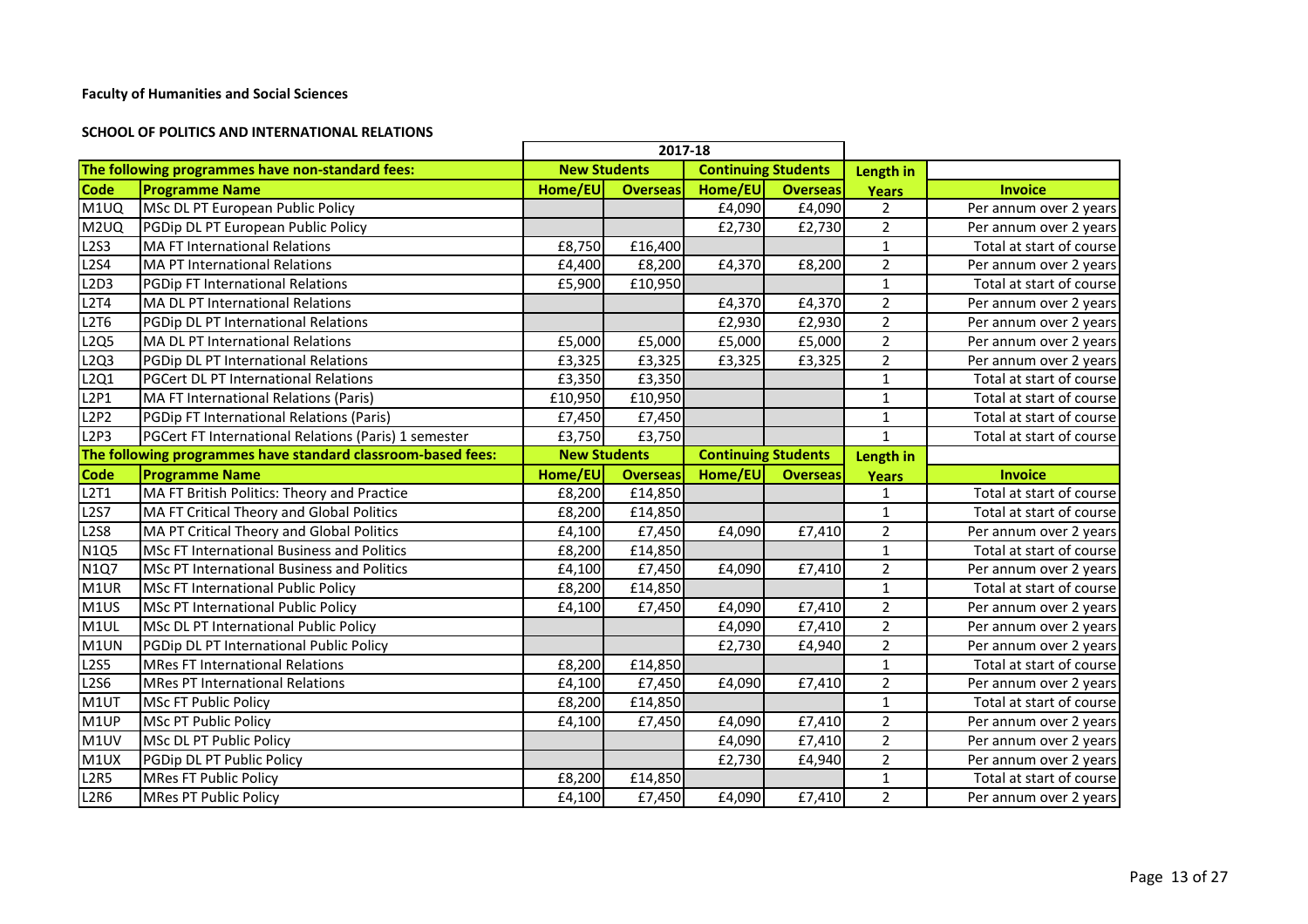#### **SCHOOL OF BIOLOGICAL AND CHEMICAL SCIENCES**

|                   |                                                              |         | 2017-18             |                            |                            |               |                          |
|-------------------|--------------------------------------------------------------|---------|---------------------|----------------------------|----------------------------|---------------|--------------------------|
|                   | The following programmes have standard lab-based fees:       |         | <b>New Students</b> | <b>Continuing Students</b> |                            | Length in     |                          |
| <b>Code</b>       | <b>Programme Name</b>                                        | Home/EU | <b>Overseas</b>     | Home/EU                    | <b>Overseas</b>            | <b>Years</b>  | <b>Invoice</b>           |
| C1S6              | MSc FT Aquatic Ecology by Research                           | £8,700  | £17,450             |                            |                            |               | Total at start of course |
| C1S7              | MSc PT Aquatic Ecology by Research                           | £4,350  | £8,750              | £4,350                     | £8,720                     | $\mathcal{P}$ | Per annum over 2 years   |
| C1T4              | <b>MSc FT Bioinformatics</b>                                 |         | £17,450<br>£8,700   |                            |                            |               | Total at start of course |
| C1T5              | <b>MSc PT Bioinformatics</b>                                 | £4,350  | £8,750              | £4,350                     | £8,720                     |               | Per annum over 2 years   |
| F1U3              | MSc FT Chemical Research                                     | £8,700  | £17,450             |                            |                            |               | Total at start of course |
| F1UP              | MSc PT Chemical Research                                     | £4,350  | £8,750              | £4,350                     | £8,720                     |               | Per annum over 2 years   |
| C2C3              | <b>PGCert FT Ecological and Evolutionary Genomics</b>        | £2,950  | £5,850              |                            |                            |               | Total at start of course |
| C <sub>2</sub> CF | PgCert FT Ecology & Evolutionary Biology                     | £2,950  | £5,850              |                            |                            |               | Total at start of course |
| C <sub>2</sub> CE | <b>PGCert FT Freshwater and Marine Ecology</b>               | £2,950  | £5,850              |                            |                            |               | Total at start of course |
|                   | The following programmes have non-standard fees (con't):     |         | <b>New Students</b> |                            | <b>Continuing Students</b> |               |                          |
| <b>Code</b>       | <b>Programme Name</b>                                        | Home/EU | <b>Overseas</b>     | Home/EU                    | <b>Overseas</b>            | <b>Years</b>  | <b>Invoice</b>           |
| C1T3              | MSc FT Ecological and Evolutionary Genomics                  | £9,700  | £18,450             |                            |                            |               | Total at start of course |
| C1T9              | MSc PT Ecological and Evolutionary Genomics                  | £5,350  | £9,750              | £4,350                     | £8,720                     | $\mathcal{P}$ | Per annum over 2 years   |
| C1S8              | MSc FT Ecology & Evolutionary Biology                        | £9,700  | £18,450             |                            |                            |               | Total at start of course |
| C2S1              | MSc PT Ecology & Evolutionary Biology                        | £5,350  | £9,750              | £4,350                     | £8,720                     | 2             | Per annum over 2 years   |
| C1T1              | MSc FT Freshwater and Marine Ecology                         | £9,700  | £18,450             |                            |                            |               | Total at start of course |
| C1T2              | MSc PT Freshwater and Marine Ecology                         | £5,350  | £9,750              | £4,350                     | £8,720                     |               | Per annum over 2 years   |
| C1R1              | MSc FT Plant and Fungal Taxonomy, Diversity and Conservation | £9,700  | £18,450             |                            |                            |               | Total at start of course |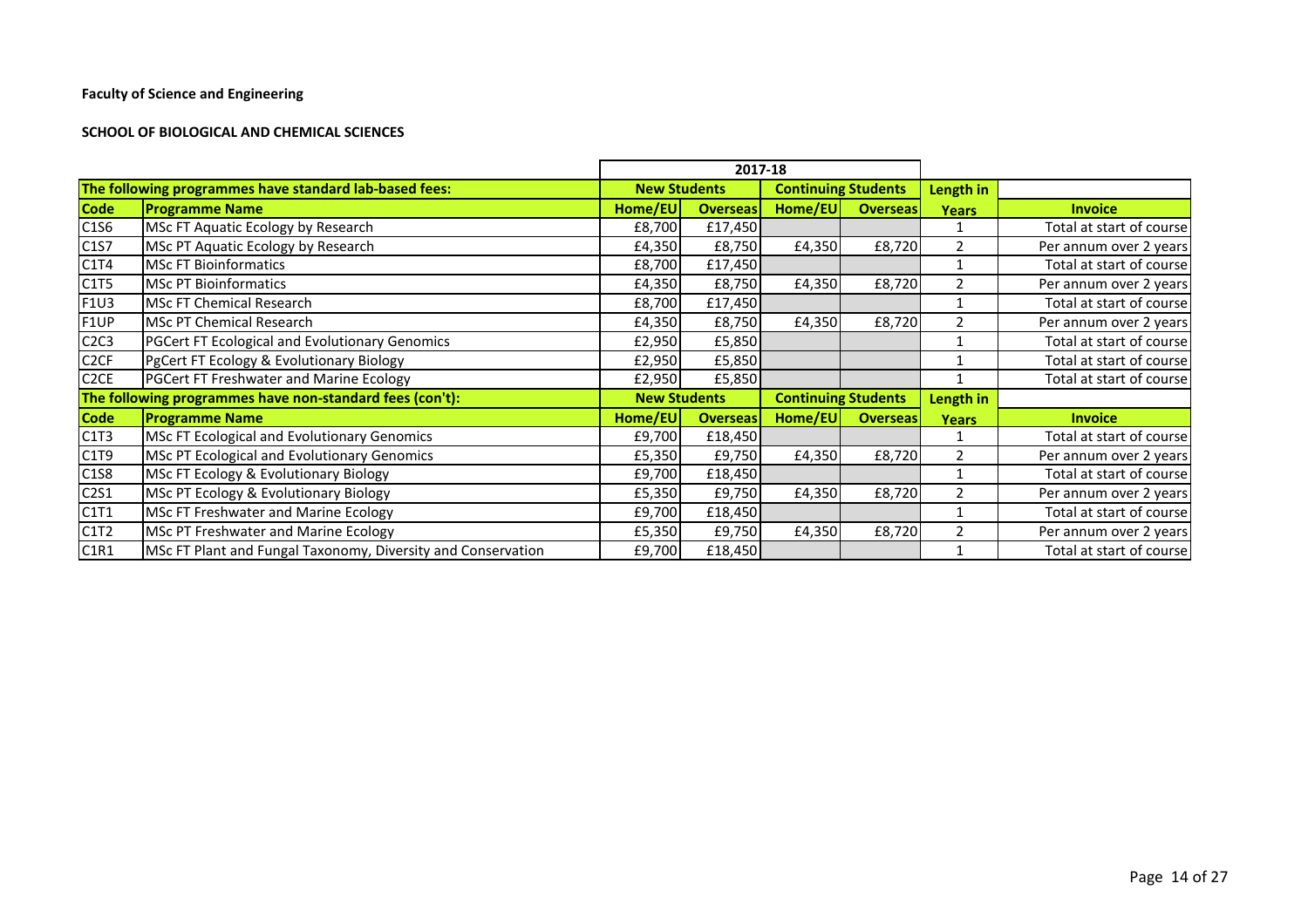#### **SCHOOL OF ELECTRONIC ENGINEERING AND COMPUTER SCIENCE**

|                  |                                                                               |         | 2017-18             |                            |                 |                |                          |
|------------------|-------------------------------------------------------------------------------|---------|---------------------|----------------------------|-----------------|----------------|--------------------------|
|                  | The following programmes have standard lab-based fees:                        |         | <b>New Students</b> | <b>Continuing Students</b> |                 | Length in      |                          |
| <b>Code</b>      | <b>Programme Name</b>                                                         | Home/EU | <b>Overseas</b>     | Home/EU                    | <b>Overseas</b> | Years          | <b>Invoice</b>           |
| <b>H6J7</b>      | MSc FT Big Data Science                                                       | £8,700  | £17,450             |                            |                 | $\mathbf{1}$   | Total at start of course |
| H6J6             | <b>MSc PT Big Data Science</b>                                                | £4,350  | £8,750              | £4,350                     | £8,720          | $\overline{2}$ | Per annum over 2 years   |
| <b>H6L1</b>      | MSc FT Big Data Science with Industrial Experience                            | £8,700  | £17,450             | £1,850                     | £3,700          | $\overline{2}$ | Per annum over 2 years   |
| CS <sub>21</sub> | <b>MSc FT Cognitive Science</b>                                               | £8,700  | £17,450             |                            |                 | $\mathbf{1}$   | Total at start of course |
| CS31             | <b>MSc PT Cognitive Science</b>                                               | £4,350  | £8,750              | £4,350                     | £8,720          | $\overline{2}$ | Per annum over 2 years   |
| <b>CS11</b>      | MSc FT Cognitive Science with Industrial Experience                           | £8,700  | £17,450             | £1,850                     | £3,700          | $\overline{2}$ | Per annum over 2 years   |
| CS <sub>23</sub> | MSc FT Cognitive Science of Language                                          | £8,700  | £17,450             |                            |                 | $\mathbf{1}$   | Total at start of course |
| <b>CS33</b>      | MSc PT Cognitive Science of Language                                          | £4,350  | £8,750              | £4,350                     | £8,720          | $\overline{2}$ | Per annum over 2 years   |
| <b>CS13</b>      | MSc FT Cognitive Science of Language with Industrial Experience               | £8,700  | £17,450             | £1,850                     | £3,700          | $\overline{2}$ | Per annum over 2 years   |
| <b>CS22</b>      | MSc FT Computational Methods for Cognitive Science                            | £8,700  | £17,450             |                            |                 | $\mathbf{1}$   | Total at start of course |
| <b>CS32</b>      | MSc PT Computation Methods for Cognitive Science                              | £4,350  | £8,750              | £4,350                     | £8,720          | $\overline{2}$ | Per annum over 2 years   |
| <b>CS12</b>      | MSc FT Computational Methods for Cognitive Science with Industrial Experience | £8,700  | £17,450             | £1,850                     | £3,700          | $\overline{2}$ | Per annum over 2 years   |
| G4U1             | <b>MSc FT Computer Science</b>                                                | £8,700  | £17,450             |                            |                 | $\mathbf{1}$   | Total at start of course |
| G4U2             | <b>MSc PT Computer Science</b>                                                | £4,350  | £8,750              | £4,350                     | £8,720          | $\overline{2}$ | Per annum over 2 years   |
| <b>H6L2</b>      | MSc FT Computer Science with Industrial Experience                            | £8,700  | £17,450             | £1,850                     | £3,700          | $\overline{2}$ | Per annum over 2 years   |
| G4Q1             | MSc FT Computer Science by Research                                           | £8,700  | £17,450             |                            |                 | $\mathbf{1}$   | Total at start of course |
| G4Q2             | MSc PT Computer Science by Research                                           | £4,350  | £8,750              | £4,350                     | £8,720          | $\overline{2}$ | Per annum over 2 years   |
| <b>H6J5</b>      | <b>MSc FT Computer Vision</b>                                                 | £8,700  | £17,450             |                            |                 | $\mathbf{1}$   | Total at start of course |
| <b>H6L3</b>      | MSc FT Computer Vision with Industrial Experience                             | £8,700  | £17,450             | £1,850                     | £3,700          | $\overline{2}$ | Per annum over 2 years   |
| <b>H6JO</b>      | <b>MSc PT Computer Vision</b>                                                 | £4,350  | £8,750              | £4,350                     | £8,720          | $\overline{2}$ | Per annum over 2 years   |
| G5U5             | MSc FT Computing and Information Systems                                      | £8,700  | £17,450             |                            |                 | $\mathbf{1}$   | Total at start of course |
| G5U6             | MSc PT Computing and Information Systems                                      | £4,350  | £8,750              | £4,350                     | £8,720          | $\overline{2}$ | Per annum over 2 years   |
| <b>H6L4</b>      | MSc FT Computing and Information Systems with Industrial Experience           | £8,700  | £17,450             | £1,850                     | £3,700          | $\overline{2}$ | Per annum over 2 years   |
| <b>H6S3</b>      | <b>MSc FT Digital Signal Processing</b>                                       | £8,700  | £17,450             |                            |                 | $\mathbf{1}$   | Total at start of course |
| <b>H6L5</b>      | MSc FT Digital Signal Processing with Industrial Experience                   | £8,700  | £17,450             | £1,850                     | £3,700          | $\overline{2}$ | Per annum over 2 years   |
| <b>H6T5</b>      | MSc FT Electronic Engineering by Research                                     | £8,700  | £17,450             |                            |                 | $\mathbf{1}$   | Total at start of course |
| H606             | MSc FT Electronic and Electrical Engineering                                  | £8,700  | £17,450             |                            |                 | $\mathbf{1}$   | Total at start of course |
| H607             | MSc FT Electronic and Electrical Engineering with Industrial Experience       | £8,700  | £17,450             | £1,850                     | £3,700          | $\overline{2}$ | Per annum over 2 years   |
| H609             | MSc PT Electronic and Electrical Engineering                                  | £4,350  | £8,750              | £4,350                     | £8,720          | $\overline{2}$ | Per annum over 2 years   |
| <b>I1TO</b>      | MSc FT Internet of Things                                                     | £8,700  | £17,450             |                            |                 | $\mathbf{1}$   | Total at start of course |
| <b>I1T1</b>      | MSc FT Internet of Things with Industrial Experience                          | £8,700  | £17,450             | £1,850                     | £3,700          | $\overline{2}$ | Per annum over 2 years   |
| <b>I1T2</b>      | MSc PT Internet of Things                                                     | £4,350  | £8,750              | £4,350                     | £8,720          | $\overline{2}$ | Per annum over 2 years   |
| G4Q3             | MSc FT Media and Arts Technology by Research                                  | £8,700  | £17,450             |                            |                 | $\mathbf{1}$   | Total at start of course |
| <b>CS24</b>      | <b>MSc FT Music Cognition</b>                                                 | £8,700  | £17,450             |                            |                 | $\mathbf{1}$   | Total at start of course |
| <b>CS34</b>      | <b>MSc PT Music Cognition</b>                                                 | £4,350  | £8,750              | £4,350                     | £8,720          | $\overline{2}$ | Per annum over 2 years   |
| <b>CS14</b>      | MSc FT Music Cognition with Industrial Experience                             | £8,700  | £17,450             | £1,850                     | £3,700          | $\overline{2}$ | Per annum over 2 years   |
| G4S4             | <b>MSc FT Software Engineering</b>                                            | £8,700  | £17,450             |                            |                 | $\mathbf{1}$   | Total at start of course |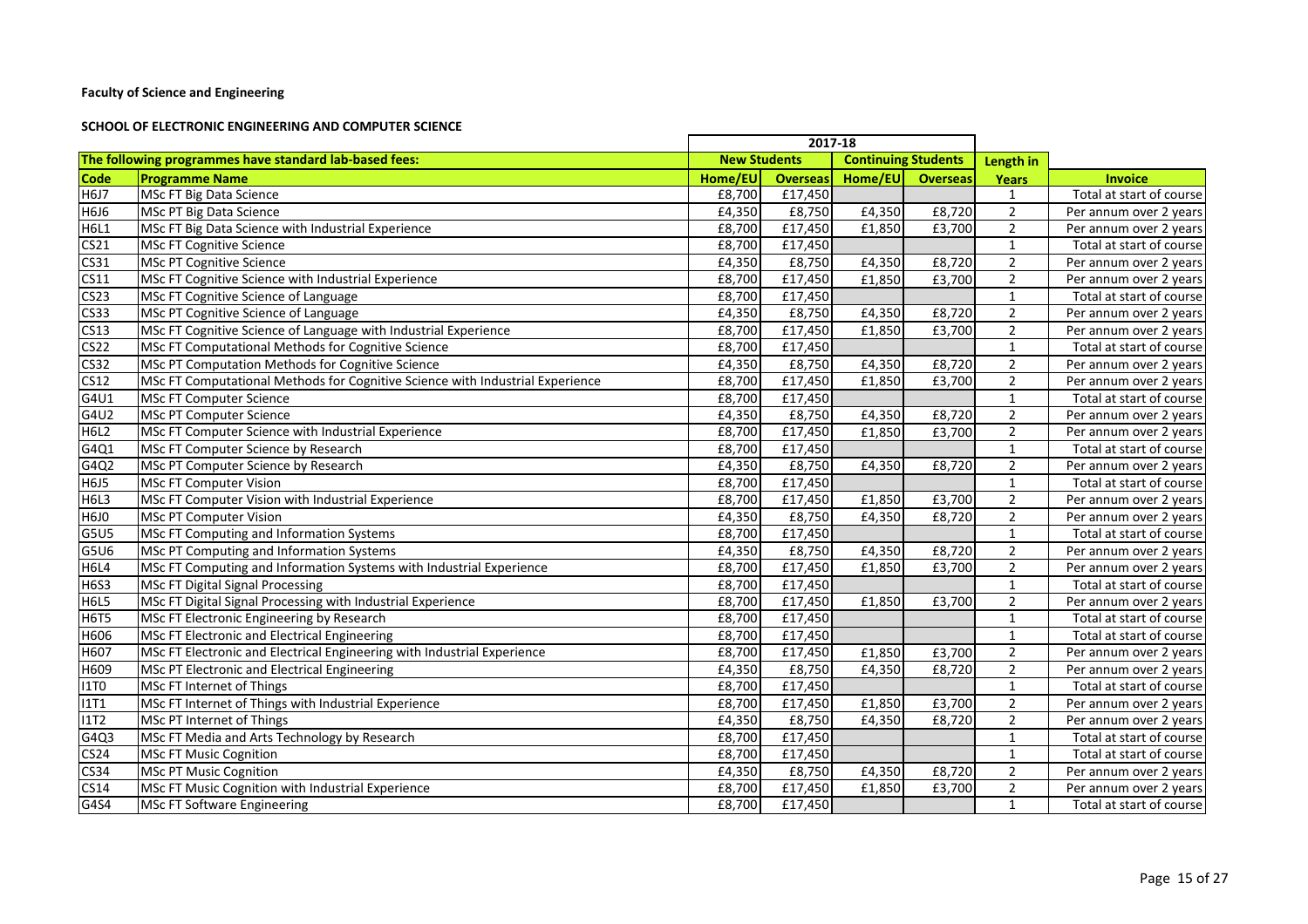| The following programmes have standard lab-based fees (cont):<br><b>New Students</b> |                                                                                     |         |                 |         | <b>Continuing Students</b> | Length in    |                          |
|--------------------------------------------------------------------------------------|-------------------------------------------------------------------------------------|---------|-----------------|---------|----------------------------|--------------|--------------------------|
| <b>Code</b>                                                                          | <b>Programme Name</b>                                                               | Home/EU | <b>Overseas</b> | Home/EU | <b>Overseas</b>            | <b>Years</b> | <b>Invoice</b>           |
| G4S5                                                                                 | <b>MSc PT Software Engineering</b>                                                  | £4,350  | £8,750          | £4,350  | £8,720                     |              | Per annum over 2 years   |
| <b>H6L7</b>                                                                          | MSc FT Software Engineering with Industrial Experience                              | £8,700  | £17,450         | £1,850  | £3,700                     |              | Per annum over 2 years   |
| <b>H6T8</b>                                                                          | MSc FT Sound and Music Computing                                                    | £8,700  | £17,450         |         |                            |              | Total at start of course |
| <b>H6M1</b>                                                                          | MSc FT Sound and Music Computing with Industrial Experience                         | £8,700  | £17,450         | £1,850  | £3,700                     |              | Per annum over 2 years   |
| <b>H6T4</b>                                                                          | MSc PT Sound and Music Computing                                                    | £4,350  | £8,750          | £4,350  | £8,720                     |              | Per annum over 2 years   |
| H6J1                                                                                 | MSc FT Telecommunication Systems                                                    | £8,700  | £17,450         |         |                            |              | Total at start of course |
| H6J8                                                                                 | <b>MSc FT Telecommunication Systems Management</b>                                  | £8,700  | £17,450         |         |                            |              | Total at start of course |
| H6J9                                                                                 | <b>MSc PT Telecommunication Systems Management</b>                                  | £4,350  | £8,750          | £4,350  | £8,720                     |              | Per annum over 2 years   |
| H6L8                                                                                 | MSc FT Telecommunication Systems Management with Industrial Experience              | £8,700  | £17,450         | £1,850  | £3,700                     |              | Per annum over 2 years   |
| H6JA                                                                                 | MSc FT Telecommunication and Wireless Systems                                       | £8,700  | £17,450         |         |                            |              | Total at start of course |
| H6JD                                                                                 | MSc PT Telecommunication and Wireless Systems                                       | £4,350  | £8,750          | £4,350  | £8,720                     |              | Per annum over 2 years   |
| H6M3                                                                                 | MSc FT Telecommunication and Wireless Systems with Industrial Experience            | £8,700  | £17,450         | £1,850  | £3,700                     |              | Per annum over 2 years   |
| H6JB                                                                                 | MSc FT Telecommunication and Wireless Systems Management                            | £8,700  | £17,450         |         |                            |              | Total at start of course |
| H6JC                                                                                 | MSc PT Telecommunication and Wireless Systems Management                            | £4,350  | £8,750          | £4,350  | £8,720                     |              | Per annum over 2 years   |
| <b>H6M5</b>                                                                          | MSc FT Telecommunication and Wireless Systems Management with Industrial Experience | £8,700  | £17,450         | £1,850  | £3,700                     |              | Per annum over 2 years   |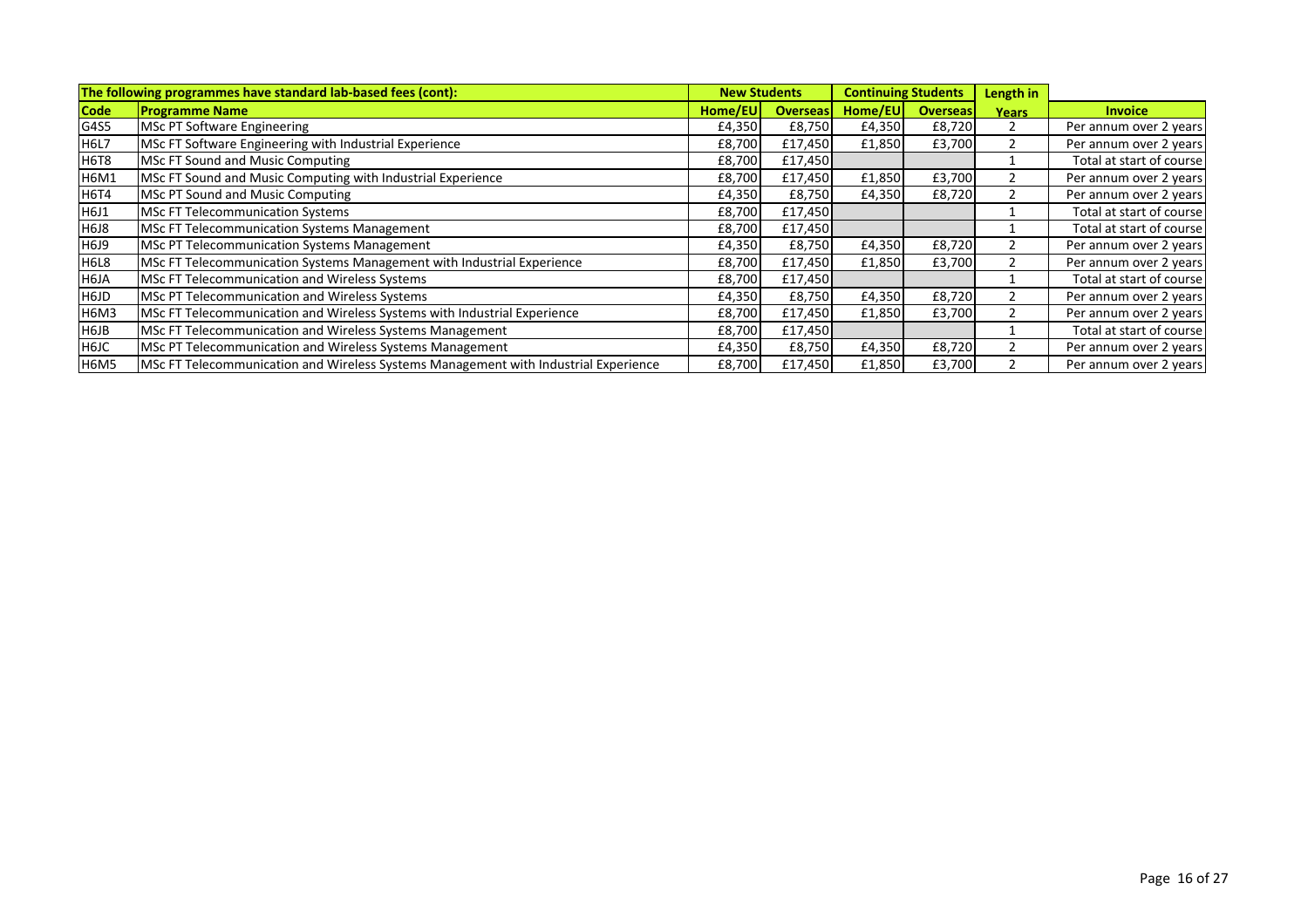#### **SCHOOL OF ENGINEERING AND MATERIALS SCIENCE**

|                               | 2017-18                                                                |                     |                 |                            |                 |                |                          |
|-------------------------------|------------------------------------------------------------------------|---------------------|-----------------|----------------------------|-----------------|----------------|--------------------------|
|                               | The following programme has non-standard fees:                         | <b>New Students</b> |                 | <b>Continuing Students</b> |                 | Length in      |                          |
| <b>Code</b>                   | <b>Programme Name</b>                                                  | Home/EU             | <b>Overseas</b> | Home/EU                    | <b>Overseas</b> | <b>Years</b>   | <b>Invoice</b>           |
| <b>J5S1</b>                   | <b>MSc FT Dental Materials</b>                                         | £12,250             | £19,150         |                            |                 |                | Total at start of course |
|                               | The following programmes have standard lab-based fees:                 | <b>New Students</b> |                 | <b>Continuing Students</b> |                 | Length in      |                          |
| <b>Code</b>                   | <b>Programme Name</b>                                                  | Home/EU             | <b>Overseas</b> | Home/EU                    | <b>Overseas</b> | <b>Years</b>   | <b>Invoice</b>           |
| H1S3                          | MSc FT Advanced Mechanical Engineering                                 | £8,700              | £17,450         |                            |                 |                | Total at start of course |
| H4S1                          | <b>MSc FT Aerospace Engineering</b>                                    | £8,700              | £17,450         |                            |                 |                | Total at start of course |
| <b>J5S5</b>                   | <b>MSc FT Biomaterials</b>                                             | £8,700              | £17,450         |                            |                 |                | Total at start of course |
| HBS3                          | <b>MSc FT Biomedical Engineering</b>                                   | £8,700              | £17,450         |                            |                 |                | Total at start of course |
| HBS4                          | <b>MSc PT Biomedical Engineering</b>                                   | £4,350              | £8,750          | £4,350                     | £8,720          | $\overline{2}$ | Per annum over 2 years   |
| HBS5                          | MSc FT Biomedical Engineering with Biomaterials and Tissue Engineering | £8,700              | £17,450         |                            |                 |                | Total at start of course |
| HBS6                          | MSc FT Biomedical Enginering with Imaging and Instrumentation          | £8,700              | £17,450         |                            |                 |                | Total at start of course |
| H <sub>3</sub> C <sub>2</sub> | MSc FT Biomedical Engineering (conversion programme)                   | £8,700              | £17,450         |                            |                 |                | Total at start of course |
| H1S2                          | MSc FT Computer Aided Engineering                                      | £8,700              | £17,450         |                            |                 |                | Total at start of course |
| <b>J5R3</b>                   | <b>MSc FT Materials Research</b>                                       | £8,700              | £17,450         |                            |                 |                | Total at start of course |
| <b>J5R1</b>                   | <b>MRes FT Materials Research</b>                                      | £8,700              | £17,450         |                            |                 |                | Total at start of course |
| <b>J5R2</b>                   | <b>MRes PT Materials Research</b>                                      | £4,350              | £8,750          | £4,350                     | £8,720          | $\overline{2}$ | Per annum over 2 years   |
| <b>H3C1</b>                   | MSc FT Mechanical Engineering (conversion programme)                   | £8,700              | £17,450         |                            |                 |                | Total at start of course |
| F3Q7                          | <b>MSc FT Medical Electronics and Physics</b>                          | £8,700              | £17,450         |                            |                 |                | Total at start of course |
| F3Q8                          | <b>MSc PT Medical Electronics and Physics</b>                          | £4,350              | £8,750          | £4,350                     | £8,720          | $\overline{2}$ | Per annum over 2 years   |
| <b>J5U8</b>                   | MSc FT Polymer Science and Nanotechnology                              | £8,700              | £17,450         |                            |                 |                | Total at start of course |
| H2S1                          | MSc FT Sustainable Energy Systems                                      | £8,700              | £17,450         |                            |                 |                | Total at start of course |
| H2C1                          | MSc FT Sustainable Energy Engineering (conversion programme)           | £8,700              | £17,450         |                            |                 |                | Total at start of course |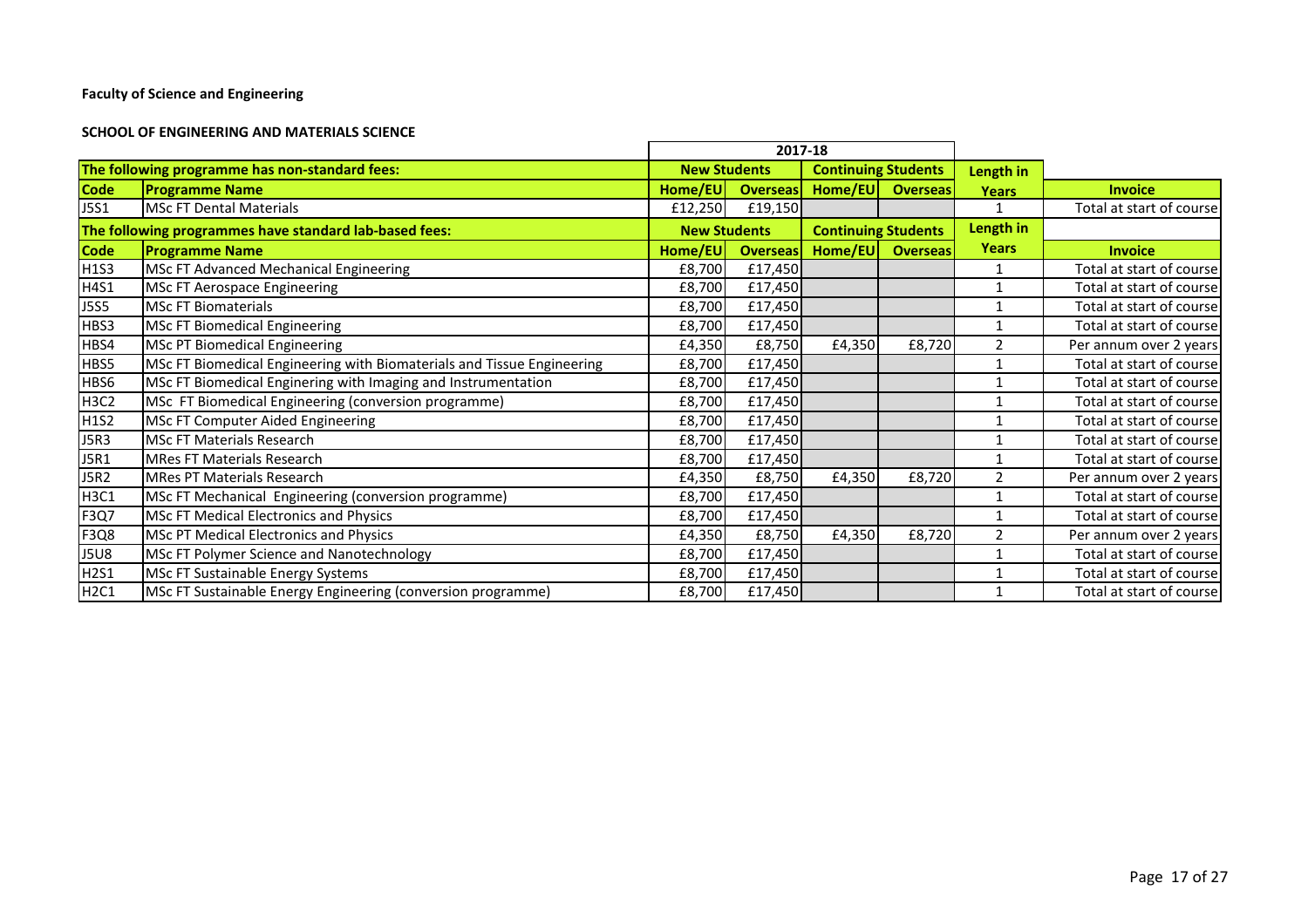#### **SCHOOL OF MATHEMATICAL SCIENCES**

|                   |                                                              | 2017-18             |                     |                            |                 |              |                          |
|-------------------|--------------------------------------------------------------|---------------------|---------------------|----------------------------|-----------------|--------------|--------------------------|
|                   | The following programmes have non-standard fees:             |                     | <b>New Students</b> | <b>Continuing Students</b> |                 | Length in    |                          |
| <b>Code</b>       | <b>Programme Name</b>                                        | Home/EU             | <b>Overseas</b>     | Home/EU                    | <b>Overseas</b> | <b>Years</b> | <b>Invoice</b>           |
| G1SA              | <b>MSc FT Financial Computing</b>                            | £17,000             | £19,700             |                            |                 |              | Total at start of course |
| G1SB              | <b>MSc PT Financial Computing</b>                            | £8,500              | £9,850              | £8,490                     | £9,850          |              | Per annum over 2 years   |
| G <sub>1</sub> SC | MSc FT Financial Computing with Industrial Experience        | £17,000             | £19,700             | £3,090                     | £3,090          |              | Per annum over 2 years   |
| G1S2              | MSc FT Mathematical Finance                                  | £17,000             | £19,700             |                            |                 |              | Total at start of course |
| G1S3              | <b>I</b> MSc PT Mathematical Finance                         | £8,500              | £9,850              | £8,490                     | £9,850          |              | Per annum over 2 years   |
|                   | The following programmes have standard lab-based fees:       | <b>New Students</b> |                     | <b>Continuing Students</b> |                 | Length in    |                          |
| <b>Code</b>       | <b>Programme Name</b>                                        | Home/EU             | <b>Overseas</b>     | Home/EU                    | <b>Overseas</b> | <b>Years</b> | <b>Invoice</b>           |
| G1S6              | <b>MSc FT Network Science</b>                                | £8,700              | £17,450             |                            |                 |              | Total at start of course |
| G1S7              | <b>IMSc PT Network Science</b>                               | £4,350              | £8,750              | £4,350                     | £8,720          |              | Per annum over 2 years   |
|                   | The following programmes have standard classroom-based fees: | <b>New Students</b> |                     | <b>Continuing Students</b> |                 | Length in    |                          |
| <b>Code</b>       | <b>Programme Name</b>                                        | Home/EU             | <b>Overseas</b>     | Home/EU                    | <b>Overseas</b> | <b>Years</b> | <b>Invoice</b>           |
| G1S1              | <b>IMSc FT Mathematics</b>                                   | £8,200              | £14,850             |                            |                 |              | Total at start of course |
| G <sub>1</sub> SP | <b>MSc PT Mathematics</b>                                    | £4,100              | £7,450              | £4,090                     | £7,410          |              | Per annum over 2 years   |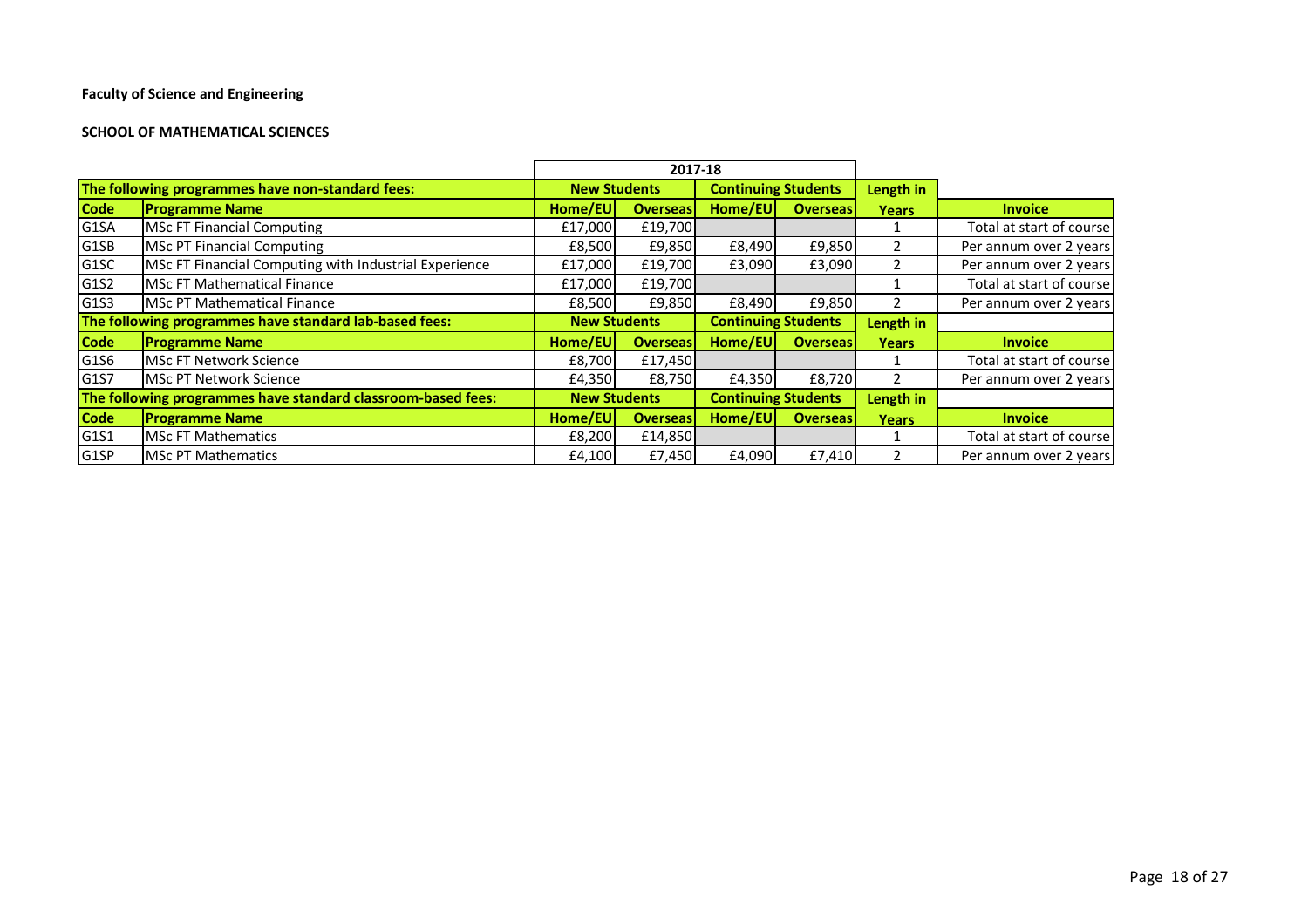#### **SCHOOL OF PHYSICS AND ASTRONOMY**

|             |                                                                                                                                      | 2017-18                                           |                 |                            |                 |               |                          |
|-------------|--------------------------------------------------------------------------------------------------------------------------------------|---------------------------------------------------|-----------------|----------------------------|-----------------|---------------|--------------------------|
|             | The following programmes have non-standard fees:                                                                                     | <b>New Students</b>                               |                 | <b>Continuing Students</b> |                 | Length in     |                          |
| <b>Code</b> | <b>Programme Name</b>                                                                                                                | Home/EU                                           | <b>Overseas</b> | Home/EU                    | <b>Overseas</b> | <b>Years</b>  | <b>Invoice</b>           |
| F5EG        | <b>PGCert PT Astronomy and Astrophysics</b>                                                                                          | £4,350                                            | £8,750          |                            |                 |               | Total at start of course |
| <b>F3S5</b> | MSc FT Physics (EuroMasters)                                                                                                         | £5,900                                            | £11,700         | £5,860                     | £11,670         | $\mathcal{P}$ | Per annum over 2 years   |
|             | The following programmes have standard lab-based fees:                                                                               | <b>Continuing Students</b><br><b>New Students</b> |                 | Length in                  |                 |               |                          |
| <b>Code</b> | <b>Programme Name</b>                                                                                                                | Home/EU                                           | <b>Overseas</b> | Home/EU<br><b>Overseas</b> |                 | <b>Years</b>  | <b>Invoice</b>           |
| <b>F5S1</b> | <b>MSc FT Astrophysics</b>                                                                                                           | £8,700                                            | £17,450         |                            |                 |               | Total at start of course |
| <b>F5S2</b> | <b>MSc PT Astrophysics</b>                                                                                                           | £4,350                                            | £8,750          | £4,350                     | £8,720          | 2             | Per annum over 2 years   |
| <b>F3S4</b> | <b>MSc FT Condensed Matter Physics</b>                                                                                               | £8,700                                            | £17,450         |                            |                 |               | Total at start of course |
| <b>F3S3</b> | <b>MSc FT Particle Physics</b>                                                                                                       | £8,700                                            | £17,450         |                            |                 |               | Total at start of course |
| <b>F3S2</b> | <b>MSc FT Theoretical Physics</b>                                                                                                    | £8,700                                            | £17,450         |                            |                 |               | Total at start of course |
| Notes:      |                                                                                                                                      |                                                   |                 |                            |                 |               |                          |
| 1           | Students who complete the PgCert in Astronomy and Astrophysics and then top up to MSc are charged 50% of the MSc fee for the top up. |                                                   |                 |                            |                 |               |                          |

and the control of the control of the control of the control of the control of the control of the control of the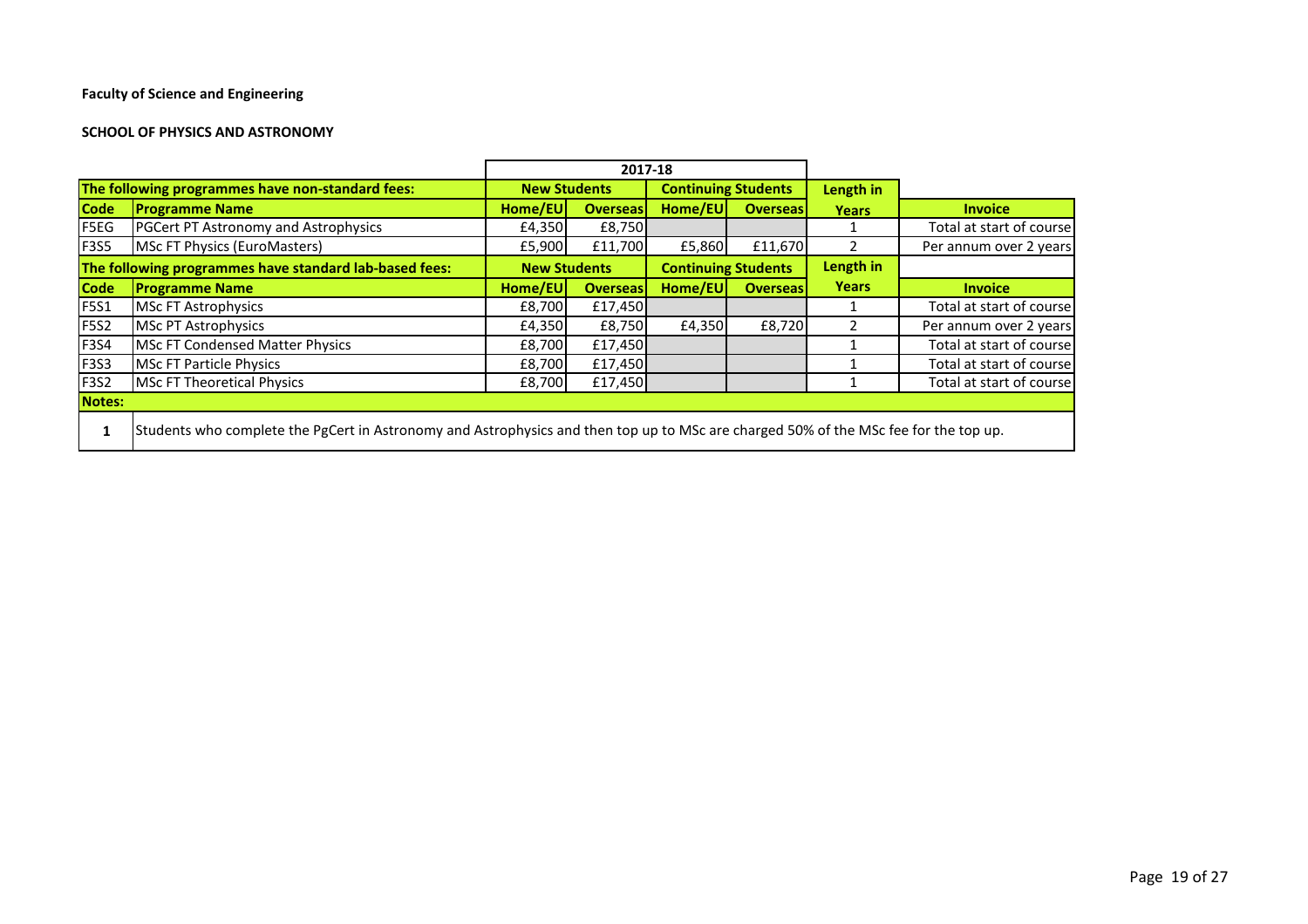#### **BARTS CANCER INSTITUTE**

|             |                                                       | 2017-18             |                 |                            |                 |                |                          |
|-------------|-------------------------------------------------------|---------------------|-----------------|----------------------------|-----------------|----------------|--------------------------|
|             | The following programmes are in fee band A:           | <b>New Students</b> |                 | <b>Continuing Students</b> |                 | Length in      |                          |
| <b>Code</b> | <b>Programme Name</b>                                 | Home/EU             | <b>Overseas</b> | Home/EU                    | <b>Overseas</b> | <b>Years</b>   | <b>Invoice</b>           |
| A3QX        | MSc FT Laparoscopic Surgery and Surgical Skills       | £13,700             | £25,700         |                            |                 | 1              | Total at start of course |
|             | The following programmes are in fee band B:           | <b>New Students</b> |                 | <b>Continuing Students</b> |                 | Length in      |                          |
| <b>Code</b> | <b>Programme Name</b>                                 | Home/EU             | <b>Overseas</b> | Home/EU                    | <b>Overseas</b> | <b>Years</b>   | <b>Invoice</b>           |
| A3K1        | MSc FT Cancer and Clinical Oncology                   | £8,650              | £20,600         |                            |                 | $\mathbf{1}$   | Total at start of course |
| A3K2        | MSc PT Cancer and Clinical Oncology                   | £4,350              | £10,300         | £4,320                     | £10,280         | $\overline{2}$ | Per annum over 2 years   |
| A3K3        | MSc DL FT Cancer and Clinical Oncology                | £8,650              | £20,600         |                            |                 | $\mathbf 1$    | Total at start of course |
| A3K4        | MSc DL PT Cancer and Clinical Oncology                | £4,350              | £10,300         | £4,320                     | £10,280         | $\overline{2}$ | Per annum over 2 years   |
| A4K1        | PGDip FT Cancer and Clinical Oncology                 | £5,850              | £13,750         |                            |                 | $\mathbf{1}$   | Total at start of course |
| A4K2        | PGDip PT Cancer and Clinical Oncology                 | £2,950              | £6,900          | £2,910                     | £6,870          | $\overline{2}$ | Per annum over 2 years   |
| A4K3        | PGDip DL FT Cancer and Clinical Oncology              | £5,850              | £13,750         |                            |                 | $\mathbf 1$    | Total at start of course |
| A4K4        | PGDip DL PT Cancer and Clinical Oncology              | £2,950              | £6,900          | £2,910                     | £6,870          | $\overline{2}$ | Per annum over 2 years   |
| A3P1        | MSc FT Cancer and Molecular and Cellular Biology      | £8,650              | £20,600         |                            |                 | $\mathbf{1}$   | Total at start of course |
| A3P2        | MSc PT Cancer and Molecular and Cellular Biology      | £4,350              | £10,300         | £4,320                     | £10,280         | $\overline{2}$ | Per annum over 2 years   |
| A3P3        | MSc DL FT Cancer and Molecular and Cellular Biology   | £8,650              | £20,600         |                            |                 | $\mathbf{1}$   | Total at start of course |
| A3P4        | MSc DL PT Cancer and Molecular and Cellular Biology   | £4,350              | £10,300         | £4,320                     | £10,280         | $\overline{2}$ | Per annum over 2 years   |
| A4P1        | PGDip FT Cancer and Molecular and Cellular Biology    | £5,850              | £13,750         |                            |                 | $\mathbf{1}$   | Total at start of course |
| A4P2        | PGDip PT Cancer and Molecular and Cellular Biology    | £2,950              | £6,900          | £2,910                     | £6,870          | $\overline{2}$ | Per annum over 2 years   |
| A4P3        | PGDip DL FT Cancer and Molecular and Cellular Biology | £5,850              | £13,750         |                            |                 | $\mathbf 1$    | Total at start of course |
| A4P4        | PGDip DL PT Cancer and Molecular and Cellular Biology | £2,950              | £6,900          | £2,910                     | £6,870          | $\overline{2}$ | Per annum over 2 years   |
| A4VB        | MSc FT Cancer and Therapeutics                        | £8,650              | £20,600         |                            |                 | $\mathbf{1}$   | Total at start of course |
| A4VF        | MSc PT Cancer and Therapeutics                        | £4,350              | £10,300         | £4,320                     | £10,280         | $\overline{2}$ | Per annum over 2 years   |
| A4V9        | MSc DL FT Cancer and Therapeutics                     | £8,650              | £20,600         |                            |                 | $\mathbf 1$    | Total at start of course |
| A4VD        | MSc DL PT Cancer and Therapeutics                     | £4,350              | £10,300         | £4,320                     | £10,280         | $\overline{2}$ | Per annum over 2 years   |
| A4V3        | PGDip FT Cancer and Therapeutics                      | £5,850              | £13,750         |                            |                 | $\mathbf{1}$   | Total at start of course |
| A4V7        | PGDip PT Cancer and Therapeutics                      | £2,950              | £6,900          | £2,910                     | £6,870          | $\overline{2}$ | Per annum over 2 years   |
| A4V1        | PGDip DL FT Cancer and Therapeutics                   | £5,850              | £13,750         |                            |                 | $\mathbf 1$    | Total at start of course |
| A4V5        | PGDip DL PT Cancer and Therapeutics                   | £2,950              | £6,900          | £2,910                     | £6,870          | $\overline{2}$ | Per annum over 2 years   |
| A4VA        | MSc FT Cancer and Molecular Pathology and Genomics    | £8,650              | £20,600         |                            |                 | $\mathbf 1$    | Total at start of course |
| A4VE        | MSc PT Cancer and Molecular Pathology and Genomics    | £4,350              | £10,300         | £4,320                     | £10,280         | $\overline{2}$ | Per annum over 2 years   |
| A4V8        | MSc DL FT Cancer and Molecular Pathology and Genomics | £8,650              | £20,600         |                            |                 | $\mathbf{1}$   | Total at start of course |
| A4VC        | MSc DL PT Cancer and Molecular Pathology and Genomics | £4,350              | £10,300         | £4,320                     | £10,280         | $\overline{2}$ | Per annum over 2 years   |
| A4VG        | <b>MRes FT Translational Immunology</b>               | £4,200              |                 |                            |                 | $\mathbf 1$    | Total at start of course |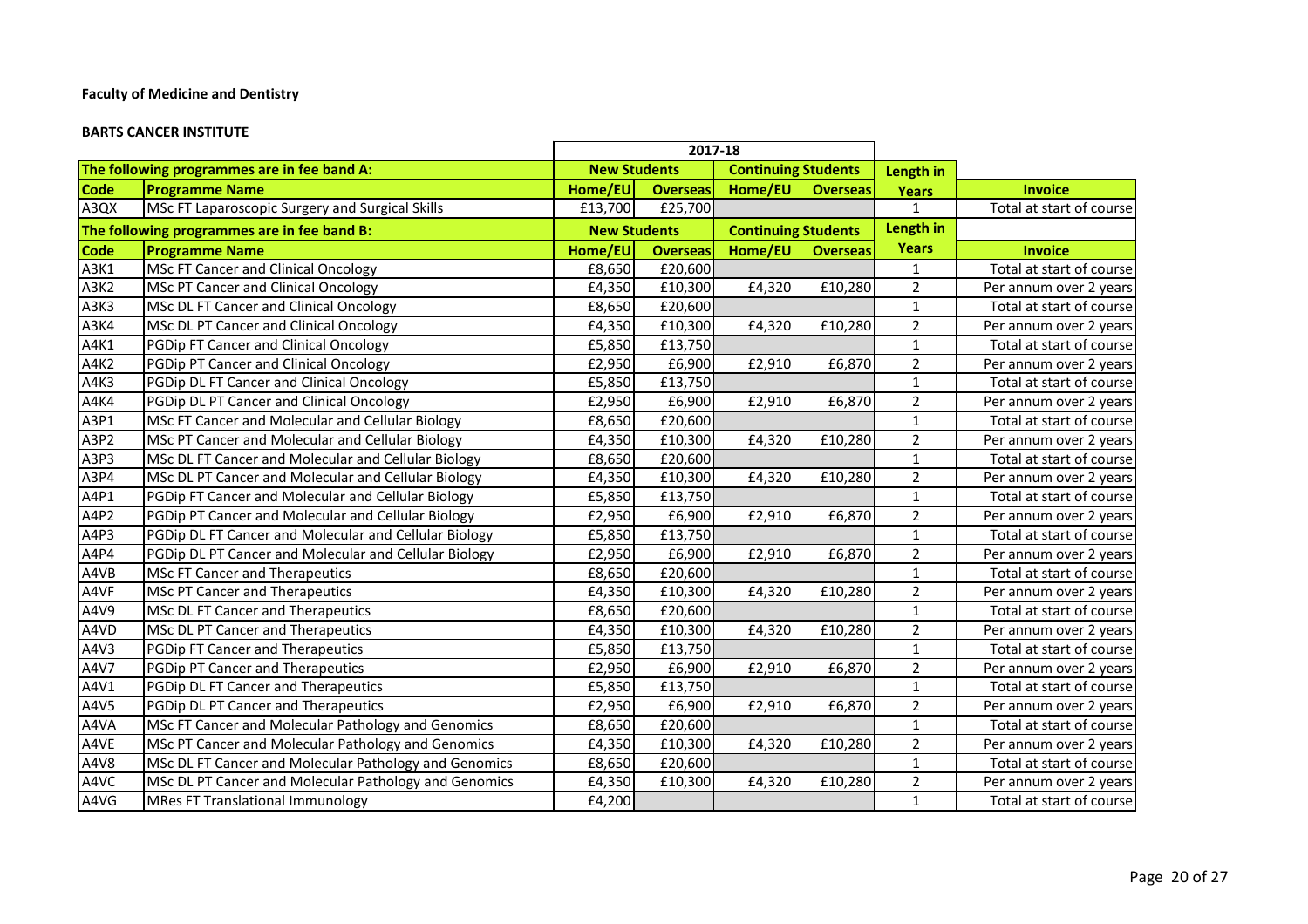#### **BLIZARD INSTITUTE**

|             | <b>Programmes of Study:</b>                         |         | <b>New Students</b> |            | <b>Continuing Students</b> | Length in      |                          |
|-------------|-----------------------------------------------------|---------|---------------------|------------|----------------------------|----------------|--------------------------|
| <b>Code</b> | <b>Programme Name</b>                               | Home/EU | <b>Overseas</b>     | Home/EU    | <b>Overseas</b>            | Years          | <b>Invoice</b>           |
| A3M2        | MSc DL PT Aesthetic Medicine                        | £4,300  | £7,400              | £4,270     | £7,360                     | $\overline{2}$ | Per annum over 2 years   |
| A3M7        | MSc DL PT Aesthetic Medicine (top-up from PgCert)   | £5,850  | £10,000             |            |                            | $\mathbf{1}$   | Total at start of course |
| A3M5        | PgDip DL PT Aesthetic Medicine                      | £2,850  | £4,900              | £2,850     | £4,900                     | $\overline{2}$ | Per annum over 2 years   |
| A3C4        | PgCert DL PT Aesthetic Medicine                     | £2,850  | £4,900              |            |                            | $\mathbf{1}$   | Total at start of course |
| A3M1        | MSc DL PT Aesthetic Plastic Surgery                 | £4,300  | £7,400              | £4,270     | £7,360                     | $\overline{2}$ | Per annum over 2 years   |
| A3D3        | MSc DL PT Burn Care                                 | £4,300  | £7,400              | £4,270     | £7,360                     | $\overline{2}$ | Per annum over 2 years   |
| A3C6        | PgCert DL PT Burn Care                              | £2,850  | £4,900              |            |                            | $\mathbf{1}$   | Total at start of course |
| A3ES        | PGDip DL PT Clinical Dermatology                    | £5,700  | £9,800              |            |                            | $\mathbf{1}$   | Total at start of course |
| A3U1        | <b>MSc FT Clinical Microbiology</b>                 | £10,100 | £17,950             |            |                            | $\mathbf{1}$   | Total at start of course |
| A3U2        | <b>MSc PT Clinical Microbiology</b>                 | £4,300  | £7,400              | £4,270     | £7,360                     | $\overline{2}$ | Per annum over 2 years   |
| A3E2        | PGDip PT Clinical Microbiology                      | £2,850  | £4,900              | £2,850     | £4,900                     | $\overline{2}$ | Per annum over 2 years   |
| A3W7        | MSc FT Biomedical Science (Medical Microbiology)    | £10,100 | £17,950             |            |                            | $\mathbf{1}$   | Total at start of course |
| A3WW        | MSc PT Biomedical Science (Medical Microbiology)    | £4,300  | £7,400              | £4,270     | £7,360                     | $\overline{2}$ | Per annum over 2 years   |
| A3U5        | <b>MSc PT Clinical Science (Infection Sciences)</b> |         |                     | NHS funded |                            | $\overline{3}$ | NHS contract             |
| A3B5        | <b>MSc DL PT Diabetes</b>                           | £4,300  | £7,400              | £4,270     | £7,360                     | $\overline{2}$ | Per annum over 2 years   |
| A3B6        | MSc FT Diabetes: Policy and Practice                | £8,450  | £14,650             |            |                            | $\mathbf{1}$   | Total at start of course |
| A3Z3        | MSc DL PT Emergency and Resuscitation Medicine      | £4,300  | £7,400              | £4,270     | £7,360                     | 3              | Per annum over 2 years   |
| A3Z2        | PG Dip DL PT Emergency and Resuscitation Medicine   | £2,850  | £4,900              | £2,850     | £4,900                     | $\overline{2}$ | Per annum over 2 years   |
| A3TR        | MSc FT Gastroenterology - all routes                | £10,100 | £17,950             |            |                            | $\mathbf{1}$   | Total at start of course |
| A3TU        | MSc FT Gastroenterology - all routes                | £10,100 | £17,950             |            |                            | $\mathbf{1}$   | Total at start of course |
| A3TW        | MSc FT Gastroenterology (15 month FT) - all routes  | £29,450 | £29,450             |            |                            | $2^{\circ}$    | Total at start of course |
| A3TV        | MSc FT Gastroenterology (24 month FT) - all routes  | £29,450 | £29,450             | £29,410    | £29,410                    | $\overline{2}$ | Per annum over 2 years   |
| A3TM        | MSc DL PT Gastroenterology (all routes)             | £5,050  | £9,000              | £5,040     | £9,000                     | $\overline{2}$ | Per annum over 2 years   |
| A3TX        | MSc DL PT Gastroenterology (top-up from PgDip)      | £3,400  | £6,000              |            |                            | $\overline{2}$ | Total at start of course |
| A3D9        | PGDip FT Gastroenterology                           | £6,750  | £12,000             |            |                            | $\mathbf{1}$   | Total at start of course |
| A3DL        | PGDip DL FT Gastroenterology                        | £6,750  | £12,000             |            |                            | $\mathbf{1}$   | Total at start of course |
| A3DM        | PGDip DL PT Gastroenterology                        | £3,400  | £6,050              | £3,400     | £6,020                     | $\overline{2}$ | Per annum over 2 years   |
| A3AA        | MRes Global Health Law and Governance (DTC)         | £8,200  | £14,850             |            |                            | $\mathbf{1}$   | Total at start of course |
| A3W5        | MSc FT Global Health Law and Governance             | £8,450  | £14,650             |            |                            | $\mathbf{1}$   | Total at start of course |
| A3W6        | MSc PT Global Health Law and Governance             | £4,250  | £7,350              | £4,220     | £7,330                     | $\overline{2}$ | Per annum over 2 years   |
| A3W3        | PGDip FT Global Health Law and Governance           | £5,700  | £9,800              |            |                            | $\mathbf{1}$   | Total at start of course |
| A3W4        | PGDip PT Global Health Law and Governance           | £2,850  | £4,900              | £2,850     | £4,900                     | $\overline{2}$ | Per annum over 2 years   |
| A3W1        | PGCert FT Global Health Law and Governance          | £2,850  | £4,900              |            |                            | $\mathbf{1}$   | Total at start of course |
| A3W2        | PGCert PT Global Health Law and Governance          | £2,850  | £4,900              |            |                            | $\mathbf{1}$   | Total at start of course |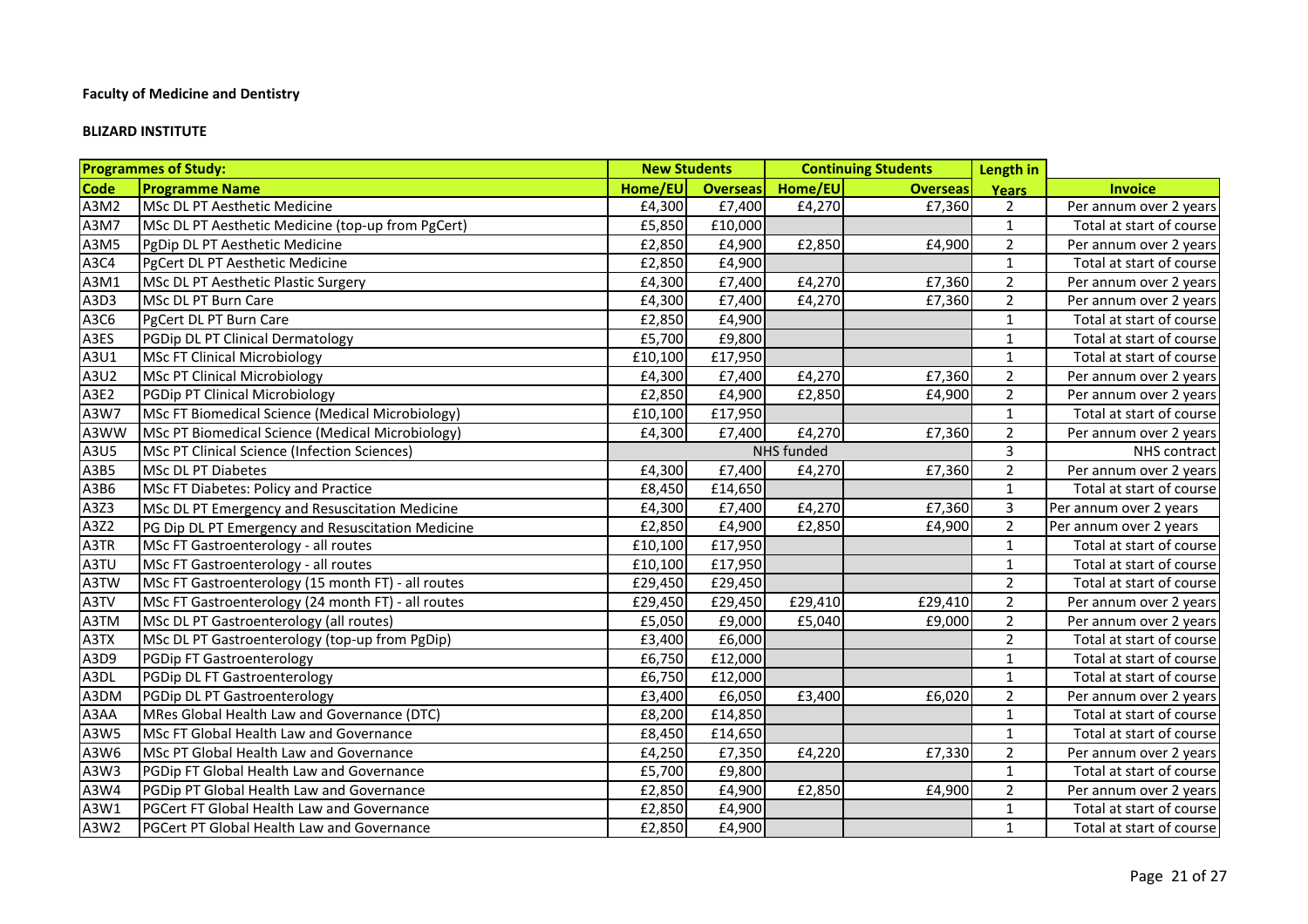|             | <b>Programmes of Study (con't):</b>                               | <b>New Students</b> |                     |         | <b>Continuing Students</b> | Length in      |                          |
|-------------|-------------------------------------------------------------------|---------------------|---------------------|---------|----------------------------|----------------|--------------------------|
| <b>Code</b> | <b>Programme Name</b>                                             | Home/EU             | <b>Overseas</b>     | Home/EU | <b>Overseas</b>            | <b>Years</b>   | <b>Invoice</b>           |
| A3AB        | MRes Global Health Systems Theory and Policy (DTC)                | £8,200              | £14,850             |         |                            | 1              | Total at start of course |
| A3AC        | MRes Global Public Health and Policy (DTC)                        | £8,200              | £14,850             |         |                            | 1              | Total at start of course |
| A3A2        | <b>MSc FT Global Public Health and Policy</b>                     | £8,450              | £14,650             |         |                            | 1              | Total at start of course |
| A3A5        | MSc PT Global Public Health and Policy                            | £4,250              | £7,350              | £4,220  | £7,330                     | $\overline{2}$ | Per annum over 2 years   |
| A3A0        | MSc FT Global Health Systems Theory and Policy                    | £8,450              | £14,650             |         |                            | 1              | Total at start of course |
| A3AD        | MSc PT Global Health Systems Theory and Policy                    | £4,250              | £7,350              | £4,220  | £7,330                     | $\overline{2}$ | Per annum over 2 years   |
| <b>A37A</b> | PGDip FT Global Health Systems Theory and Policy                  | £5,700              | £9,800              |         |                            | 1              | Total at start of course |
| A38A        | PGDip PT Global Health Systems Theory and Policy                  | £2,850              | £4,900              | £2,850  | £4,900                     | $\overline{2}$ | Per annum over 2 years   |
| A3A1        | MSc FT International Primary Health Care                          | £8,450              | £14,650             |         |                            | 1              | Total at start of course |
| A3A4        | MSc PT International Primary Health Care                          | £4,250              | £7,350              | £4,220  | £7,330                     | $\overline{2}$ | Per annum over 2 years   |
| A3F4        | MSc FT Neuroscience and Translational Medicine                    | £8,450              | £14,650             |         |                            | 1              | Total at start of course |
| A3F5        | PGDip FT Neuroscience and Translational Medicine                  | £5,700              | £9,800              |         |                            | $\mathbf{1}$   | Total at start of course |
| A3F6        | PGCert PT Neuroscience and Translational Medicine                 | £2,850              | £4,900              |         |                            | 1              | Total at start of course |
| A3BC        | MSc FT Migration, Culture and Global Health                       | £8,450              | £14,650             |         |                            | $\mathbf{1}$   | Total at start of course |
| A4BC        | MSc PT Migration, Culture and Global Health                       | £4,300              | £7,400              | £4,270  | £7,360                     | $\overline{2}$ | Per annum over 2 years   |
| A3BD        | PGDip FT Migration, Culture and Global Health                     | £5,700              | £9,800              |         |                            | $\mathbf{1}$   | Total at start of course |
| A4BD        | PGDip PT Migration, Culture and Global Health                     | £2,850              | £4,900              | £2,850  | £4,900                     | $\overline{2}$ | Per annum over 2 years   |
| A3M6        | MSc DL PT Orthopaedic Trauma Science                              | £5,050              | £9,000              | £5,040  | £9,000                     | $\overline{2}$ | Per annum over 2 years   |
| A3WV        | MSc DL PT Reconstructive Microsurgery                             | £4,300              | £7,400              | £4,270  | £7,360                     | $\overline{2}$ | Per annum over 2 years   |
| A3WA        | <b>MSc FT Regenerative Medicine</b>                               | £10,100             | £17,950             |         |                            | 1              | Total at start of course |
| A3F8        | <b>MSc DL PT Trauma Sciences</b>                                  | £5,050              | £9,000              | £5,040  | £9,000                     | $\overline{2}$ | Per annum over 2 years   |
| A3F0        | MSc DL PT Trauma Sciences (Military and Humanitarian)             | £5,050              | £9,000              | £5,040  | £9,000                     | $\overline{2}$ | Per annum over 2 years   |
|             | Associate (non-degree) students:                                  |                     | <b>New Students</b> |         | <b>Continuing Students</b> | Length in      |                          |
| <b>Code</b> | <b>Programme Name</b>                                             | Home/EU             | <b>Overseas</b>     | Home/EU | <b>Overseas</b>            | <b>Years</b>   | <b>Invoice</b>           |
| A3TE        | Gastroenterology Taught Postgraduate Associate (15 credit module) | £1,250              | £1,250              |         |                            | 1              | Total at start of course |
| A3TE        | Gastroenterology Taught Postgraduate Associate (30 credit module) | £2,500              | £2,500              |         |                            | $\mathbf{1}$   | Total at start of course |
| A3TF        | PTA DL Gastroenterology (15 credit module)                        | £1,250              | £1,250              |         |                            | 1              | Total at start of course |
| A3TF        | PTA DL Gastroenterology (30 credit module)                        | £2,500              | £2,500              |         |                            | $\mathbf{1}$   | Total at start of course |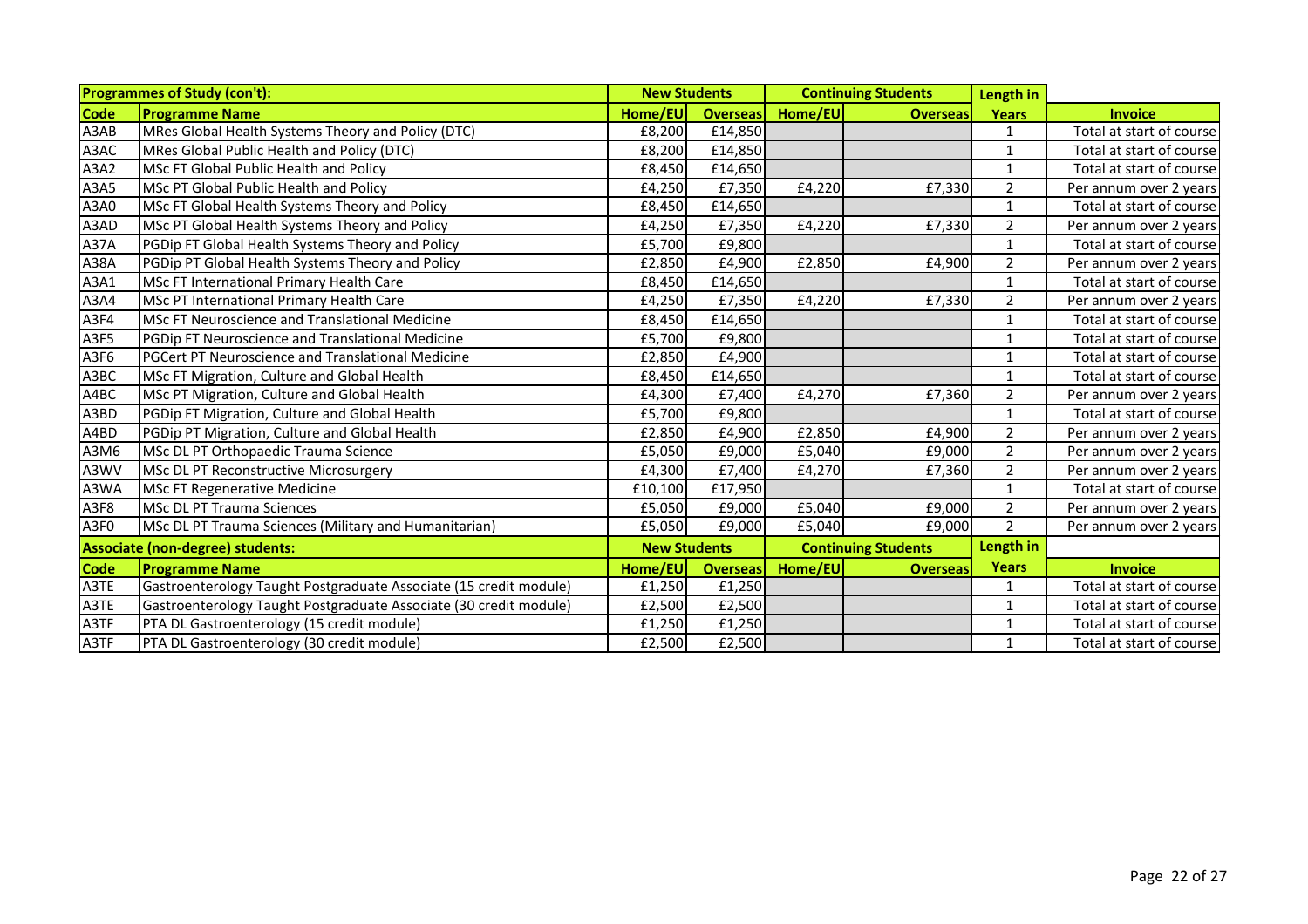#### **INSTITUTE OF DENTISTRY**

|             |                                                                         |                     |                 | 2017-18                         |                 |                                 |                 |                |                          |
|-------------|-------------------------------------------------------------------------|---------------------|-----------------|---------------------------------|-----------------|---------------------------------|-----------------|----------------|--------------------------|
|             | <b>Programmes of Study:</b>                                             | <b>New Students</b> |                 | <b>Continuing Students Yr 2</b> |                 | <b>Continuing Students Yr 3</b> |                 | Length in      |                          |
| <b>Code</b> | <b>Programme Name</b>                                                   | Home/EU             | <b>Overseas</b> | Home/EU                         | <b>Overseas</b> | Home/EU                         | <b>Overseas</b> | <b>Years</b>   | <b>Invoice</b>           |
| A4U1        | MSc DL PT Craniofacial Trauma Reconstruction                            | £5,950              | £9,600          | £5,940                          | £9,570          |                                 |                 | 2              | Per annum over 2 years   |
| A4U3        | MSc FT Dental Public Health                                             | £11,900             | £19,150         |                                 |                 |                                 |                 |                | Total at start of course |
| A4U4        | MSc PT Dental Public Health                                             | £5,950              | £9,600          | £5,940                          | £9,570          |                                 |                 | $\overline{2}$ | Per annum over 2 years   |
| A4UC        | MSc FT Dental Science for Clinical Practice                             | £22,300             | £32,250         |                                 |                 |                                 |                 |                | Total at start of course |
| A4Q5        | <b>MSc FT Dental Technology</b>                                         | £11,900             | £19,150         |                                 |                 |                                 |                 |                | Total at start of course |
| A4D4        | <b>MSc PT Endodontic Practice</b>                                       | £8,250              | £14,450         | £8,230                          | £14,450         | £8,120                          | £14,200         |                | Per annum over 3 years   |
| A4D3        | PGDip PT Endodontic Practice                                            | £8,250              | £14,450         | £8,230                          | £14,450         |                                 |                 |                | Per annum over 2 years   |
| A4US        | MSc FT Experimental Oral Pathology (Oral Sciences)                      | £11,900             | £19,150         |                                 |                 |                                 |                 |                | Total at start of course |
| A4S3        | MSc FT Oral Biology                                                     | £11,900             | £19,150         |                                 |                 |                                 |                 |                | Total at start of course |
| A4SA        | MSc FT Advanced Oral Biology                                            | £8,700              | £17,450         | £8,690                          | £17,430         |                                 |                 | $\mathcal{P}$  | Per annum over 2 years   |
| A4TB        | DClinDent FT Orthodontics                                               | £12,350             | £43,250         | £12,340                         | £43,230         | £12,170                         | £42,580         | 3              | Per annum over 3 years   |
| A4TD        | DClinDent FT Paediatric Dentistry                                       | £24,700             | £43,250         | £24,680                         | £43,230         | £24,320                         | £42,580         | 3              | Per annum over 3 years   |
| A4TA        | DClinDent FT Periodontology                                             | £24,700             | £43,250         | £24,680                         | £43,230         | £24,320                         | £42,580         | 3              | Per annum over 3 years   |
| A4TC        | DClinDent FT Prosthodontics                                             | £24,700             | £43,250         | £24,680                         | £43,230         | £24,320                         | £42,580         | 3              | Per annum over 3 years   |
| A4Q4        | MClinDent FT Oral Medicine                                              | £24,700             | £43,250         | £24,680                         | £43,230         |                                 |                 | $\overline{2}$ | Per annum over 2 years   |
| A4UJ        | MClinDent FT Oral Surgery                                               | £24,700             | £43,250         | £24,680                         | £43,230         |                                 |                 | $\overline{2}$ | Per annum over 2 years   |
| A4UQ        | MClinDent PT Paediatric Dentistry                                       | £16,450             | £28,850         | £16,450                         |                 | £16,220                         |                 | 3              | Per annum over 3 years   |
| A4A3        | PGDip FT Advanced Clinical Paediatric Dentistry (top-up from MClinDent) | £18,410             | £41,720         |                                 |                 |                                 |                 |                | Total at start of course |
| A4A1        | PGDip FT Advanced Clinical Periodontology (top up from MClinDent)       | £18,410             | £41,720         |                                 |                 |                                 |                 |                | Total at start of course |
| A4A2        | PGDip FT Orthodontics (top up from MClinDent)                           | £11,700             | £41,930         |                                 |                 |                                 |                 |                | Total at start of course |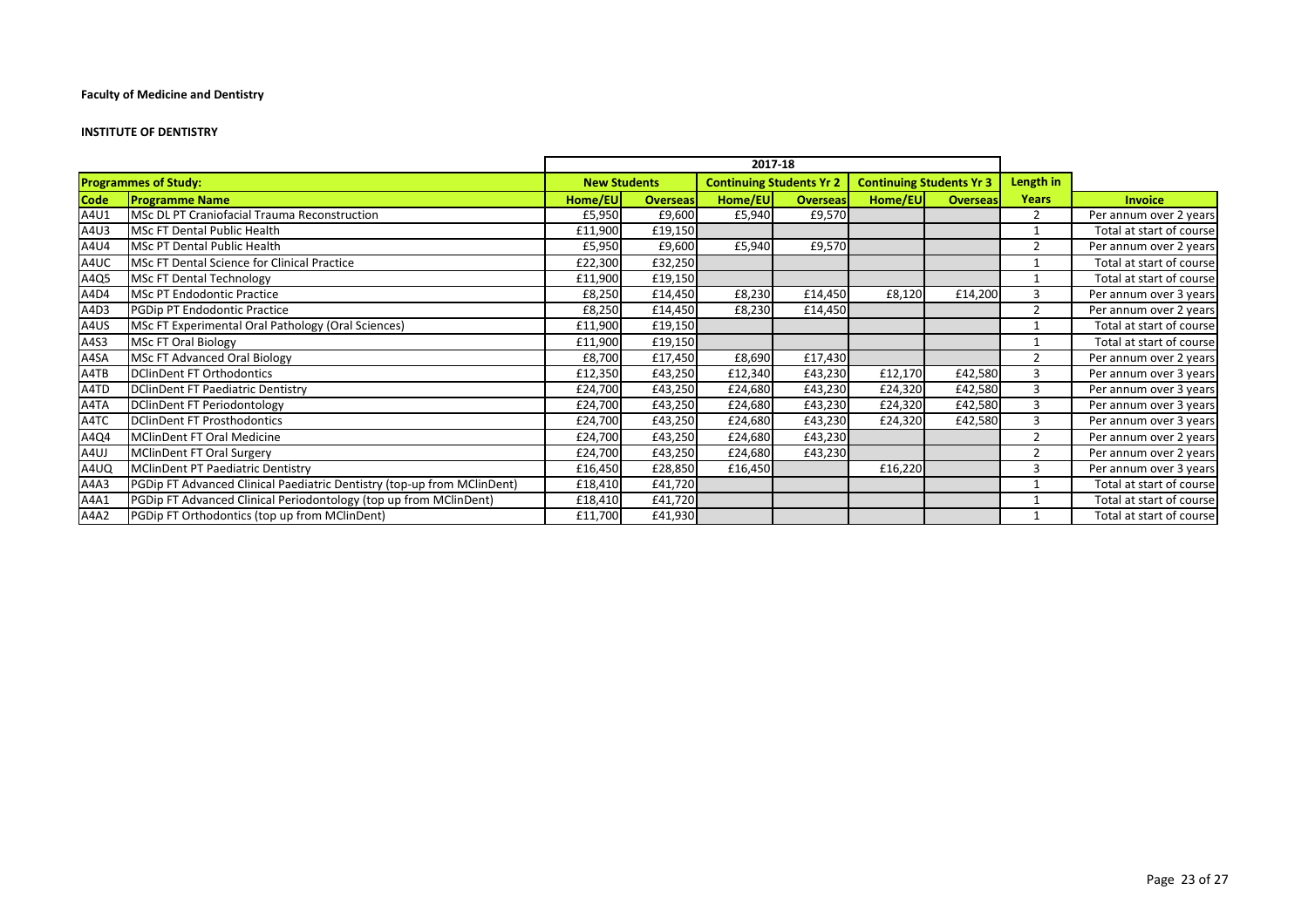#### **INSTITUTE OF HEALTH SCIENCES EDUCATION**

|                             |                                               | 2017-18                                                |                 |          |                 |                                 |                        |  |                        |
|-----------------------------|-----------------------------------------------|--------------------------------------------------------|-----------------|----------|-----------------|---------------------------------|------------------------|--|------------------------|
| <b>Programmes of Study:</b> |                                               | <b>New Students</b><br><b>Continuing Students Yr 2</b> |                 |          |                 | <b>Continuing Students Yr 3</b> | <b>Length in Years</b> |  |                        |
| <b>Code</b>                 | <b>IProgramme Name</b>                        | Home/EUI                                               | <b>Overseas</b> | Home/EUI | <b>Overseas</b> | Home/EU                         | <b>Overseas</b>        |  | <b>Invoice</b>         |
| A3Z1                        | <b>IMA PT Education for Clinical Contexts</b> | E2,250                                                 | £5.150          | £2.250L  | £5,140          | £2,220                          | £5.040                 |  | Per annum over 3 years |
| <b>B960</b>                 | <b>IMSC FT Physicians Associate Studies</b>   | £9,000                                                 |                 | £9,000   |                 |                                 |                        |  | Per annum over 2 years |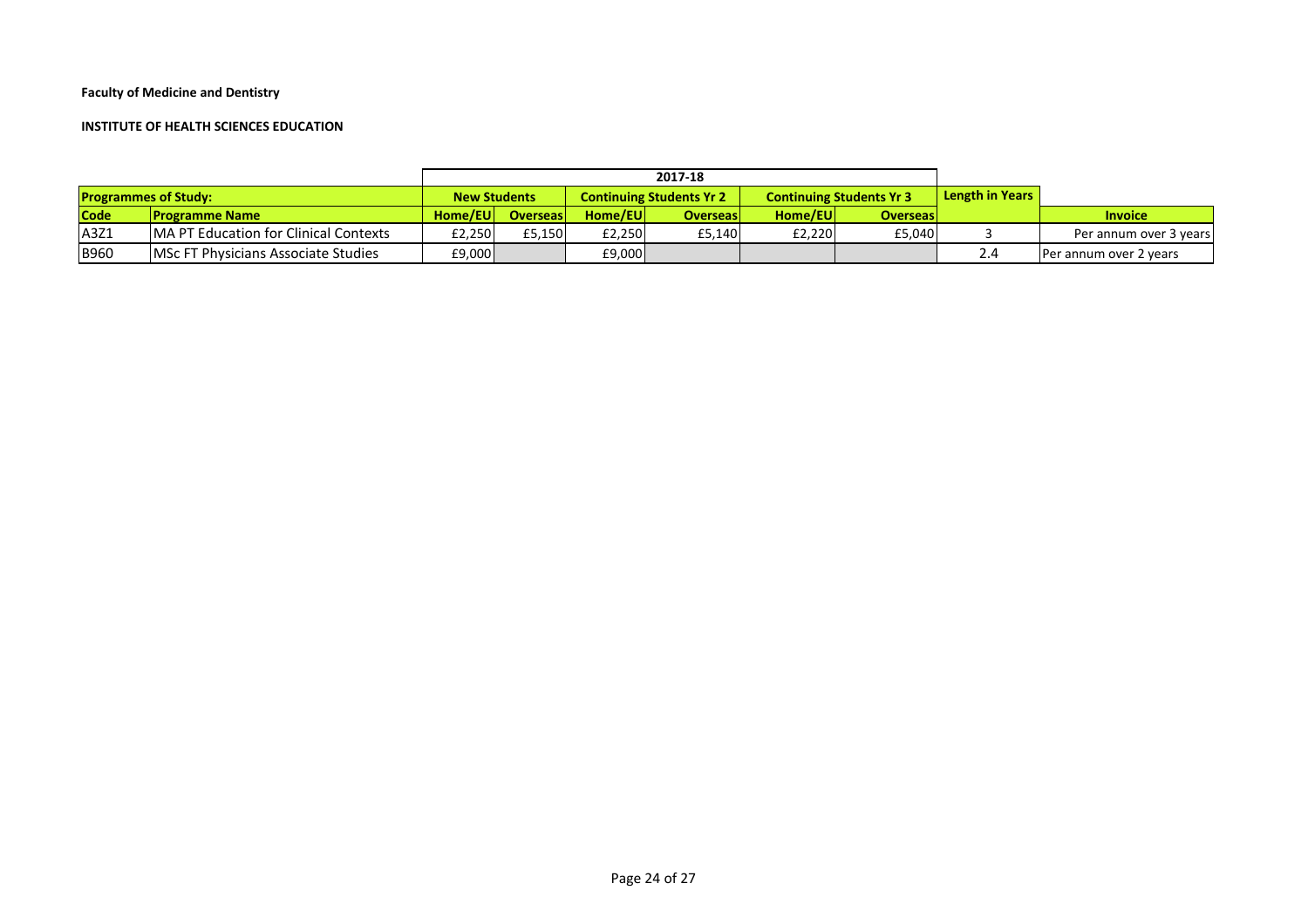| <b>WILLIAM HARVEY RESEARCH INSTITUTE</b> |                                                                 | 2017-18                            |                 |                            |                 |                |                          |  |  |
|------------------------------------------|-----------------------------------------------------------------|------------------------------------|-----------------|----------------------------|-----------------|----------------|--------------------------|--|--|
| <b>Programmes of Study:</b>              |                                                                 | <b>New Students</b>                |                 | <b>Continuing Students</b> |                 | Length in      |                          |  |  |
| <b>Code</b>                              | <b>Programme Name</b>                                           | Home/EU                            | <b>Overseas</b> | Home/EU                    | <b>Overseas</b> | <b>Years</b>   | <b>Invoice</b>           |  |  |
| <b>B2S1</b>                              | MSc FT Clinical Drug Development                                | £8,650                             | £16,900         |                            |                 | 1              | Total at start of course |  |  |
| <b>B2S2</b>                              | MSc Variable Mode Clinical Drug Development                     | £8,650                             | £16,900         |                            |                 | 4              | Total at start of course |  |  |
| <b>B2S5</b>                              | MSc DL FT Clinical Drug Development                             | £8,650                             | £16,900         |                            |                 | $\mathbf{1}$   | Total at start of course |  |  |
| <b>B2S7</b>                              | MSc DL Variable Mode Clinical Drug Development                  | £8,650                             | £16,900         |                            |                 | 4              | Total at start of course |  |  |
| <b>B2D1</b>                              | PGDip FT Clinical Drug Development                              | £5,850                             | £11,300         |                            |                 | $\mathbf{1}$   | Total at start of course |  |  |
| <b>B2D2</b>                              | PGDip Variable Mode Clinical Drug Development                   | £5,850                             | £11,300         |                            |                 | 4              | Total at start of course |  |  |
| <b>B2D5</b>                              | PGDip DL FT Clinical Drug Development                           | £5,850                             | £11,300         |                            |                 | $\mathbf 1$    | Total at start of course |  |  |
| <b>B2D7</b>                              | PGDip DL Variable Mode Clinical Drug Development                | £5,850                             | £11,300         |                            |                 | 4              | Total at start of course |  |  |
| A3V1                                     | MSc FT Clinical Endocrinology                                   | £9,800                             | £17,400         |                            |                 | $\mathbf{1}$   | Total at start of course |  |  |
| A3V2                                     | PGDip FT Clinical Endocrinology                                 | £6,600                             | £11,700         |                            |                 | $\mathbf{1}$   | Total at start of course |  |  |
| A3U8                                     | <b>PGCert PT Clinical Research</b>                              | £3,400                             | £3,400          |                            |                 | $\mathbf{1}$   | NIHR funding             |  |  |
| A3V8                                     | PGCert PT Clinical Research (January start)                     | £3,400                             | £3,400          |                            |                 | $\mathbf{1}$   | NIHR funding             |  |  |
| A3U7                                     | PGDip PT Clinical Research (top up from PgCert)                 |                                    |                 | £1,750                     | £1,750          | $\mathbf{1}$   | Total at start of course |  |  |
| A3V7                                     | PGDip PT Clinical Research (January start) (top up from PgCert) |                                    |                 | £1,750                     | £1,750          | $\mathbf 1$    | Total at start of course |  |  |
| A3U6                                     | MRes PT Clinical Research (top up from PgCert)                  |                                    |                 | £3,500                     | £3,500          | $\mathbf 1$    | Total at start of course |  |  |
| A3V6                                     | MRes PT Clinical Research (January start) (top up from PgCert)  |                                    |                 | £3,500                     | £3,500          | $1\,$          | Total at start of course |  |  |
| A3T7                                     | MSc FT Critical Care                                            | £8,650                             | £25,150         |                            |                 | $\mathbf 1$    | Total at start of course |  |  |
| A3T8                                     | MSc Variable Mode Critical Care                                 | £8,650                             | £25,150         |                            |                 | 4              | Total at start of course |  |  |
| A3S4                                     | MSc DL PT Endocrinology and Diabetes                            | £8,450                             | £9,850          |                            |                 | $\overline{2}$ | Total at start of course |  |  |
| A3M8                                     | MSc DL PT Endocrinology and Diabetes (top-up to PgDip)          | £2,750                             | £3,300          |                            |                 | $\mathbf{1}$   | Total at start of course |  |  |
| A3D4                                     | PGDip DL PT Endocrinology and Diabetes                          | £5,700                             | £6,550          |                            |                 | $\overline{2}$ | Total at start of course |  |  |
| A3Q3                                     | <b>MSc FT Forensic Medical Sciences</b>                         | £8,650                             | £16,900         |                            |                 | $\mathbf 1$    | Total at start of course |  |  |
| C45B                                     | <b>MSc FT Genomic Medicine</b>                                  | £8,650                             | £16,900         |                            |                 | $\mathbf{1}$   | Total at start of course |  |  |
| C <sub>45</sub> D                        | MSc DL PT Genomic Medicine                                      | £4,350                             | £8,450          | £4,320                     | £8,430          | $\overline{2}$ | Per annum over 2 years   |  |  |
| C45F                                     | PGDip FT Genomic Medicine                                       | £5,850                             | £11,300         |                            |                 | $\mathbf{1}$   | Total at start of course |  |  |
| C45H                                     | PGDip DL PT Genomic Medicine                                    | £2,950                             | £5,650          | £2,910                     | £5,630          | $\overline{2}$ | Per annum over 2 years   |  |  |
| C45J                                     | <b>PGCert FT Genomic Medicine</b>                               | £2,950                             | £5,700          |                            |                 | $\mathbf 1$    | Total at start of course |  |  |
| C45L                                     | PGCert DL PT Genomic Medicine                                   | £2,950                             | £5,700          |                            |                 | $\mathbf 1$    | Total at start of course |  |  |
| C45A                                     | MSc FT Genomic Medicine (HEE funded)                            |                                    |                 |                            |                 |                |                          |  |  |
| C45C                                     | MSc DL PT Genomic Medicine (HEE funded)                         |                                    |                 |                            |                 |                |                          |  |  |
| C45E                                     | PGDip FT Genomic Medicine (HEE funded)                          | Funded by Health Education England |                 |                            |                 |                |                          |  |  |
| C45G                                     | PGDip DL PT Genomic Medicine (HEE funded)                       |                                    |                 |                            |                 |                |                          |  |  |
| C45I                                     | PGCert FT Genomic Medicine (HEE funded)                         |                                    |                 |                            |                 |                |                          |  |  |
| C45K                                     | PGCert DL PT Genomic Medicine (HEE funded)                      |                                    |                 |                            |                 |                |                          |  |  |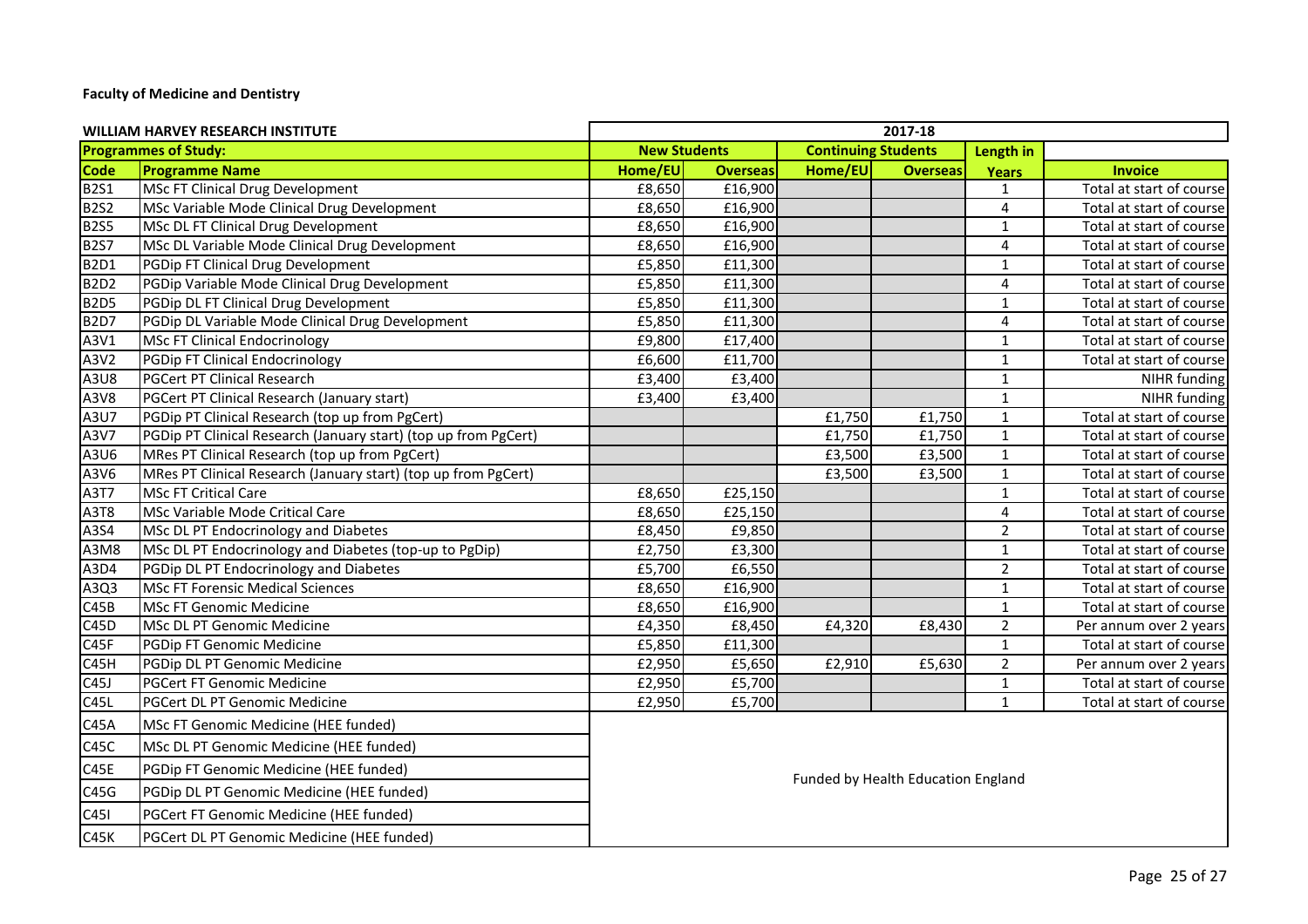| <b>Programmes of Study (con't):</b>              |                                                                                                                                        |                     |                 | <b>Continuing Students</b> |                 | Length in      |                          |
|--------------------------------------------------|----------------------------------------------------------------------------------------------------------------------------------------|---------------------|-----------------|----------------------------|-----------------|----------------|--------------------------|
| <b>Code</b>                                      | <b>Programme Name</b>                                                                                                                  | Home/EU             | <b>Overseas</b> | Home/EU                    | <b>Overseas</b> | <b>Years</b>   | <b>Invoice</b>           |
| <b>B2S3</b>                                      | MSc FT Health Care Research Methods                                                                                                    | £8,650              | £16,900         |                            |                 | 1              | Total at start of course |
| <b>B2S4</b>                                      | MSc Variable Mode Health Care Research Methods                                                                                         | £8,650              | £16,900         |                            |                 | 4              | Total at start of course |
| <b>B2S6</b>                                      | MSc DL FT Health Care Research Methods                                                                                                 | £8,650              | £16,900         |                            |                 | 1              | Total at start of course |
| <b>B2S8</b>                                      | MSc DL Variable Mode Health Care Research Methods                                                                                      | £8,650              | £16,900         |                            |                 | 4              | Total at start of course |
| B <sub>2D3</sub>                                 | PGDip FT Health Care Research Methods                                                                                                  | £5,850              | £11,300         |                            |                 | 1              | Total at start of course |
| <b>B2D4</b>                                      | PGDip Variable Mode Health Care Research Methods                                                                                       | £5,850              | £11,300         |                            |                 | 4              | Total at start of course |
| <b>B2D6</b>                                      | PGDip DL FT Health Care Research Methods                                                                                               | £5,850              | £11,300         |                            |                 | $\mathbf{1}$   | Total at start of course |
| <b>B2D8</b>                                      | PGDip DL Variable Mode Health Care Research Methods                                                                                    | £5,850              | £11,300         |                            |                 | 4              | Total at start of course |
| A3R2                                             | MRes FT Inflammation: Cellular and Vascular Aspects                                                                                    | £9,300              | £18,550         |                            |                 | 1              | Total at start of course |
| A3TC                                             | PGCert PT Podiatric Sports Medicine                                                                                                    | £2,950              | £5,700          |                            |                 | $\overline{2}$ | Total at start of course |
| A3TA                                             | MSc FT Sports and Exercise Medicine - Medic                                                                                            | £8,650              | £16,900         |                            |                 | $\mathbf{1}$   | Total at start of course |
| A3TG                                             | MSc Variable Mode Sports and Exercise Medicine - Medic                                                                                 | £8,650              | £16,900         |                            |                 | 4              | Total at start of course |
| A3E3                                             | PGDip FT Sports and Exercise Medicine - Medic                                                                                          | £5,850              | £11,300         |                            |                 | 1              | Total at start of course |
| A3E8                                             | PGDip Variable Mode Sports and Exercise Medicine - Medic                                                                               | £5,850              | £11,300         |                            |                 | 4              | Total at start of course |
| A3TB                                             | MSc FT Sports and Exercise Medicine - Physio                                                                                           | £8,650              | £16,900         |                            |                 | 1              | Total at start of course |
| A3TH                                             | MSc Variable Mode Sports and Exercise Medicine - Physio                                                                                | £8,650              | £16,900         |                            |                 | 4              | Total at start of course |
| A3E4                                             | PGDip FT Sports and Exercise Medicine - Physio                                                                                         | £5,850              | £11,300         |                            |                 | $\mathbf{1}$   | Total at start of course |
| A3E9                                             | PGDip Variable Mode Sports and Exercise Medicine - Physio                                                                              | £5,850              | £11,300         |                            |                 | 4              | Total at start of course |
| A3TY                                             | MSc FT Sports and Exercise Medicine - Podiatrist                                                                                       | £8,650              | £16,900         |                            |                 | $\mathbf{1}$   | Total at start of course |
| A3TZ                                             | MSc Variable Mode Sports and Exercise Medicine - Podiatrist                                                                            | £8,650              | £16,900         |                            |                 | 4              | Total at start of course |
| A3EA                                             | PGDip FT Sports and Exercise Medicine - Podiatrist                                                                                     | £5,850              | £11,300         |                            |                 | $\mathbf{1}$   | Total at start of course |
| A3EB                                             | PGDip Variable Mode Sports and Exercise Medicine - Podiatrist                                                                          | £5,850              | £11,300         |                            |                 | 4              | Total at start of course |
| <b>Fees for Associate (non-degree) students:</b> |                                                                                                                                        | <b>New Students</b> |                 | <b>Continuing Students</b> |                 | Length in      |                          |
| <b>Code</b>                                      | <b>Programme Name</b>                                                                                                                  | Home/EU             | <b>Overseas</b> | Home/EU                    | <b>Overseas</b> | <b>Years</b>   | <b>Invoice</b>           |
| A39E                                             | Sports and Exercise Medicine - Medic Taught Postgraduate Associate -                                                                   |                     |                 |                            |                 | 1              | Total at start of course |
|                                                  | one module                                                                                                                             | £900                | £900            |                            |                 |                |                          |
| Note:                                            |                                                                                                                                        |                     |                 |                            |                 |                |                          |
| $\boxed{1}$                                      | BHF/MRC funded students on the MRes FT Inflammation: Cellular and Vascular Aspects programme (A3R2) are charged the RCUK rate of fees. |                     |                 |                            |                 |                |                          |